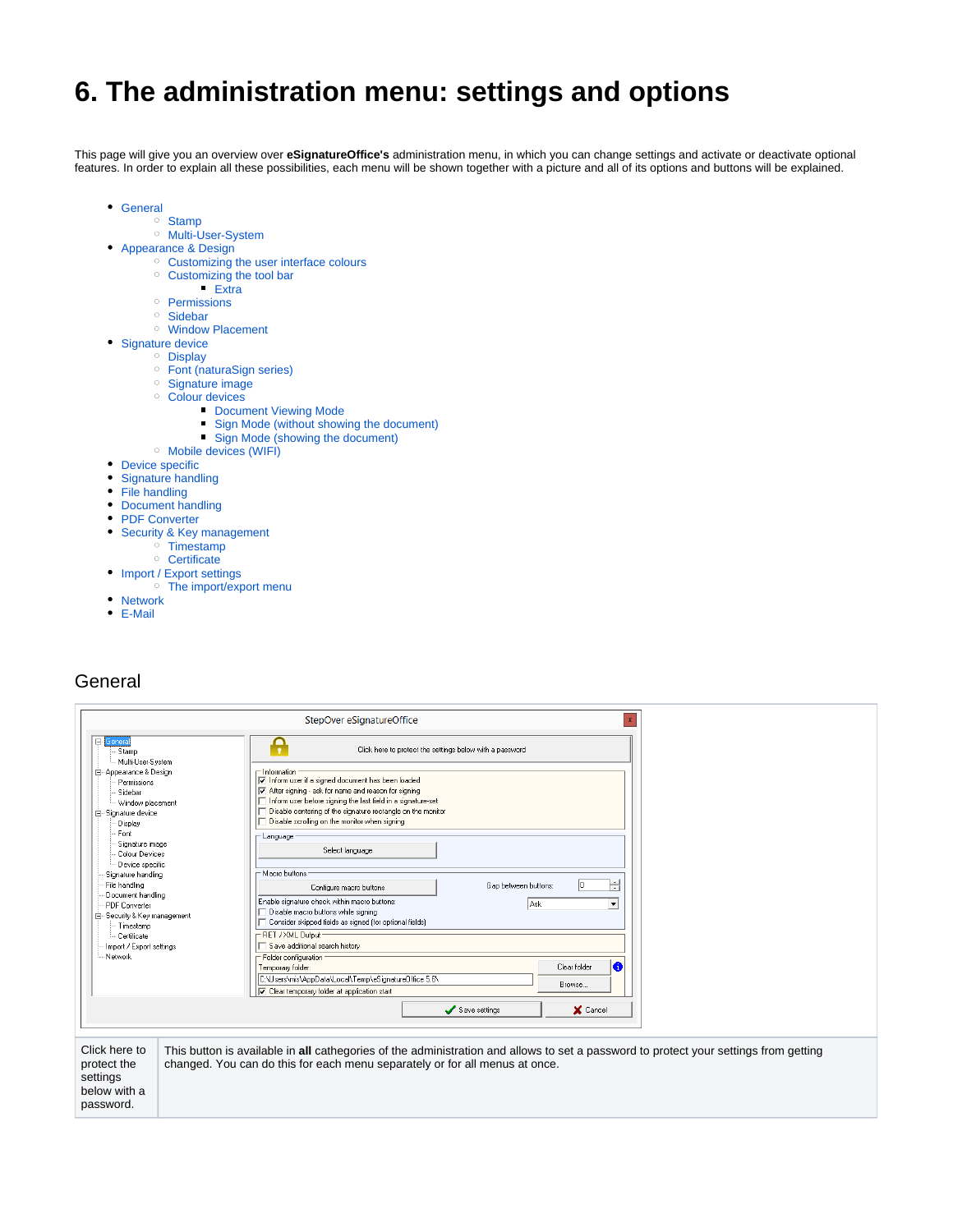| Infom user if<br>a signed<br>document<br>has been<br>loaded              | When opening a document, it is scanned for included signatures. With this option, you will be notified of such signatures (or not).                                                                                                                                                                                                                                                                                                                                                                                                            |
|--------------------------------------------------------------------------|------------------------------------------------------------------------------------------------------------------------------------------------------------------------------------------------------------------------------------------------------------------------------------------------------------------------------------------------------------------------------------------------------------------------------------------------------------------------------------------------------------------------------------------------|
| After signing<br>- ask for<br>name and<br>reason for<br>signing          | With this option an additional dialogue after each signature will be presented, the so-called stamp-dialogue, which asks for the signer's<br>name, the location and the reason for the signature. By default this data will be added to your document below the signature and will be<br>linked digitally to its respective signature, too. Learn more about this topic here: Saving the signature                                                                                                                                             |
| Inform user<br>before<br>signing the<br>last field in a<br>signature-set | With this option, you will be notified before the last signature of a signature-set, that it will be the last one and that afterwards the whole<br>signing process will be concluded. If you preset a macro in your signature-set option "What should happen after signing?", it will be<br>executed before concluding the signing process.                                                                                                                                                                                                    |
| Language                                                                 | When clicking this button, you can select the language, with which you want to use eSignatureOffice. Currently the following options<br>are possible: German, English (UK or US), Spanish, French, Italian, Dutch and Polish.                                                                                                                                                                                                                                                                                                                  |
| Configure<br>macro<br>buttons                                            | With this button, the menu for macro buttons will open. These macros help you to automate complex actions like renaming, saving or<br>sending your document via email. Learn more about this topic here: Automating complex processes: Working with macros.                                                                                                                                                                                                                                                                                    |
| Gap<br>between<br>buttons                                                | As soon as at least one of your macro buttons is set to "visible", a new menu bar will be added below your tool bar in eSignatureOffice.<br>This new bar shows all visible macro buttons and with this option, you can set the size of the gap between these buttons.                                                                                                                                                                                                                                                                          |
| Enable<br>signature<br>check within<br>macro button                      | Is this option set to "Ask" and you want to execute a macro while signing, eSignatureOffice will ask, if the signature should be added to<br>the document before the macro is started. Setting this option to "Always overwrite" or "Never save" will not disturb the signing process<br>and the macro will be executed without further enquiry. However, if you included options like "Save as" or "Send per mail" in your<br>macro, the signature-set will only execute these actions after requesting to add the signature to the document. |
|                                                                          | This option will also be considered for automatically triggered macros, which you eventually designated in your signature sets, like a<br>macro, which is automatically triggered once the signing process is cancelled. So you could define with this option, if an already started<br>signature is supposed to be saved, discarded or if the user shall be asked before the automatic macro after cancelling the whole<br>signature process is triggered.                                                                                    |
| <b>Disable</b><br>macro<br>buttons<br>while signing                      | With this option, all macros (irrespective of their visibility) will be deactivated while signing. This means, they can not be executed during<br>the signing process and to further illustrate this, their button names will be written in grey.                                                                                                                                                                                                                                                                                              |
| Consider<br>skipped<br>fields as<br>signed (for<br>optional<br>fields)   | If you allow skipping optional signatures in your signature-set, this option here tells eSignatureOffice to consider these skipped fields as<br>correctly signed and thus allows the successful conclusion of the signature-set.                                                                                                                                                                                                                                                                                                               |
| Save<br>additional<br>search<br>history                                  | Activating this option while using a Return/XML-file, will save all your search terms (e.g. from signature fields or when using the Dynamic<br>processing of document content) and their respective results in this XML-file. Learn more about using XML-files here: Input-XML                                                                                                                                                                                                                                                                 |
| <b>Temporary</b><br>folder                                               | Here you can set a saving path for your temporary files either with the "Browse" button or you copy your desired path into the empty<br>field. By default the following path is used (but not shown):                                                                                                                                                                                                                                                                                                                                          |
|                                                                          | "C:\Users\[your user name]\AppData\Local\Temp\eSignatureOffice[version number]" (the parts in squared brackets can vary depending<br>on your system and program version)                                                                                                                                                                                                                                                                                                                                                                       |

## <span id="page-1-0"></span>**Stamp**

In this menu, you can determine if you want to have a stamp attached to your signature and if so, how it should look like.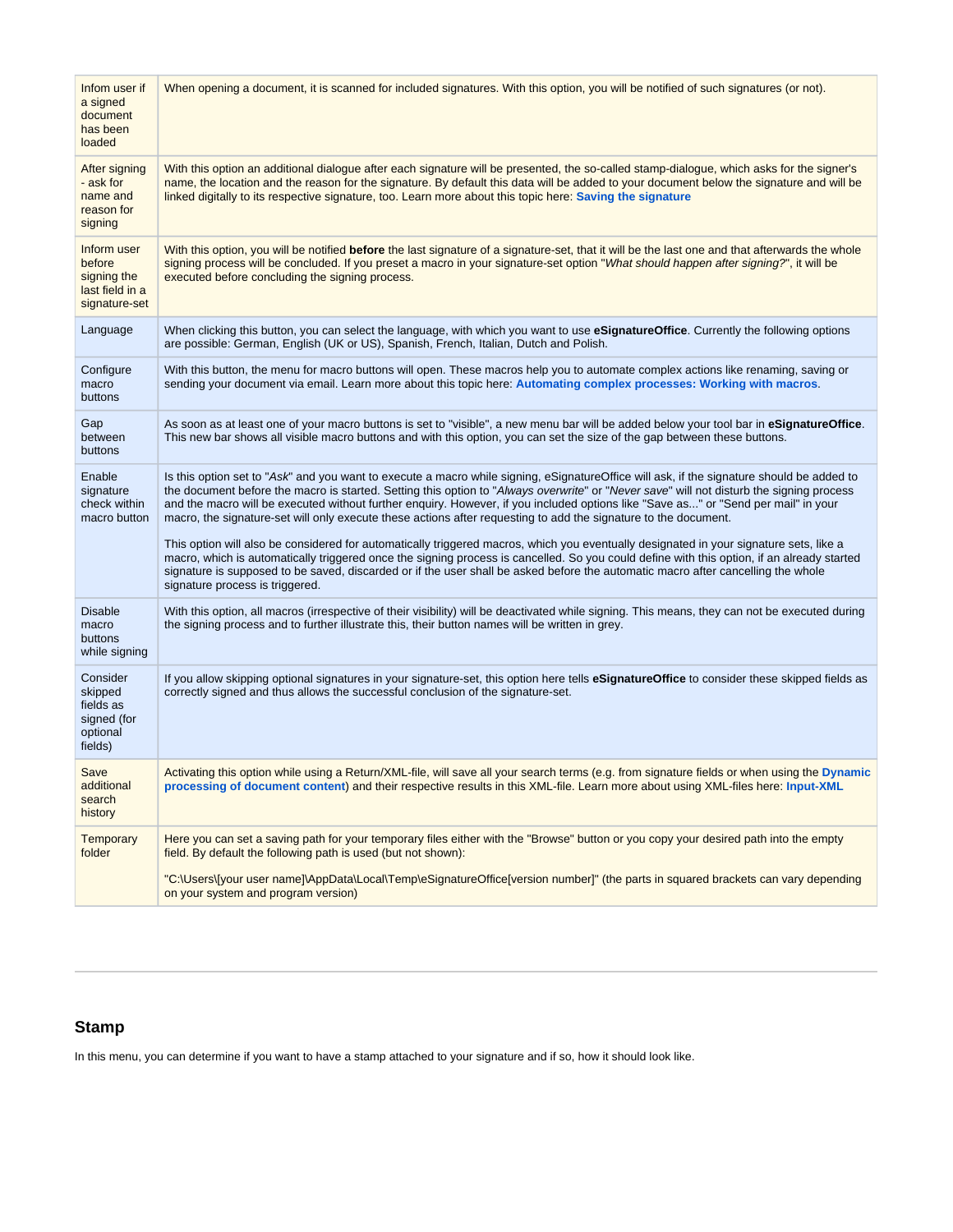|                                                                                                                                                                                                                                                                                                                                                                                                          | $\mathbf{x}$<br>StepOver eSignatureOffice                                                                                                                                                                                                                                                                                                                                                                                                                                                                                                                                                                                                                                                                                                                                                                           |
|----------------------------------------------------------------------------------------------------------------------------------------------------------------------------------------------------------------------------------------------------------------------------------------------------------------------------------------------------------------------------------------------------------|---------------------------------------------------------------------------------------------------------------------------------------------------------------------------------------------------------------------------------------------------------------------------------------------------------------------------------------------------------------------------------------------------------------------------------------------------------------------------------------------------------------------------------------------------------------------------------------------------------------------------------------------------------------------------------------------------------------------------------------------------------------------------------------------------------------------|
| ⊟- General<br>itamp<br>Multi-User-System<br>⊟- Appearance & Design<br>Permissions<br>Sidebar<br>--- Window placement<br>白 Signature device<br>Display<br>Font<br>Signature image<br>Colour Devices<br>Device specific<br>Signature handling<br>File handling<br>Document handling<br>PDF Converter<br>白 Security & Key management<br>· Timestamp<br>Certificate<br>Import / Export settings<br>- Network | Ą<br>Click here to protect the settings below with a password<br>Signature stamp settings<br>$\nabla$ Stamp for device signatures<br>Stamp for image signatures<br>□ Use history for stamp-data<br>Remember last input<br><sup>-</sup> Signature stamp<br>[Signer]<br>$\overline{\mathcal{E}}$<br>[Location]<br>[Reason]<br>$\mathbf{Q}$<br>[Time] / [Copyright]<br>Reset<br>Colour.<br>Font: Arial<br>▾<br>Size: Auto -<br>Save settings<br>X Cancel                                                                                                                                                                                                                                                                                                                                                               |
| Click here<br>to protect<br>the settings<br>below with<br>a password.                                                                                                                                                                                                                                                                                                                                    | This button is available in all cathegories of the administration and allows to set a password to protect your settings from getting<br>changed. You can do this for each menu separately or for all menus at once.                                                                                                                                                                                                                                                                                                                                                                                                                                                                                                                                                                                                 |
| Stamp for<br>device<br>signatures                                                                                                                                                                                                                                                                                                                                                                        | After activating this option, all your data, which you are prompted for in the stamp-dialogue (or which you predefined in your signature-<br>set), will be added below your signature after signing with a signature device like the StepOver sign pads. How you can edit this stamp<br>according to your wishes, will be explained only a little bit further down the line in this chapter. Without activating the option, your<br>signature will be added normally to the document without stamp and so without any additional data.<br>If you chose the option "After signing - ask for name and reason for signing" in the "General" tab, the data, which you provide after the<br>signature, will be used for the stamp.                                                                                       |
| <b>Stamp for</b><br>image<br>signatures                                                                                                                                                                                                                                                                                                                                                                  | If you add a signature to your document in form of a picture instead of a manual signature, this option allows adding additional<br>information below the picture, too.                                                                                                                                                                                                                                                                                                                                                                                                                                                                                                                                                                                                                                             |
| use history<br>for stamp-<br>data                                                                                                                                                                                                                                                                                                                                                                        | If this option is activated, eSignatureOffice will remember all added data for "signer", the "reason for signing" and the "location".<br>Furthermore, you can predefine text items in the appearing side bar to have them available later on in the stamp-dialogue. This makes it<br>easier to work with frequently used input like signer's names or locations, for example.                                                                                                                                                                                                                                                                                                                                                                                                                                       |
| remember<br>last input                                                                                                                                                                                                                                                                                                                                                                                   | Using this option makes eSignatureOffice prefill the stamp-dialogue with the same input as in the previous stamp.                                                                                                                                                                                                                                                                                                                                                                                                                                                                                                                                                                                                                                                                                                   |
| Signature<br>stamp text<br>field                                                                                                                                                                                                                                                                                                                                                                         | Here in this text field, you can modify your stamp to a standard form of your choice. Some options are already shown and also explained<br>via the small question mark button. All these options in the squared brackets are keywords. Text outside of these brackets is shown<br>directly in the stamp.                                                                                                                                                                                                                                                                                                                                                                                                                                                                                                            |
| Reset<br>Colour<br>Font<br><b>Size</b>                                                                                                                                                                                                                                                                                                                                                                   | Those keywords are:<br>• the person, whose signature is added [Signer]<br>the location [Location]<br>• the reason for signing [Reason]<br>the date and time when the signature is done [Time]<br>٠<br>a copyright for the used document [Copyright]<br>You can edit these options freely by deleting, copying or adding them to your stamp. In case you deleted these predefined options (either<br>partially or completely) and you need them back, you can use the "Reset" button to go back to the default stamp, which is shown in the<br>screenshot above. You can set the font and its size and colour for the complete stamp with the respective drop down menus or buttons,<br>while the button with the magnifying glass allows using the dynamic processing of document content just like in other menus. |
|                                                                                                                                                                                                                                                                                                                                                                                                          |                                                                                                                                                                                                                                                                                                                                                                                                                                                                                                                                                                                                                                                                                                                                                                                                                     |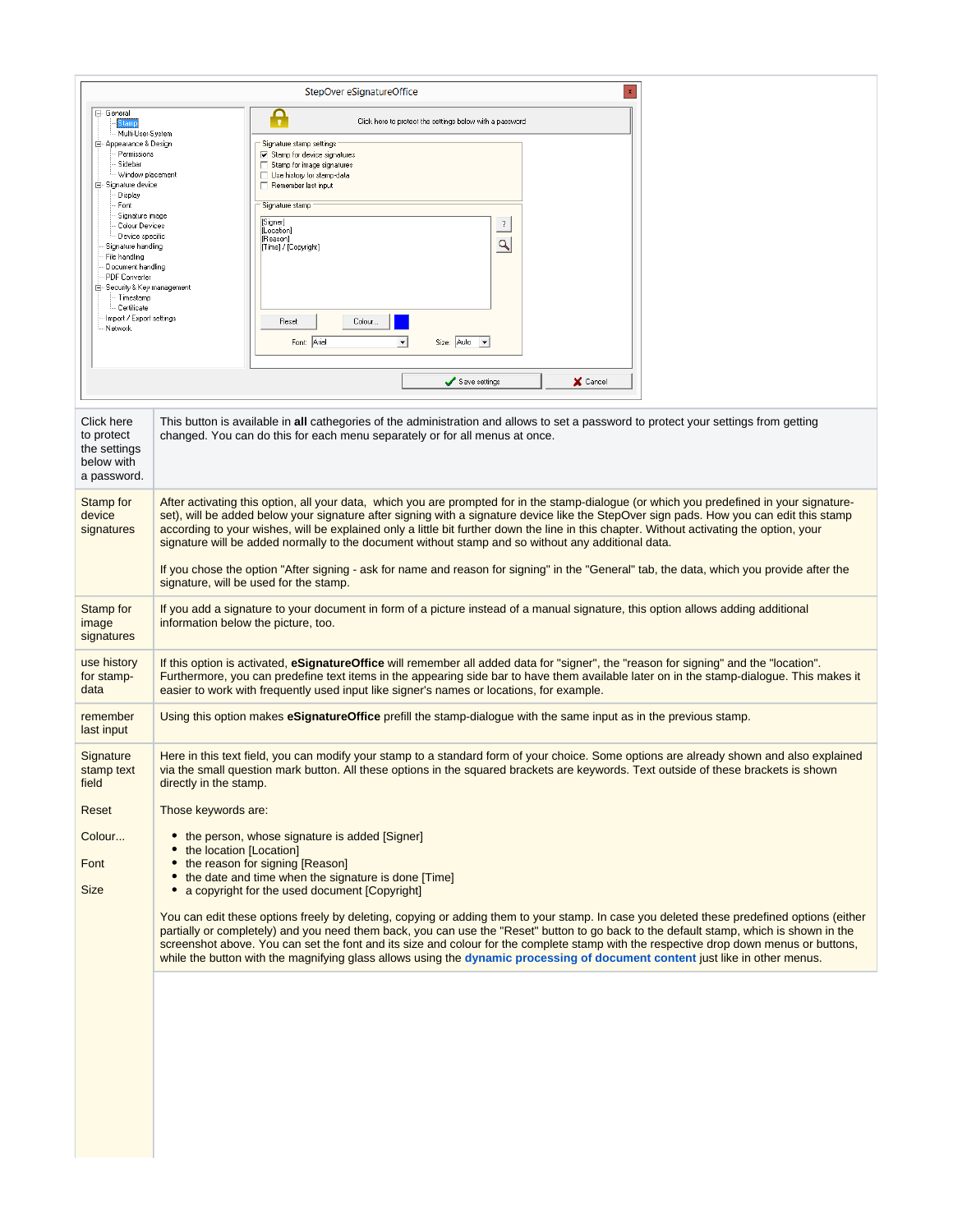|                               | StepOver eSignatureOffice                                                 |          | $\mathbf x$ |
|-------------------------------|---------------------------------------------------------------------------|----------|-------------|
|                               | Are you sure that you want to save the signature with the following data? |          |             |
|                               |                                                                           |          |             |
| Signed by:<br>John Doel       |                                                                           |          |             |
| Reason for signing:           |                                                                           |          |             |
| I agree with the content.     |                                                                           |          |             |
| Location:                     |                                                                           |          |             |
| Stuttgart                     |                                                                           |          |             |
| How are you today?            |                                                                           |          |             |
| Fine, thanks!                 |                                                                           |          |             |
|                               |                                                                           |          |             |
| $\boldsymbol{\mathcal{J}}$ ok | $\mathbb{C}$ Retry                                                        | No stamp |             |
|                               |                                                                           |          |             |



#### **Beware!**

All these options here in this menu will be used for **all** your signatures, but in a signature-set you can modify each stamp for every signature separately! This is done by editing or creating a signature-set (more about this in the **[Stamp](https://www.stepoverinfo.net/confluence/display/PUG/Automatic+creation+of+signing+fields%3A+Working+with+signature-sets#Automaticcreationofsigningfields:Workingwithsignature-sets-Stamp)** section of the chapter **[Autom](https://www.stepoverinfo.net/confluence/display/PUG/Automatic+creation+of+signing+fields%3A+Working+with+signature-sets) [atic creation of signing fields: Working with signature-sets](https://www.stepoverinfo.net/confluence/display/PUG/Automatic+creation+of+signing+fields%3A+Working+with+signature-sets)**) or you can use a text editor to add this information directly to your \*. sss-file (StepOver Signature-Set). Learn more about this here: **[SSS File Structure](https://www.stepoverinfo.net/confluence/display/PESO/SSS+file+structure)**.

#### <span id="page-3-0"></span>**Multi-User-System**

If you are not the sole user on your computer, but use the system together with your colleagues with separate accounts, you can use this menu to make all users use the same, centralised options.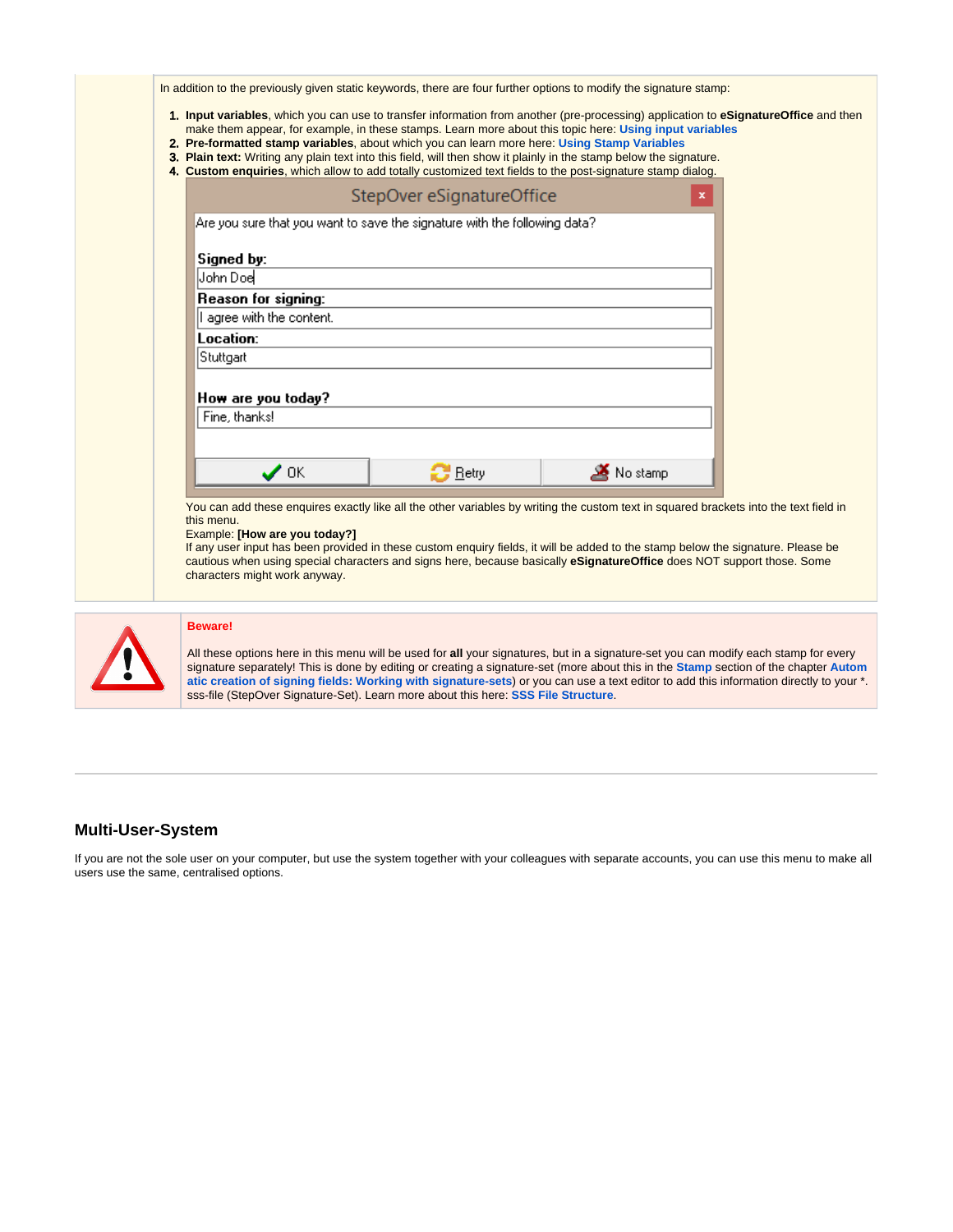|                                                                                                                |                                                                                                                                                                                                                                                                                                                                                                                                                                                                                                                                                                                                                                                                                                                                      | StepOver eSignatureOffice                                                                                                                                                                                                                                                                                                                                                                                            |  |  |  |
|----------------------------------------------------------------------------------------------------------------|--------------------------------------------------------------------------------------------------------------------------------------------------------------------------------------------------------------------------------------------------------------------------------------------------------------------------------------------------------------------------------------------------------------------------------------------------------------------------------------------------------------------------------------------------------------------------------------------------------------------------------------------------------------------------------------------------------------------------------------|----------------------------------------------------------------------------------------------------------------------------------------------------------------------------------------------------------------------------------------------------------------------------------------------------------------------------------------------------------------------------------------------------------------------|--|--|--|
| ⊟- General<br>Stamp                                                                                            |                                                                                                                                                                                                                                                                                                                                                                                                                                                                                                                                                                                                                                                                                                                                      | Ω<br>$\mathbf{r}$<br>Click here to protect the settings below with a password                                                                                                                                                                                                                                                                                                                                        |  |  |  |
| Sidebar<br>白 Signature device<br>Display<br>Font<br>File handling<br>PDF Converter<br>- Certificate<br>Network | Multi-Hser-Susten<br>白 Appearance & Design<br>Permissions<br>Vindow placement<br>Signature image<br>Colour Devices<br>Device specific<br>Signature handling<br>Document handling<br>⊟– Security & Key management<br>· Timestamp<br>Import / Export settings                                                                                                                                                                                                                                                                                                                                                                                                                                                                          | eSignatureOffice<br>Share settings for all users<br>Path to INI-File<br>C:\Users\mis\AppData\Local\Step0ver\eSignature0ffice 5.6\<br>Ê<br>Share SSS files for all Users<br>Path to SSS - Files<br>C:\Users\mis\Documents\Step0ver\SignatureSets\<br>Ê<br>Share FTP-Settings for all Users<br>Path to FTP - Files<br>C:\Users\mis\Documents\Step0ver\FTPSets\<br>Ê<br>- PDF Converter<br>Share settings for all users |  |  |  |
|                                                                                                                |                                                                                                                                                                                                                                                                                                                                                                                                                                                                                                                                                                                                                                                                                                                                      | Save settings<br>X Cancel                                                                                                                                                                                                                                                                                                                                                                                            |  |  |  |
| Share<br>settings<br>for all<br>users                                                                          | Normally, all setting are saved for each user separately. With the given options, you can change this behaviour and set up a shared path for<br>collectively used (and saved) settings.<br>Please take note, that all users need to have permission to read and write in the given folder!<br>Furthermore, it's important to know, that all registering data is saved to this INI-file! So, if multiple users of a computer are using the same<br>eSignatureOffice installation, they each have to register their version separately, if they don't have access to a collectively shared settings<br>file. So, if you set a shared settings file here in this menu, these persons using this file don't have to register separately. |                                                                                                                                                                                                                                                                                                                                                                                                                      |  |  |  |
| Share<br><b>SSS</b><br>files for<br>all users                                                                  | SSS files are StepOver Signature-Set files, which are generally saved to a user specific folder (for example "C:<br><i><u><b>\Users\Testuser\Documents\StepOver\SignatureSets"</b></u></i> ). By activating this option here, you can select your own path, which, of course, should<br>not be user specific and which will be saved to your operating system's registry. Please make sure, that all users have permission to read<br>and write in the given folder!                                                                                                                                                                                                                                                                 |                                                                                                                                                                                                                                                                                                                                                                                                                      |  |  |  |
| Share<br>FTP-<br>settings<br>for all<br>users                                                                  | FTP settings are saved by eSignatureOffice to special SFS-files, which are generally saved to a user specific folder (for example "C:<br><i>\Users\Testuser\Documents\StepOver\FTPSets"</i> ). By activating this option here, you can select your own path, which, of course, should not<br>be user specific and which will be saved to your operating system's registry. Please make sure, that all users have permission to read and<br>write in the given folder!                                                                                                                                                                                                                                                                |                                                                                                                                                                                                                                                                                                                                                                                                                      |  |  |  |
| <b>PDF</b><br>Convert<br>er                                                                                    | registry.                                                                                                                                                                                                                                                                                                                                                                                                                                                                                                                                                                                                                                                                                                                            | Common settings for the PDF Converter don't need a special saving path because all required information is read directly from your system's                                                                                                                                                                                                                                                                          |  |  |  |

# <span id="page-4-0"></span>Appearance & Design

Just as the name suggests, you can change the graphical user interface in this menu, either on a grand scale by using completely different colour designs or you just change the appearance of individual facets like labels, display options and colours.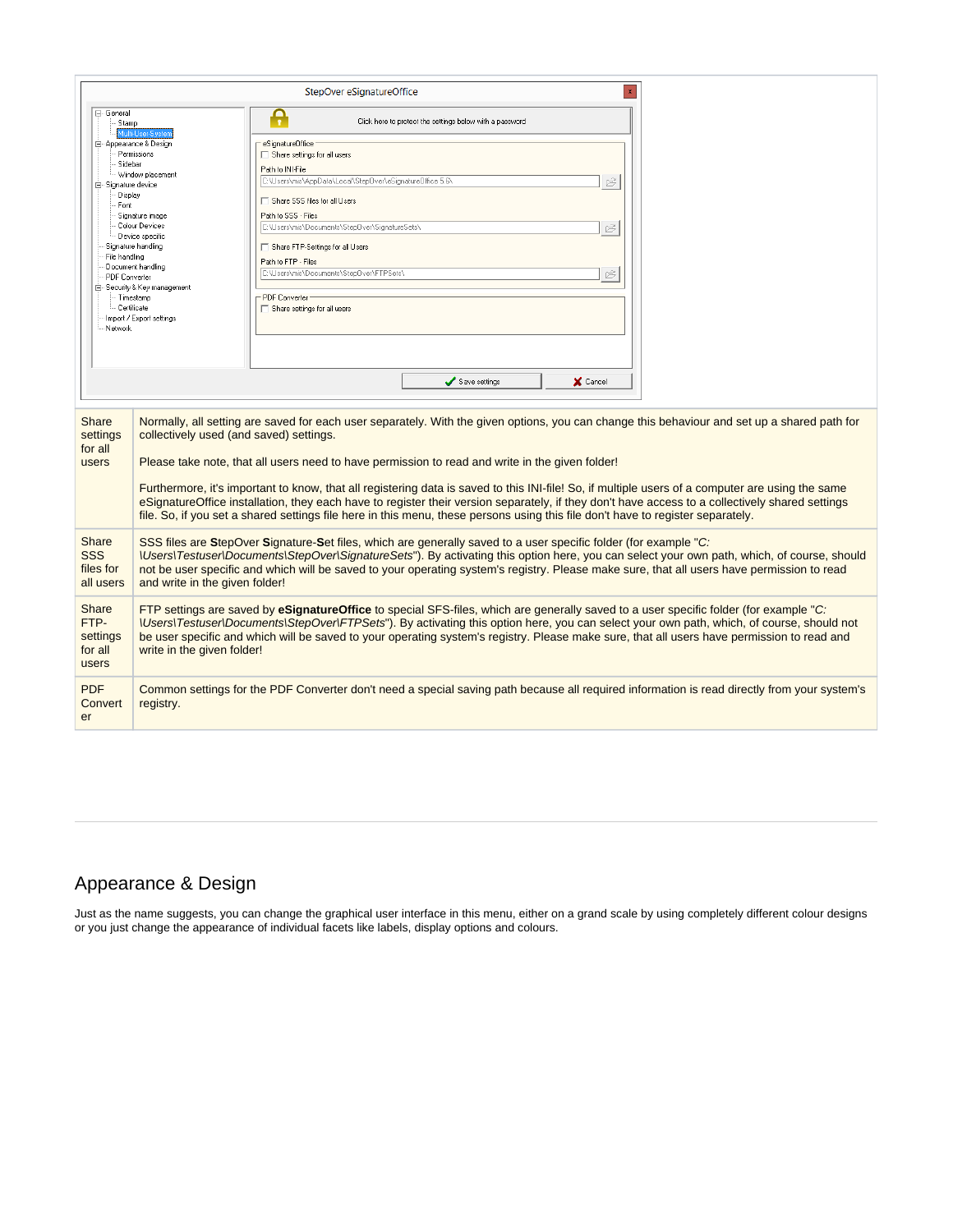|                                                                                                                                                                                                                                                                                                                                        | $\mathbf{x}$<br>StepOver eSignatureOffice                                                                                                                                                                                                                                                                                                                                                                                       |  |  |
|----------------------------------------------------------------------------------------------------------------------------------------------------------------------------------------------------------------------------------------------------------------------------------------------------------------------------------------|---------------------------------------------------------------------------------------------------------------------------------------------------------------------------------------------------------------------------------------------------------------------------------------------------------------------------------------------------------------------------------------------------------------------------------|--|--|
| ⊟- General<br>Stamp                                                                                                                                                                                                                                                                                                                    | Ą<br>Click here to protect the settings below with a password                                                                                                                                                                                                                                                                                                                                                                   |  |  |
| Multi-User-System<br>nnearance & Desic<br>e.                                                                                                                                                                                                                                                                                           | Appearance<br>V5.x<br>$\blacktriangledown$<br>Window Design:                                                                                                                                                                                                                                                                                                                                                                    |  |  |
| Permissions<br>Sidebar<br>Window placement<br>白 Signature device<br>Display<br>Font<br>Signature image<br>Colour Devices<br>Device specific<br>Signature handling<br>File handling<br>Document handling<br>PDF Converter<br>⊟- Security & Key management<br>- Timestamp<br><b>Certificate</b><br>Import / Export settings<br>- Network | $\nabla$ Hide inactive buttons<br>□ Grey group captions (after restart)<br>$\Box$ Hide file name<br>Show window when variables are exchanged<br>$\overline{\mathbf{v}}$ Show menu bar<br>Enlarge macro buttons<br>$\overline{\smash{\triangledown}}$ Show tool bar<br>$\nabla$ Show button descriptions<br>Toolbar<br>Button scheme:<br>Colour / Grey Gradient<br>$\overline{\phantom{a}}$<br>Select colour                     |  |  |
|                                                                                                                                                                                                                                                                                                                                        | Save settings<br>X Cancel                                                                                                                                                                                                                                                                                                                                                                                                       |  |  |
| Click here to<br>protect the<br>settings below<br>with a password.                                                                                                                                                                                                                                                                     | This button is available in all cathegories of the administration and allows to set a password to protect your settings from getting<br>changed. You can do this for each menu separately or for all menus at once.                                                                                                                                                                                                             |  |  |
| <b>Window Design</b>                                                                                                                                                                                                                                                                                                                   | Here you can select the general appearance of your graphical user interface when using eSignatureOffice. In this manual, we<br>generally show version "5.x", but you can also use the "4.x" and "Classic" designs from earlier versions.                                                                                                                                                                                        |  |  |
| Show pen icon<br>in signature field                                                                                                                                                                                                                                                                                                    | With this option, you activate a small icon depicting a hand<br>, which is shown whenever a signature field is displayed. This icon<br>is replaced by a small pen when using a signature device from the "duraSign" product range, because there it's already a part of its<br>design and is used solely to offer a reasonable starting point to the user for his signature and in the end will not be seen in the<br>document. |  |  |
| <b>Hide inactive</b><br>buttons                                                                                                                                                                                                                                                                                                        | This option affects primarily the eSignatureOffice window designs "Classic" and "4.x" and allows to hide all buttons and menus,<br>which can be deactivated in the "Permissions" tab (see below). When using the design "5.x", you already have the ability to show or<br>hide each and every button in your toolbar by using the "Toolbar" button, which is explained some lines below this one.                               |  |  |
| <b>Gray group</b><br>captions (after<br>restart)                                                                                                                                                                                                                                                                                       | With this option, you can deactivate the coloured background for several menu names in window design "4.x" and so make the<br>whole user interface appear in grey. For window design 5.x, this option is not used.                                                                                                                                                                                                              |  |  |
| Hide file name                                                                                                                                                                                                                                                                                                                         | Activating this option hides the file name of the currently opened document in the lower right status bar. Then, only the page number<br>will be shown there.                                                                                                                                                                                                                                                                   |  |  |
| Show window<br>when variables<br>are exchanged                                                                                                                                                                                                                                                                                         | This checkbox activates an additional dialogue, which will be shown each time you are using the dynamic processing of<br>document content to search for keywords. This dialogue will show what is being searched and what is being found.                                                                                                                                                                                       |  |  |
| Show menu bar                                                                                                                                                                                                                                                                                                                          | This option makes the main menu bar (File, View, Tools, Options, Help) visible or hides it.                                                                                                                                                                                                                                                                                                                                     |  |  |
|                                                                                                                                                                                                                                                                                                                                        | Beware: When this option is deactivated, there is no way back to this administration menu besides using the "StartManager.exe",<br>which you can find in your eSignatureOffice installation folder.                                                                                                                                                                                                                             |  |  |
| Enlarge macro<br>buttons                                                                                                                                                                                                                                                                                                               | This option is especially helpful for devices with smaller displays, like some Tablet-PCs for example. It enlargens the button size of<br>the visible macro buttons and so allows easier usage.                                                                                                                                                                                                                                 |  |  |
| Show tool bar                                                                                                                                                                                                                                                                                                                          | This option activates the tool bar, which contains most basic options like signing, navigating the document, opening and saving etc.                                                                                                                                                                                                                                                                                            |  |  |
| Show button<br>descriptions                                                                                                                                                                                                                                                                                                            | By deactivating this option, you can make all text lables of your tool bar buttons disappear and so make the whole tool bar more<br>compact. Only the icons will be shown.                                                                                                                                                                                                                                                      |  |  |
| Toolbar                                                                                                                                                                                                                                                                                                                                | This button leads to a new menu, which allows you to customize the complete tool bar of window design "5.x" according to your<br>wishes. Learn more about this in the section Customizing the toolbar.                                                                                                                                                                                                                          |  |  |
| <b>Button Scheme</b>                                                                                                                                                                                                                                                                                                                   | The dropdown-menu next to the text "Button Scheme" offers the choice of many different, predefined colour combinations to change<br>the appearance of your <b>eSignatureOffice</b> in a fast and easy way. Lean more about this in the following section Customizing the<br>user interface colours.                                                                                                                             |  |  |
| Select colour                                                                                                                                                                                                                                                                                                                          | This button is only usable after choosing one of the options containing the keyword "User" from the button scheme dropdown menu.<br>This leads to a new menu, which allows to customize eSignatureOffice's colouring according to your individual wishes. Lean more<br>about this in the following section Customizing the user interface colours.                                                                              |  |  |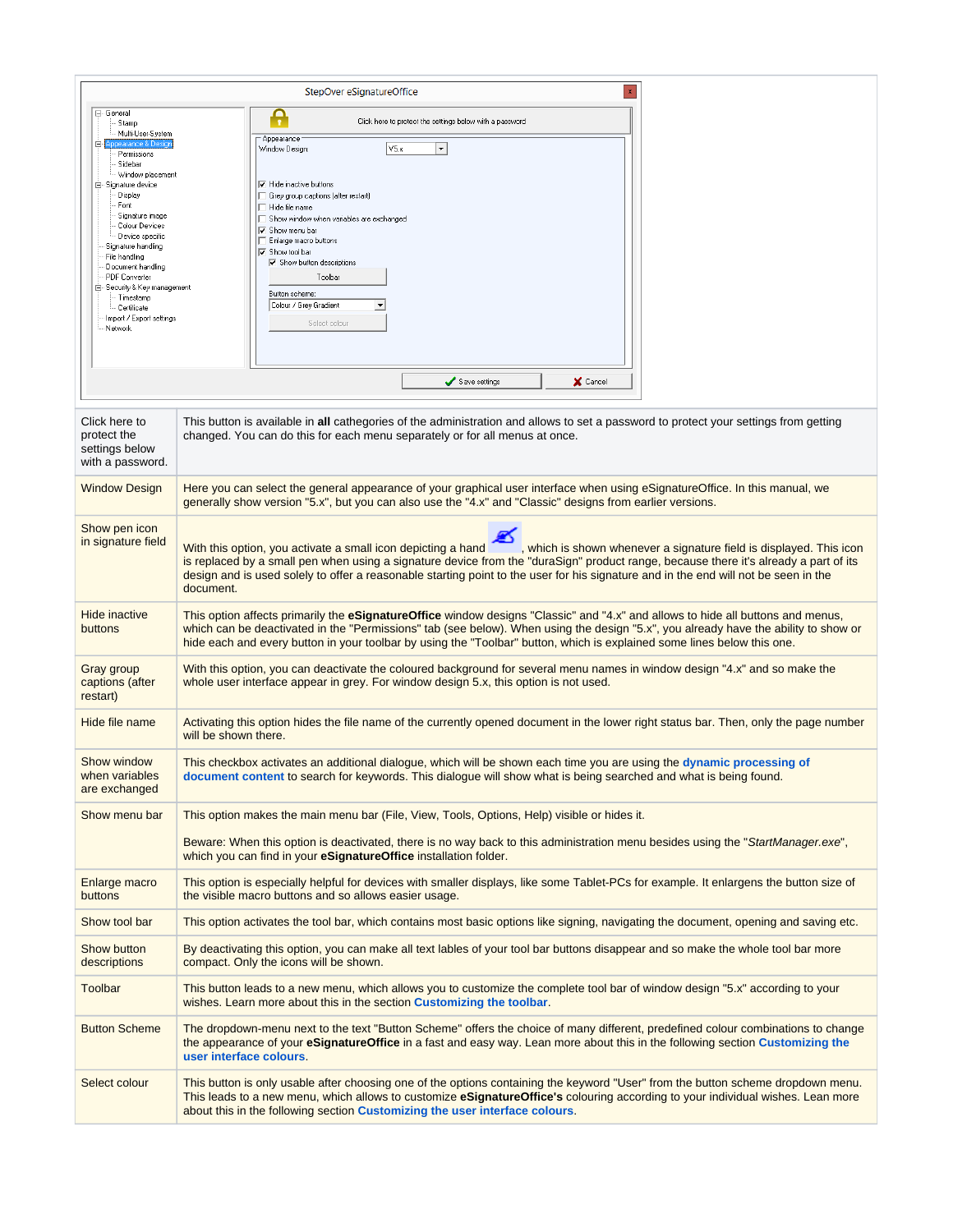#### <span id="page-6-0"></span>**Customizing the user interface colours**



#### **Attention!**

The following options and explanations apply only for window design "**5.x**"!

The colouring of **eSignatureOffice's** graphic user interface is highly customizable, down to the colour gradient of single buttons. This allows using your company colours for the whole design, for example.

For this, there are basically two different ways in the administration menu "Appearance & Design":

- 1. Basic customization: This can be done with the dropdown menu "Button Scheme" and changes the overall appearance. These schemes are named according to their respective design. The first word points our the icon (or glyph) colour, while the second word
	- describes the colour of the button background.
	- For the glyphs the optioons "**Colour**", "**Grey**" or "**Blue**" are predefined.

- The buttons themselves offer more options, but the basic designs in "**Colour**", "**Grey**" or "**Blue**" are available as well as the additional options for colour gradients and "**User**". The gradients range from light-coloured on the upper edge to dark-coloured on the lower edge of a button. "**User**" leads to the next option with a new menu.

Detailed customization is offered with the previously mentioned option "**User**" in the "Button Scheme" drop down menu, which activates the button "Select colour" directly below the drop down menu and which leads to a new menu.

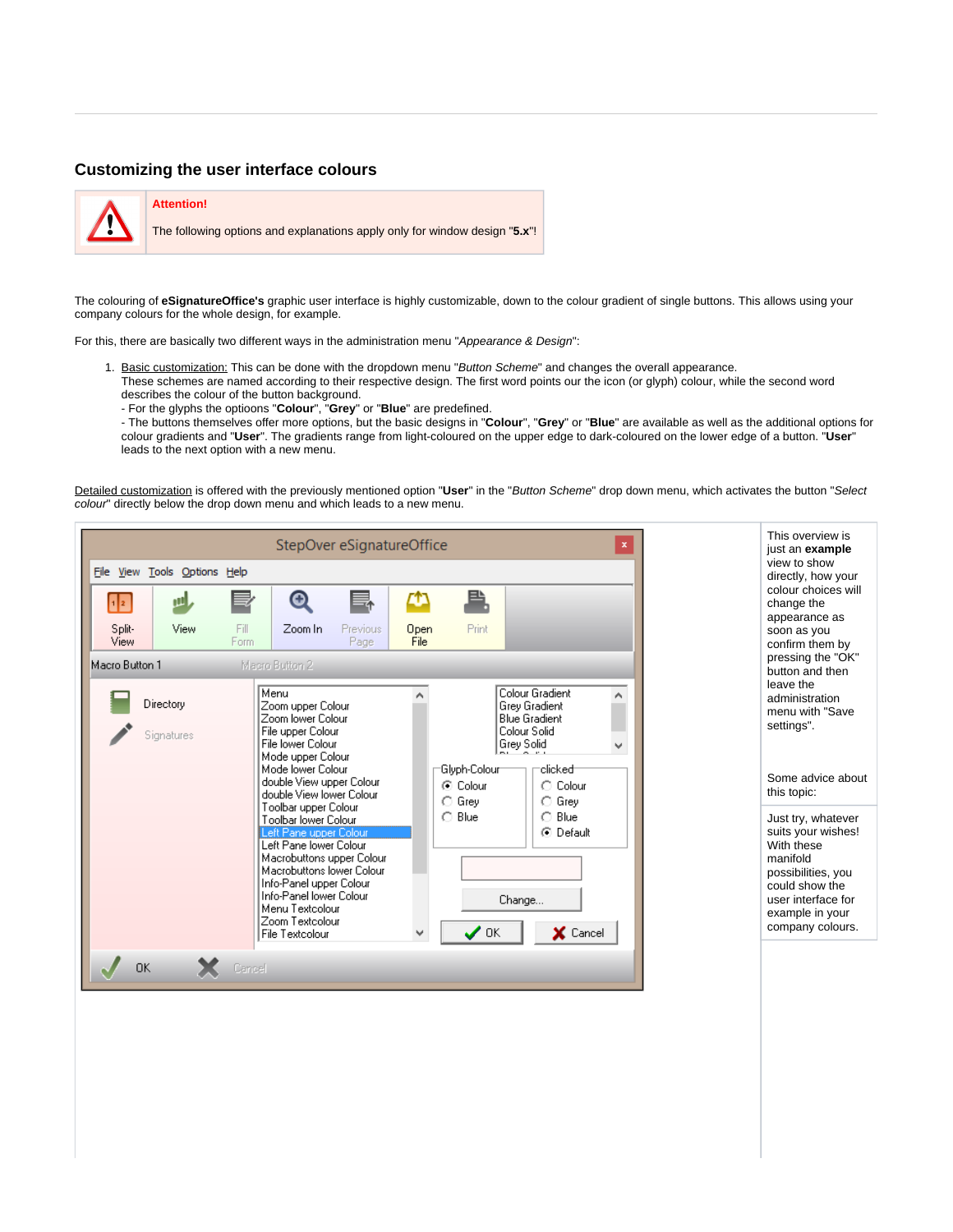At the very top, at the very bottom and on the left side, you can see examples of the different parts, whose colours you can customize in this menu. For this, each section shows a button in its normal state and another one in its deactivated state (when it's not usable but still visible), but your changes will affect all visible parts of the appropriate section.

Clicking on any menu bar or button will jump directly to the appropriate entry in the list and allows you to customize it.

Alternatively, you can choose each option directly, in case you already know, what you are looking for. Generally, all names are selfexplanatory.

On the right side, you can do (from top to bottom):

- overwrite the whole user interface with one of the basic colour customization designs (in other words, reset everything to one of the basic designs).
- change the glyph-colour for the normal state as well as the "clicked" state. For this, only the standard colours are available and no individual customizations.
- change the  $\blacksquare$ colour of the currently chosen part of the interface or see which colour is currently chosen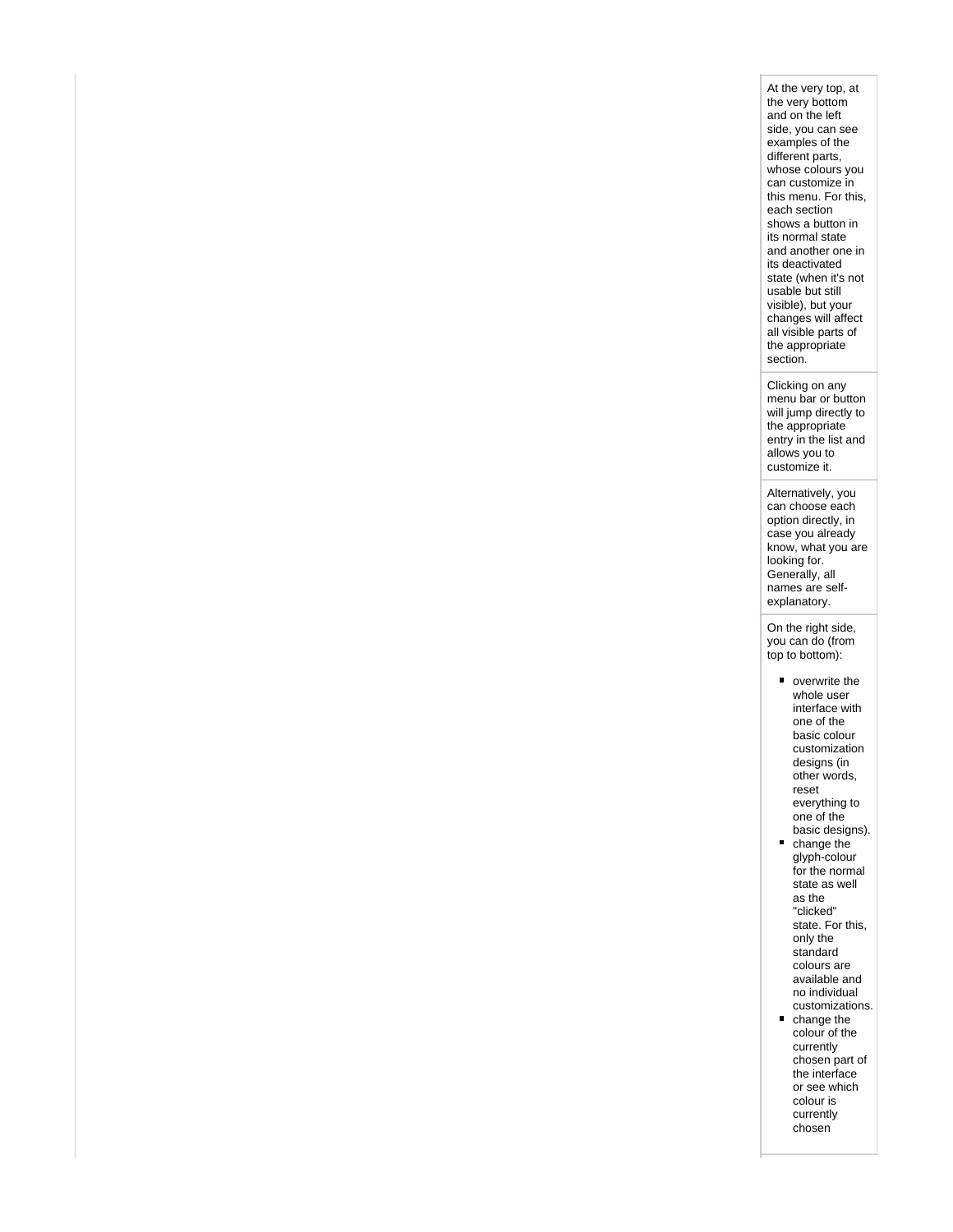### <span id="page-8-0"></span>**Customizing the tool bar**



#### **Attention!**

The following options and explanations apply only for window design "**5.x**"!

The tool bar of window design "5.x" is not only customizable in terms of colour as described in the previous section, but you can also move or hide each button and each partial bar individually. Furthermore, you can enable the group "Extra", which containts additional functions, which do not belong in any of the other groups and which will be explained directly after this table.

| StepOver eSignatureOffice                                                                                                                                                               | Here you can                                                                                                                                                                                                                 |
|-----------------------------------------------------------------------------------------------------------------------------------------------------------------------------------------|------------------------------------------------------------------------------------------------------------------------------------------------------------------------------------------------------------------------------|
| Toolbar - Groups<br>set all groups to default<br>Click on a group to erase or move<br>SPLIT<br>MODE<br><b>Z00M</b><br>FILE                                                              | •  move the chosen option left or<br>right with the blue arrow icons, no<br>matter if it's a single button or a<br>partial bar.                                                                                              |
| < x ><br><b>Deactivated Groups</b><br>Toolbar<br>Description<br><b>EXTRA</b><br>Extra functions                                                                                         | delete the chosen option with the<br>orange X icon<br>reset either the chosen partial bar<br>٠<br>or the whole tool bar with the two "se<br>t to default" buttons                                                            |
| Toolbar - Buttons<br>set buttons to default<br>Click on a button to erase or move<br>$\bullet$<br>壔<br>Θ<br>E.<br>e.<br>Fit to<br>Zoom In Zoom Out<br>Fit to<br>Previous                | use the "add button" button to<br>$\bullet$<br>show options, which are currently<br>hidden or which are not shown by<br>default (like the "Check"-<br>button). This can be done on the<br>lower left side for buttons of the |
| Next<br>Width<br>Screen<br>Page<br>Page<br>Deactivated Buttons<br>Toolbar<br><b>Button</b><br>Description<br><b>MODE</b><br>Digital Stamp<br>Embedding an image/stamp into the document | chosen partial menu bar and in the<br>lower right side for whole partial<br>bars, like for example the document<br>viewing options (here blue).                                                                              |
| X Cancel<br>$\bigvee$ OK                                                                                                                                                                |                                                                                                                                                                                                                              |

#### <span id="page-8-1"></span>**Extra**

If you add the optional group "EXTRA" to your toolbar, the following options will be available:

| <b>Option</b> | Explanation                                                                                                                                   |
|---------------|-----------------------------------------------------------------------------------------------------------------------------------------------|
| Set sign      | This is a shortcut for your toolbar, which allows to directly change your signature device without having to go the longer routes over either |
| pad           | the main menu oder the administration menu.                                                                                                   |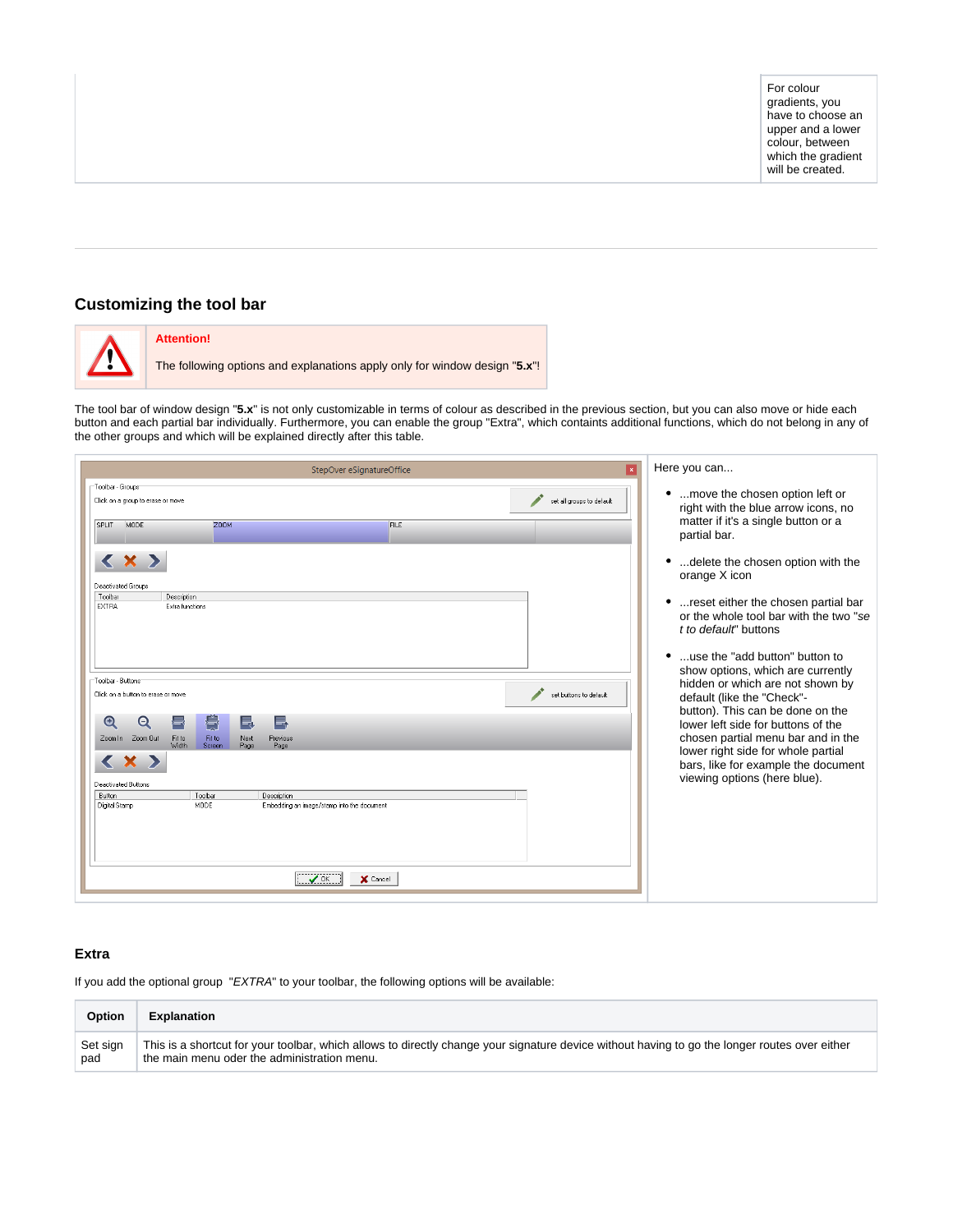| Check | signatures in the currently loaded document and to verify their data security.<br>As shown on the pictures, this includes for example:<br>the certificate validity<br>٠<br>the notary information<br>٠<br>٠<br>version, if the device has been opened etc.)                                                                                           | This option is supposed to be visible only to experienced users or administration, because it offers the possibility to check the details of all<br>detailled information about the signature device, which was used for each signature (product type, serial number, time, software                    |
|-------|-------------------------------------------------------------------------------------------------------------------------------------------------------------------------------------------------------------------------------------------------------------------------------------------------------------------------------------------------------|---------------------------------------------------------------------------------------------------------------------------------------------------------------------------------------------------------------------------------------------------------------------------------------------------------|
|       | StepOver eSignatureOffice                                                                                                                                                                                                                                                                                                                             |                                                                                                                                                                                                                                                                                                         |
|       | Document information<br>Your document has been checked using the parameters set below with the following result<br>Found 1 signature(s) in 1 signature block(s).<br>Decrypted 1 signature(s).<br>Document is hash-protected. Hash function: Unknown<br>The public key 2 is not loaded.<br>The document is sealed.<br>The private key 1 is not loaded. | Signature<br>Device UTC/GMT time:<br>Page number:<br>2016/07/07 11:48:26<br>Local system time:<br>Cert<br>2016/07/07 11:45:46<br>Device serial number:<br>Notary<br>123456000<br>PAD was<br>Device model:<br><b>OPENED</b><br>StepOver duraSign Pad Brilliance<br>Device firmware version:<br>6.08E.1.6 |
|       | This document is sealed.                                                                                                                                                                                                                                                                                                                              | Signed by:                                                                                                                                                                                                                                                                                              |
|       | This document is hash-protected.<br>A private encryption key is needed to check the seal.<br>A public encryption key is needed to check the hash sum.<br><b>Q</b> Clear<br>Load key<br>$\nabla$ Display key information                                                                                                                               | Ihr Name<br>Reason for signing:<br>Ich stimme dem Inhalt zu.<br>Location:<br>Export Biodata                                                                                                                                                                                                             |
|       |                                                                                                                                                                                                                                                                                                                                                       | $\boldsymbol{\mathcal{S}}$ ok<br>X Cancel                                                                                                                                                                                                                                                               |

### <span id="page-9-0"></span>**Permissions**

This menu allows to set up rules for the end user's access rights by hiding or deactivating certain buttons.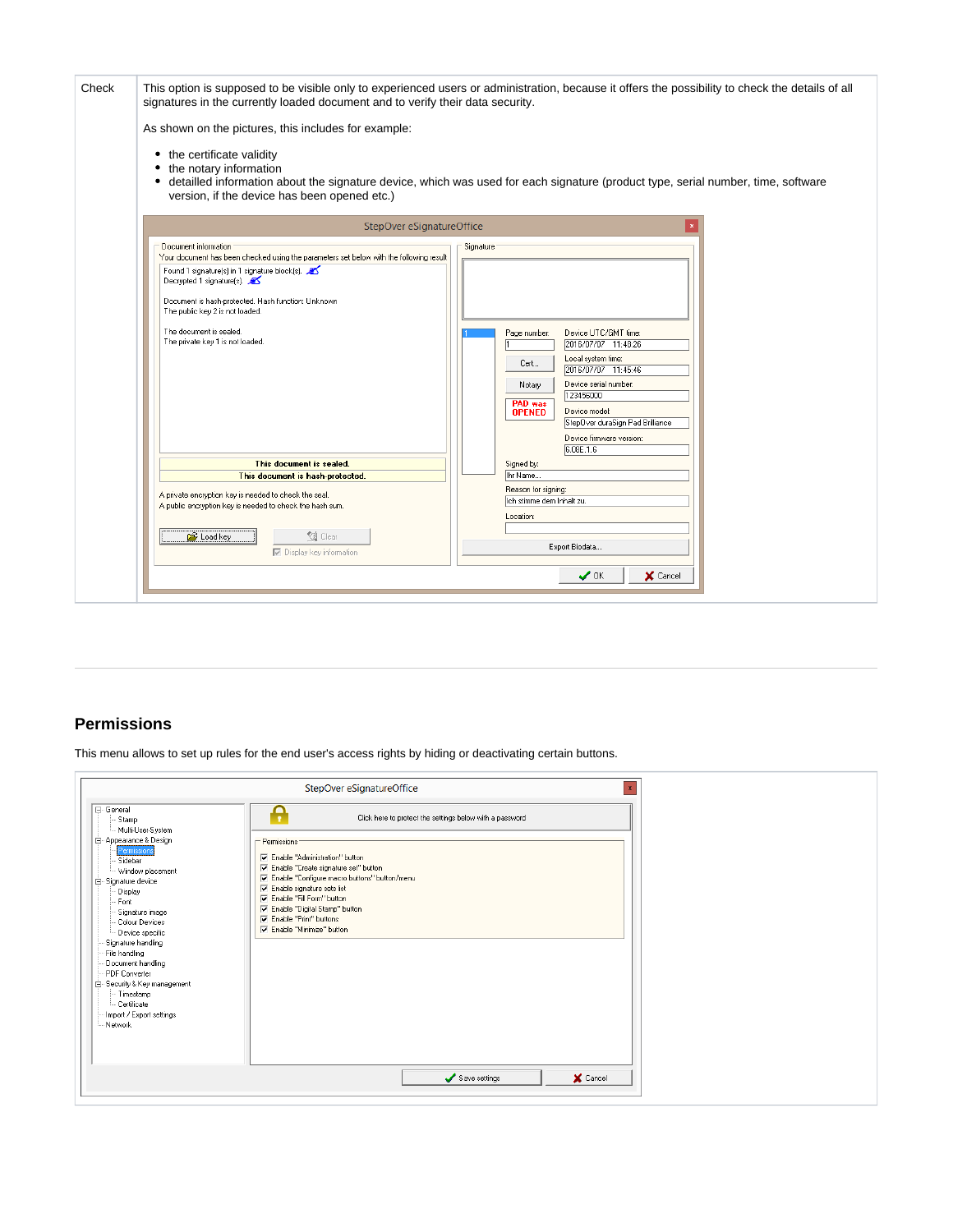With the shown options here, you can either block all buttons and menu options with the appropriate names (then they will be displayed in grey) or you can hide them directly, no matter where they are or how often they can be found in the graphic user interface.

This can be achieved in other ways, too (for example via the "Toolbar" button in the "Appearance & Design" tab of the administration menu), but the options given here will block **all** access points. This is especially helpful when being combined with the possibility to password protect the access to this Permissions menu. To do this, you can use the big grey button with the yellow lock icon, just like in all other tabs of the administration menu.



#### **Attention!**

By removing the first check mark for access to the whole administration menu, you lock everybody (including yourself) out of the administration settings and this is only reversible by using the "StartManager.exe" from the **eSignatureOffice** installation folder. Please use this option only, when you don't want the end user to have any permission to change settings.

#### <span id="page-10-0"></span>**Sidebar**

|                                                                                                                                                                                                                                                                                                                                                                                                         | StepOver eSignatureOffice                                                                                                                                                                                                                                                                                                                                                                                                                                                                                                                                                                                                                                                                 | $\mathbf{x}$                                                                                          |
|---------------------------------------------------------------------------------------------------------------------------------------------------------------------------------------------------------------------------------------------------------------------------------------------------------------------------------------------------------------------------------------------------------|-------------------------------------------------------------------------------------------------------------------------------------------------------------------------------------------------------------------------------------------------------------------------------------------------------------------------------------------------------------------------------------------------------------------------------------------------------------------------------------------------------------------------------------------------------------------------------------------------------------------------------------------------------------------------------------------|-------------------------------------------------------------------------------------------------------|
| 日· General<br>Stamp<br>Multi-User-System<br>白- Appearance & Design<br>Permissions<br>ideba<br>Window placement<br>白 Signature device<br>Display<br>Font<br>Signature image<br>Colour Devices<br>Device specific<br>Signature handling<br>File handling<br>Document handling<br><b>PDF</b> Converter<br>E-Security & Key management<br>- Timestamp<br>Certificate<br>Import / Export settings<br>Network | Ą<br>Click here to protect the settings below with a password<br>Sidebar<br>Visible sidebar elements<br>Documents<br>C On/off switchable<br>$\nabla$ Directory<br>C Always visible<br><b>▽</b> Page Preview<br>C Always hidden<br>$\nabla$ Signatures<br>Signature Sets<br>Preview Mode<br>G Fixed width<br>C Resize to sidebar width                                                                                                                                                                                                                                                                                                                                                     |                                                                                                       |
| Click here to<br>protect the<br>settings below<br>with a<br>password.                                                                                                                                                                                                                                                                                                                                   | Save settings<br>X Cancel<br>This button is available in all cathegories of the administration and allows to set a<br>password to protect your settings from getting changed. You can do this for each menu<br>separately or for all menus at once.                                                                                                                                                                                                                                                                                                                                                                                                                                       |                                                                                                       |
| Sidebar                                                                                                                                                                                                                                                                                                                                                                                                 | Within this menu, you set up options for the behaviour of the directory pane on the left side of the user interface. This includes the<br>general option to either have the directory pane always shown, always hidden or switchable with a simple press on the "Split-View"<br>button in the tool bar.                                                                                                                                                                                                                                                                                                                                                                                   |                                                                                                       |
| <b>Preview Mode</b>                                                                                                                                                                                                                                                                                                                                                                                     | The directory pane allows switching between different options to show (see picture on the<br>right side):<br>• the directory (if available in the loaded document)<br>• a page preview<br>• a detailled list of all signatures in the document<br>• a list of all signature-sets in the currently chosen signature-set directory<br>The option "Page Preview" allows to show the separate pages of the document either<br>small and with a fixed size to make the preview of many pages appear in several<br>columns (as soon as there is enough place to show them) or the page preview always<br>uses all available space in the directory pane to show the pages as large as possible. | Directory<br>Page Preview<br>Signatures<br>Signature set<br>Signature 1<br>Signature 2<br>Signature 3 |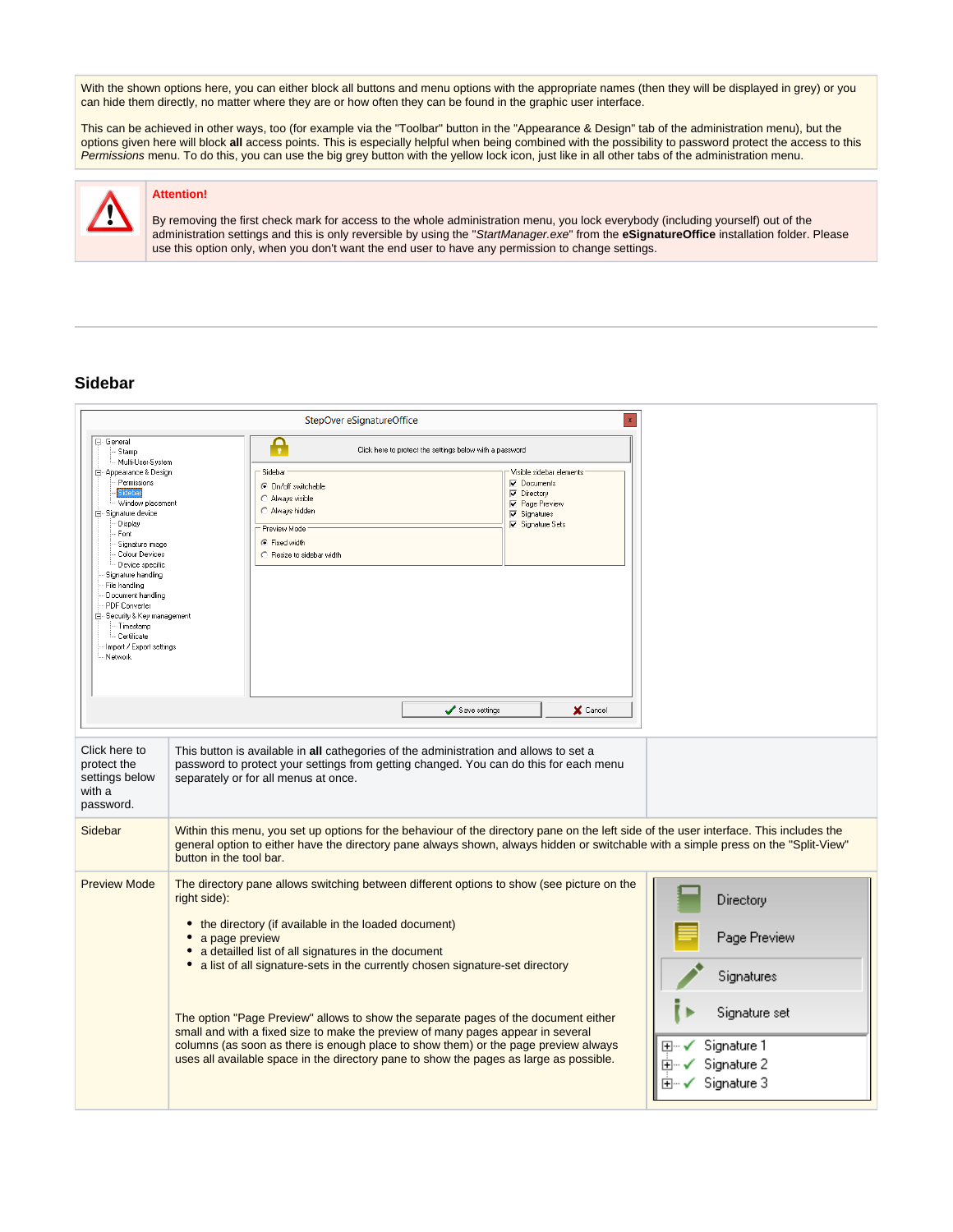## <span id="page-11-0"></span>**Window Placement**

This menu offer different options to change the window size as well as the position when starting **eSignatureOffice**.

|                                                                                                                                                                                                                                                                                                                                                                                                              | StepOver eSignatureOffice                                                                                                                                                                                                                                                                                                                                                                                                                                                                                                                                                                                                                                                                                                                                                                                                                                                                                    |  |  |  |
|--------------------------------------------------------------------------------------------------------------------------------------------------------------------------------------------------------------------------------------------------------------------------------------------------------------------------------------------------------------------------------------------------------------|--------------------------------------------------------------------------------------------------------------------------------------------------------------------------------------------------------------------------------------------------------------------------------------------------------------------------------------------------------------------------------------------------------------------------------------------------------------------------------------------------------------------------------------------------------------------------------------------------------------------------------------------------------------------------------------------------------------------------------------------------------------------------------------------------------------------------------------------------------------------------------------------------------------|--|--|--|
| ⊟- General<br>Stamp<br>Multi-User-System<br>白 Appearance & Design<br>Permissions<br>Sidebar<br>Mindow placer<br>白 Signature device<br>Display<br>Font<br>Signature image<br>Colour Devices<br>Device specific<br>Signature handling<br>File handling<br>Document handling<br><b>PDF</b> Converter<br>- Security & Key management<br>e<br>· Timestamp<br>- Certificate<br>Import / Export settings<br>Network | Ą<br>Click here to protect the settings below with a password<br>Appearance<br>$\nabla$ Start in full screen mode<br>Save size and position on exit<br>Set fixed window position at startup<br>Current position and size<br>Upper Y<br>Upper X<br>Current minimum size<br>Width<br>Center on screen<br>Height<br>Show on screen                                                                                                                                                                                                                                                                                                                                                                                                                                                                                                                                                                              |  |  |  |
|                                                                                                                                                                                                                                                                                                                                                                                                              | Save settings<br>X Cancel                                                                                                                                                                                                                                                                                                                                                                                                                                                                                                                                                                                                                                                                                                                                                                                                                                                                                    |  |  |  |
| Click here to<br>protect the<br>settings below<br>with a password.                                                                                                                                                                                                                                                                                                                                           | This button is available in all cathegories of the administration and allows to set a password to protect your settings from getting<br>changed. You can do this for each menu separately or for all menus at once.                                                                                                                                                                                                                                                                                                                                                                                                                                                                                                                                                                                                                                                                                          |  |  |  |
| Start in full<br>screen mode                                                                                                                                                                                                                                                                                                                                                                                 | This is the default setting, which makes <b>eSignatureOffice</b> start in a maximized window and so use the whole display size (also<br>called full screen mode). In the shown screenshot, another option is currently chosen to make it easier to see and explain.                                                                                                                                                                                                                                                                                                                                                                                                                                                                                                                                                                                                                                          |  |  |  |
| Save size and<br>position on exit                                                                                                                                                                                                                                                                                                                                                                            | With this option, eSignatureOffice will save the window size as well as the position (if not maximized) when closing the program<br>and will restore them upon the next program start.                                                                                                                                                                                                                                                                                                                                                                                                                                                                                                                                                                                                                                                                                                                       |  |  |  |
| Set fixed window<br>position at startup                                                                                                                                                                                                                                                                                                                                                                      | This option allows to further customize the appearance of the program by offering the possibility to set the exact window position<br>and it's size in pixels:<br>Please note that<br>the point of origin (meaning X-position = 0 and Y-position = 0) is in the upper left corner of the screen<br>٠<br>width and height will be calculated from your chosen starting position to the right (x-axis) and down (y-axis). Please use only<br>$\bullet$<br>positive integers for this.<br>too small values will be ignored. This means, that the whole, minimum needed user interface will always be shown (e.g. the<br>whole width of the tool bar). However, this value may vary, depending on which parts of the user interface you have chosen to<br>show or hide.<br>To further assist you with this, the following four buttons are available (and can be even more helpful when used in<br>combination): |  |  |  |
| <b>Current position</b><br>and size                                                                                                                                                                                                                                                                                                                                                                          | If you have set the program window to your desired size and position prior to entering the administration menu, you can use this<br>button to read the current values in the appropriate fields (and afterwards use/save them).                                                                                                                                                                                                                                                                                                                                                                                                                                                                                                                                                                                                                                                                              |  |  |  |
| Current minimum<br>size                                                                                                                                                                                                                                                                                                                                                                                      | By using this button, you reduce the <b>eSignatureOffice</b> window to its current minimal possible size. As explained previously, the<br>minimum size is limited by the fact, that the whole visible user interface has to fit into this window. This means, that each time this<br>features is used, it checks, which parts of the interface are activated and have to shown to calculate the current minimum size.                                                                                                                                                                                                                                                                                                                                                                                                                                                                                        |  |  |  |
| Center on screen                                                                                                                                                                                                                                                                                                                                                                                             | This features makes the window centered on the display with its current size.                                                                                                                                                                                                                                                                                                                                                                                                                                                                                                                                                                                                                                                                                                                                                                                                                                |  |  |  |
| Show on screen                                                                                                                                                                                                                                                                                                                                                                                               | After having entered your desired values (Upper $X/Y$ = starting position and width/height), this button allows to see the result<br>directly. This way, you don't have to restart the program each time you want to test your customized values.                                                                                                                                                                                                                                                                                                                                                                                                                                                                                                                                                                                                                                                            |  |  |  |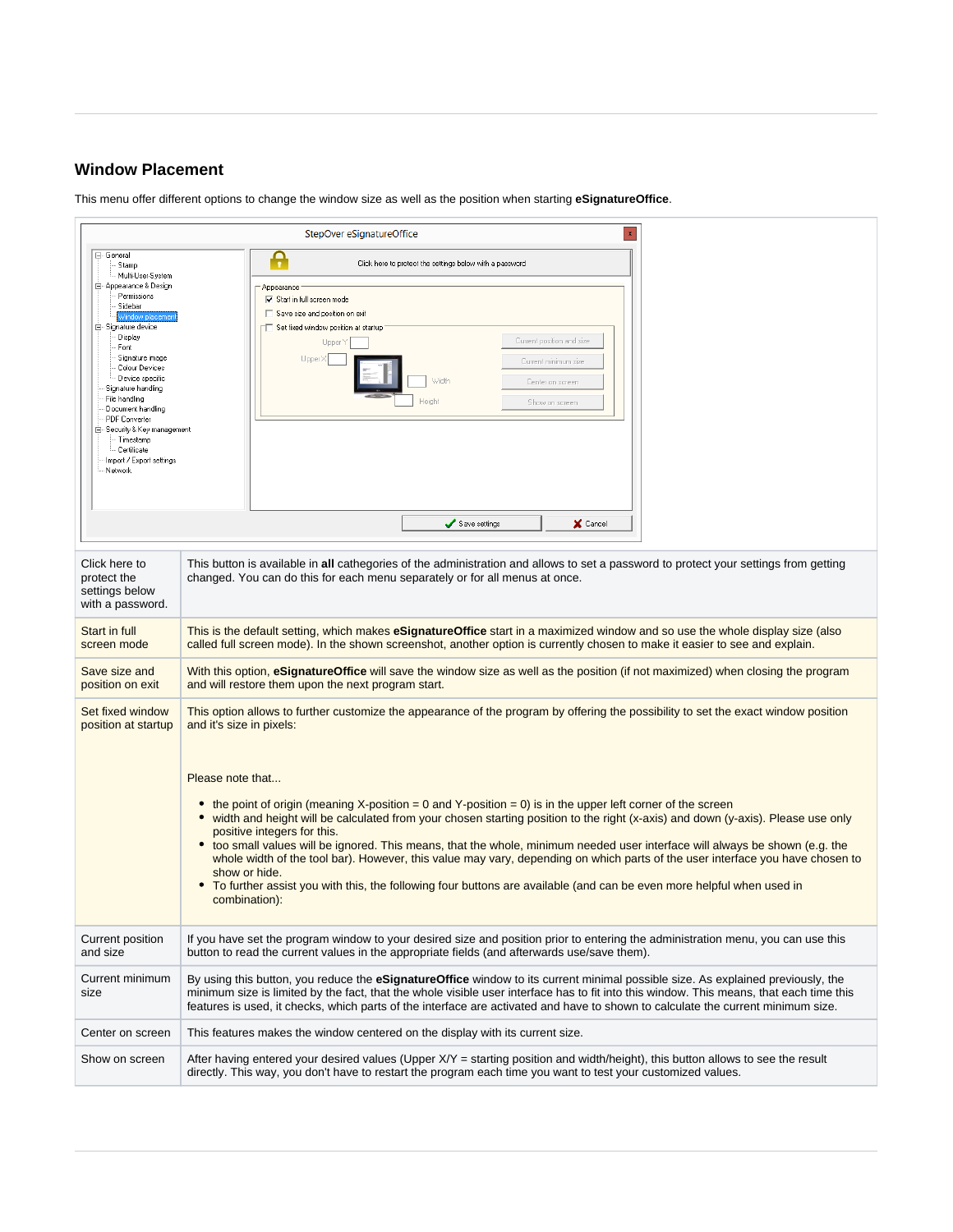# <span id="page-12-0"></span>Signature device

This menu allows to set up different options, which generally influence your work with your signature device. This is true for StepOver signature pads as well as third-party devices like Tablet-PCs, touch screens etc.

| StepOver eSignatureOffice                                                                                                                                                                                                                                                                                                                                                                                                                   |                                                                                                                                                                                                                                                                                                                                                 | $\mathbf x$                                                                                                                                                                                                                                                                                                                                                                                                                                                                                                                                                                                                                                                                                                                                                                                                                                                |
|---------------------------------------------------------------------------------------------------------------------------------------------------------------------------------------------------------------------------------------------------------------------------------------------------------------------------------------------------------------------------------------------------------------------------------------------|-------------------------------------------------------------------------------------------------------------------------------------------------------------------------------------------------------------------------------------------------------------------------------------------------------------------------------------------------|------------------------------------------------------------------------------------------------------------------------------------------------------------------------------------------------------------------------------------------------------------------------------------------------------------------------------------------------------------------------------------------------------------------------------------------------------------------------------------------------------------------------------------------------------------------------------------------------------------------------------------------------------------------------------------------------------------------------------------------------------------------------------------------------------------------------------------------------------------|
| ⊟- General<br>Stamp<br>- Multi-User-System<br>白 Appearance & Design<br>Permissions<br>Sidebar<br>Window placement<br>Signature device<br>Display<br>Signature image<br>Colour Devices<br>Mobile devices (WIFI)<br>Device specific settings<br>Signature handling<br>File handling<br>Document handling<br>PDF Converter<br>□ Security & Key management<br>--- Timestamp<br>- Certificate<br>Import / Export settings<br>Network<br>· E-Mail |                                                                                                                                                                                                                                                                                                                                                 | Ą<br>Click here to protect the settings below with a password<br>- Check signature device<br>M Inform user to connect a pad<br>□ Check signature devices on start<br>Automatic selection of StepDver signature pad at application start<br>$\hspace{0.1mm}$ Choose third-party devices, which should be supported by eSignatureOffice $\cdot$<br>Tablet PC support<br>$\nabla$ Pen<br>$\nabla$ Touch<br>$\overline{\blacktriangledown}$ Mouse<br>Smartphone and tablet (only with additional App)<br>- Configure signature device<br>Select signature device<br>Currently selected signature device:<br>Device model: naturaSign Pad Biometric 4.0<br>Serial number: 123457000<br>- Signature saving<br>$\sqrt{1}$<br>$\left  \frac{1}{n} \right $ second(s)<br>Save signature automatically after<br>Stretch signature to the size of the signature field |
|                                                                                                                                                                                                                                                                                                                                                                                                                                             |                                                                                                                                                                                                                                                                                                                                                 | Save settings<br>X Cancel                                                                                                                                                                                                                                                                                                                                                                                                                                                                                                                                                                                                                                                                                                                                                                                                                                  |
| Click here to<br>protect the<br>settings below<br>with a password.                                                                                                                                                                                                                                                                                                                                                                          | $\sf T$<br>hi<br>$\mathbf s$<br>b<br>u<br>tt<br>$\mathsf{o}\xspace$<br>n<br>is<br>a<br>V<br>ai<br>la<br>bl<br>e<br>in<br>a<br>Ш<br>с<br>$\mathsf{a}$<br>t<br>$\mathsf{h}%$<br>${\bf e}$<br>g<br>$\mathsf{o}$<br>ri<br>e<br>$\mathsf{s}$<br>$\mathsf{o}$<br>f<br>$\mathsf{t}$<br>h<br>${\bf e}$<br>a<br>d<br>${\sf m}$<br>in<br>is<br>${\sf tr}$ |                                                                                                                                                                                                                                                                                                                                                                                                                                                                                                                                                                                                                                                                                                                                                                                                                                                            |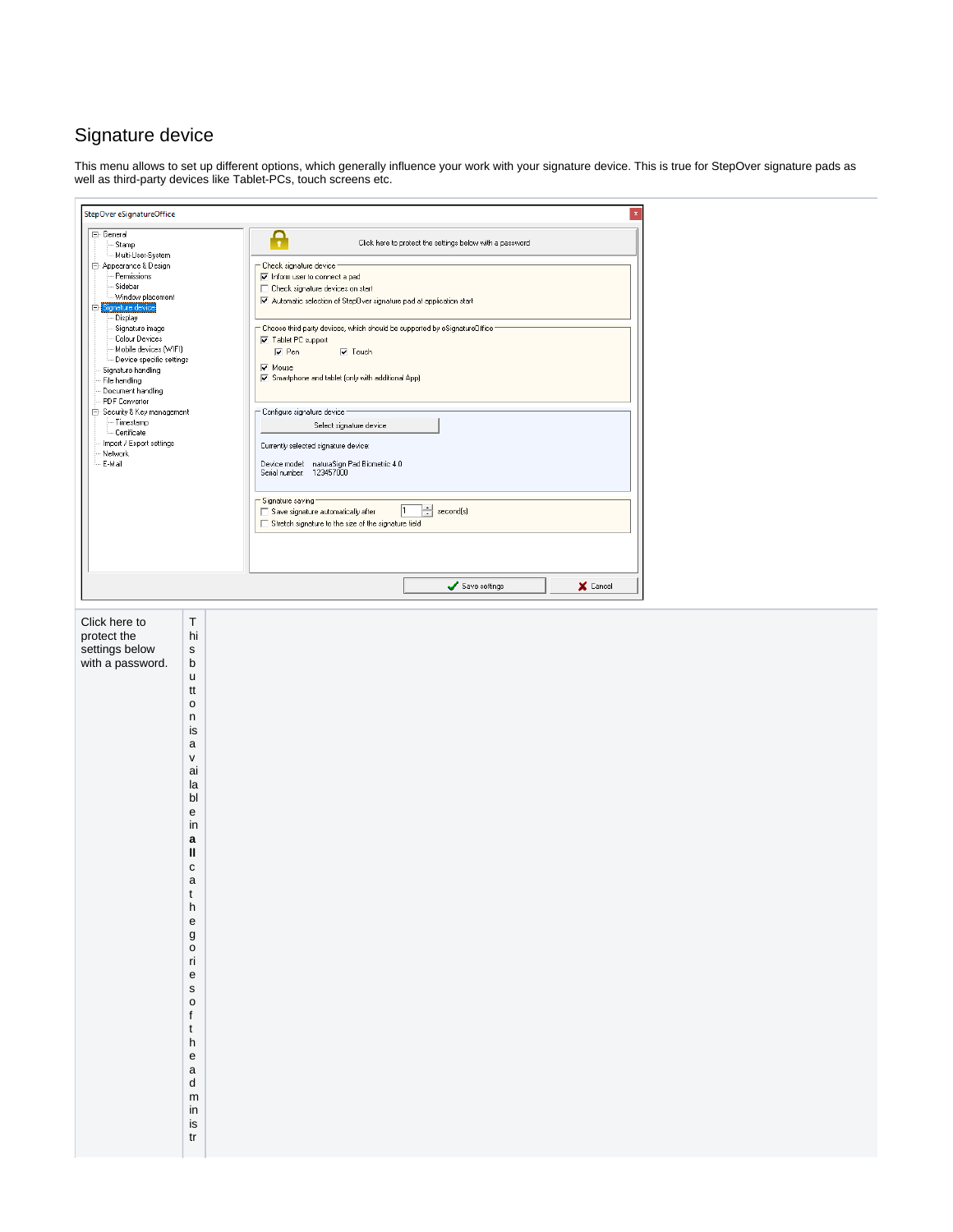| a tion a n d al o w s t o s e t a p a s s w o r d t o p r o t e ct y o u r s e tti n g s fr o m g e tti n g c |  |
|---------------------------------------------------------------------------------------------------------------|--|
|                                                                                                               |  |
|                                                                                                               |  |
|                                                                                                               |  |
|                                                                                                               |  |
|                                                                                                               |  |
|                                                                                                               |  |
|                                                                                                               |  |
| $h$<br>a n                                                                                                    |  |
|                                                                                                               |  |
| $\begin{matrix} 9 \\ 6 \\ 0 \end{matrix}$                                                                     |  |
|                                                                                                               |  |
|                                                                                                               |  |
|                                                                                                               |  |
|                                                                                                               |  |
|                                                                                                               |  |
|                                                                                                               |  |
|                                                                                                               |  |
|                                                                                                               |  |
|                                                                                                               |  |
| . You can dot his for each me                                                                                 |  |
|                                                                                                               |  |
|                                                                                                               |  |
|                                                                                                               |  |
|                                                                                                               |  |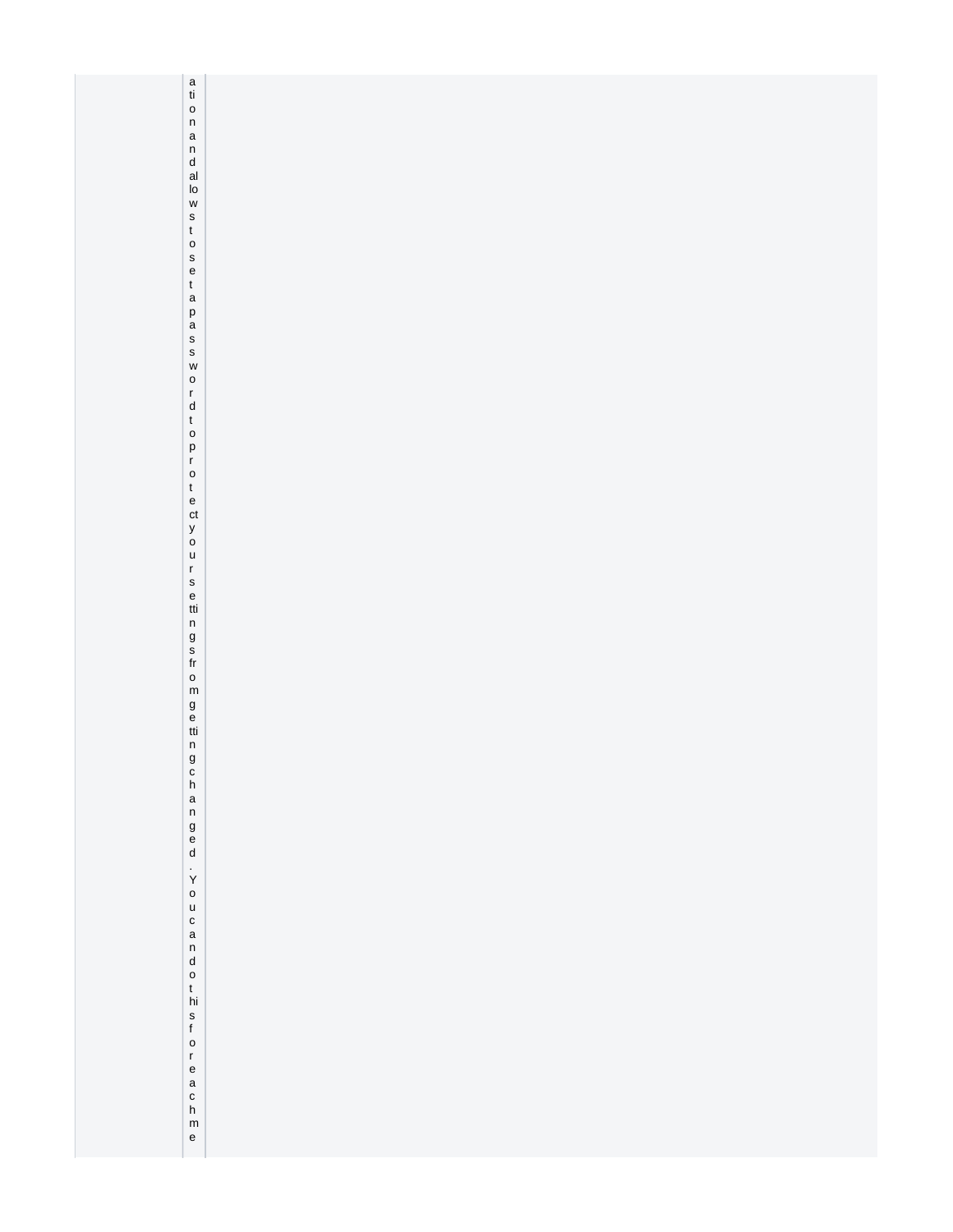| Inform user to<br>connect his pad<br>Check signature                                   | $\mathsf{n}$<br>u<br>s<br>е<br>p<br>a<br>r<br>a<br>t<br>el<br>у<br>$\mathsf{o}\,$<br>r<br>f<br>$\mathsf{o}\,$<br>r<br>al<br>L<br>m<br>е<br>n<br>u<br>s<br>a<br>t<br>$\mathsf{o}\,$<br>n<br>с<br>e.<br>If this option is activated and eSignatureOffice can't find any eligible signature devices when starting a signature process, you will be<br>If this option is activated, eSignatureOffice also searches for connected signature devices on startup and depending on your settings                                                                                                                                                                              |  |
|----------------------------------------------------------------------------------------|-----------------------------------------------------------------------------------------------------------------------------------------------------------------------------------------------------------------------------------------------------------------------------------------------------------------------------------------------------------------------------------------------------------------------------------------------------------------------------------------------------------------------------------------------------------------------------------------------------------------------------------------------------------------------|--|
| device on start                                                                        | you will be prompted (or not).                                                                                                                                                                                                                                                                                                                                                                                                                                                                                                                                                                                                                                        |  |
| Automatic<br>selection of<br><b>StepOver</b><br>signature pads at<br>application start | If this option is activated and no signature device has been selected beforehand, eSignatureOffice will automatically select one for yo<br>signature pad is connected to a tablet pc, the pad will also be selected. If more than one pad is connected, devices with colour display<br>and-white displays.                                                                                                                                                                                                                                                                                                                                                            |  |
| Choose third-<br>party devices,<br>which should be<br>supported by<br>eSignatureOffice | With the checkboxes here available, you can select those kinds of devices, which should be searched for and shown in the device sea<br>signature pads.<br>Please take note, that a special tablet-PC licence is needed if you want to use tablet-PC touches or pens to sign your documents. The<br>devices.<br>Please also take note, that using iOS as well as Android smartphones and tablets is possible, but you will need an additional app on y<br>more about this here. (HIER VERKNÜPFUNG ZU SOWIFI ERKLÄRUNG EINFÜGEN)                                                                                                                                        |  |
| <b>Button: "Select</b><br>signature device"                                            | IГ.<br>$\cup$<br>Signature Pad Finder - Version 6.0.0<br>×<br>si<br>n<br>Mouse Cursor<br>Setting up the signature device<br>g<br>TabletPC Pen (20554.1)<br>t<br>hi<br>If you are using an external signature device, please connect it to<br>TabletPC Touch (20554.2)<br>your computer before proceeding.<br>$\mathsf{s}$<br>b<br>StepOver GmbH duraSign Pad Brilliance (123456000)<br>u<br>tt<br>$\mathsf{o}\xspace$<br>n<br>W<br>ill<br>-<br>$\mathcal{Q}$ OK<br>a<br>ft<br>X Cancel<br>e<br>r<br>Collecting Information  search cycle: 2<br>$\mathsf{a}$<br>${\sf s}$<br>h<br>$\mathsf{o}\xspace$<br>rt<br>$\mathbf s$<br>${\bf e}$<br>a<br>$\mathop{\mathsf{rc}}$ |  |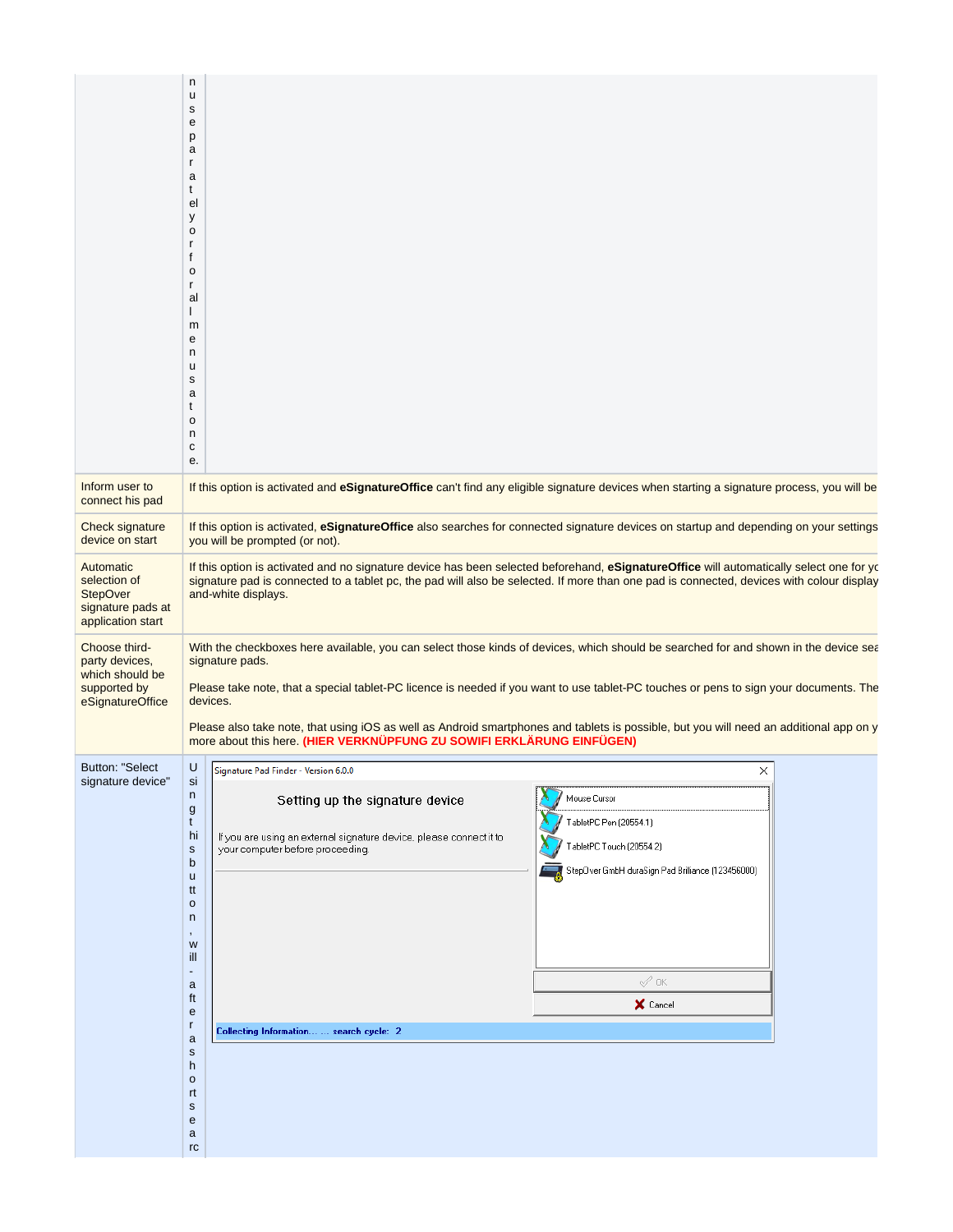| h - li st al                                    |  |
|-------------------------------------------------|--|
| $\mathbf I$                                     |  |
|                                                 |  |
| a<br>v<br>ai<br>la<br>bl                        |  |
|                                                 |  |
|                                                 |  |
|                                                 |  |
| $\mathsf{e}% _{0}\left( \mathsf{e}_{0}\right)$  |  |
|                                                 |  |
| $\frac{1}{c}$                                   |  |
| $\circ$                                         |  |
| $\sf n$                                         |  |
|                                                 |  |
|                                                 |  |
|                                                 |  |
|                                                 |  |
|                                                 |  |
|                                                 |  |
| nected<br>signa                                 |  |
|                                                 |  |
| $\mathsf{t}$                                    |  |
| $\mathsf{u}$                                    |  |
|                                                 |  |
|                                                 |  |
| r<br>e<br>d<br>e<br>vi                          |  |
|                                                 |  |
|                                                 |  |
|                                                 |  |
|                                                 |  |
|                                                 |  |
|                                                 |  |
| ces, which are                                  |  |
|                                                 |  |
|                                                 |  |
|                                                 |  |
|                                                 |  |
| $\frac{e}{al}$                                  |  |
|                                                 |  |
|                                                 |  |
|                                                 |  |
| $\begin{array}{c} 8 \\ 0 \\ 1 \\ 0 \end{array}$ |  |
| $\mathsf{w}$                                    |  |
|                                                 |  |
| $\begin{matrix} e \\ d \\ b \end{matrix}$       |  |
|                                                 |  |
|                                                 |  |
| y<br>9<br>0<br>u                                |  |
|                                                 |  |
|                                                 |  |
|                                                 |  |
|                                                 |  |
|                                                 |  |
|                                                 |  |
| r li m it a ti o n s (s e e p r e vi            |  |
|                                                 |  |
|                                                 |  |
|                                                 |  |
|                                                 |  |
|                                                 |  |
|                                                 |  |
|                                                 |  |
|                                                 |  |
|                                                 |  |
|                                                 |  |
| $\circ$                                         |  |
| usoption                                        |  |
|                                                 |  |
|                                                 |  |
|                                                 |  |
|                                                 |  |
|                                                 |  |
|                                                 |  |
|                                                 |  |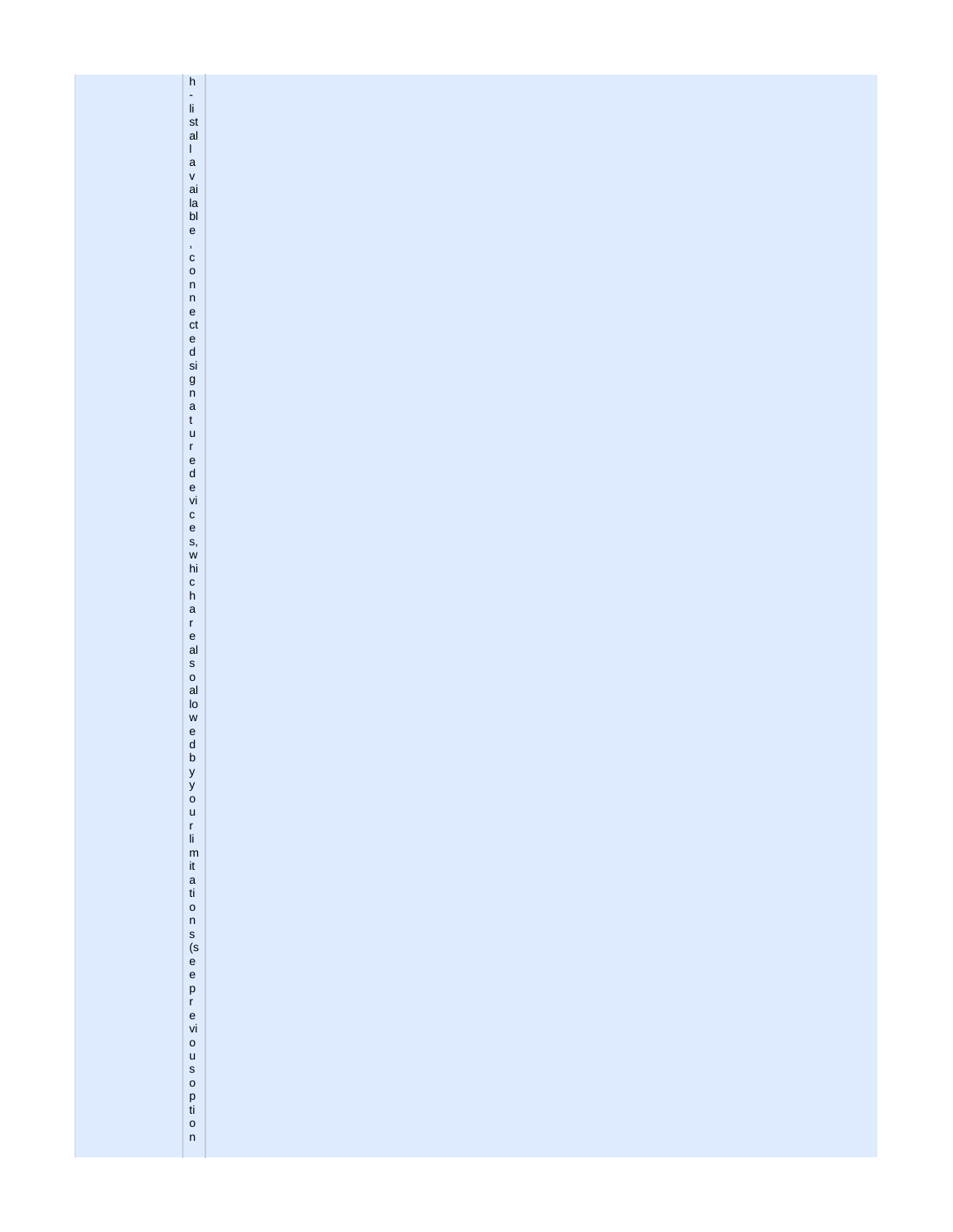| $\mathsf{s})$                                                         |  |
|-----------------------------------------------------------------------|--|
| $\overline{A}$                                                        |  |
| $\frac{ }{e}$                                                         |  |
|                                                                       |  |
|                                                                       |  |
| x<br>a m<br>pl<br>e pi ct                                             |  |
|                                                                       |  |
|                                                                       |  |
| $\mathsf{u}%$                                                         |  |
| $\mathsf{r}\,$                                                        |  |
| $\mathsf{e}% _{0}\left( \mathsf{e}_{0}\right)$                        |  |
| $\mathsf{w}$                                                          |  |
| $\frac{\text{i} \mathsf{t}}{\mathsf{h}}$                              |  |
| $\begin{array}{c} \mathsf{a} \\ \mathsf{c} \\ \mathsf{o} \end{array}$ |  |
|                                                                       |  |
| ${\sf m}$                                                             |  |
| $_{\rm u}^{\rm p}$                                                    |  |
| $\mathfrak t$                                                         |  |
| $\frac{e}{r}$                                                         |  |
|                                                                       |  |
| $\mathsf{o}$                                                          |  |
| $\mathsf{u}%$                                                         |  |
| s<br>e                                                                |  |
| $\overset{\text{\tiny{!}}}{\text{\tiny{t}}}$                          |  |
| $\mathsf{w}$                                                          |  |
| otablet-PCdevi                                                        |  |
|                                                                       |  |
|                                                                       |  |
|                                                                       |  |
|                                                                       |  |
|                                                                       |  |
|                                                                       |  |
|                                                                       |  |
|                                                                       |  |
|                                                                       |  |
|                                                                       |  |
|                                                                       |  |
|                                                                       |  |
|                                                                       |  |
| cesandaStepOve                                                        |  |
|                                                                       |  |
|                                                                       |  |
| r<br>si                                                               |  |
|                                                                       |  |
|                                                                       |  |
|                                                                       |  |
|                                                                       |  |
|                                                                       |  |
| g<br>n<br>p<br>a<br>d<br>is<br>h                                      |  |
| $\circ$                                                               |  |
| $\mathsf{w}$<br>$\mathsf n$                                           |  |
| $\mathfrak t$                                                         |  |
| $\circ$                                                               |  |
|                                                                       |  |
| $\frac{t}{n}$<br>$\frac{e}{n}$                                        |  |
|                                                                       |  |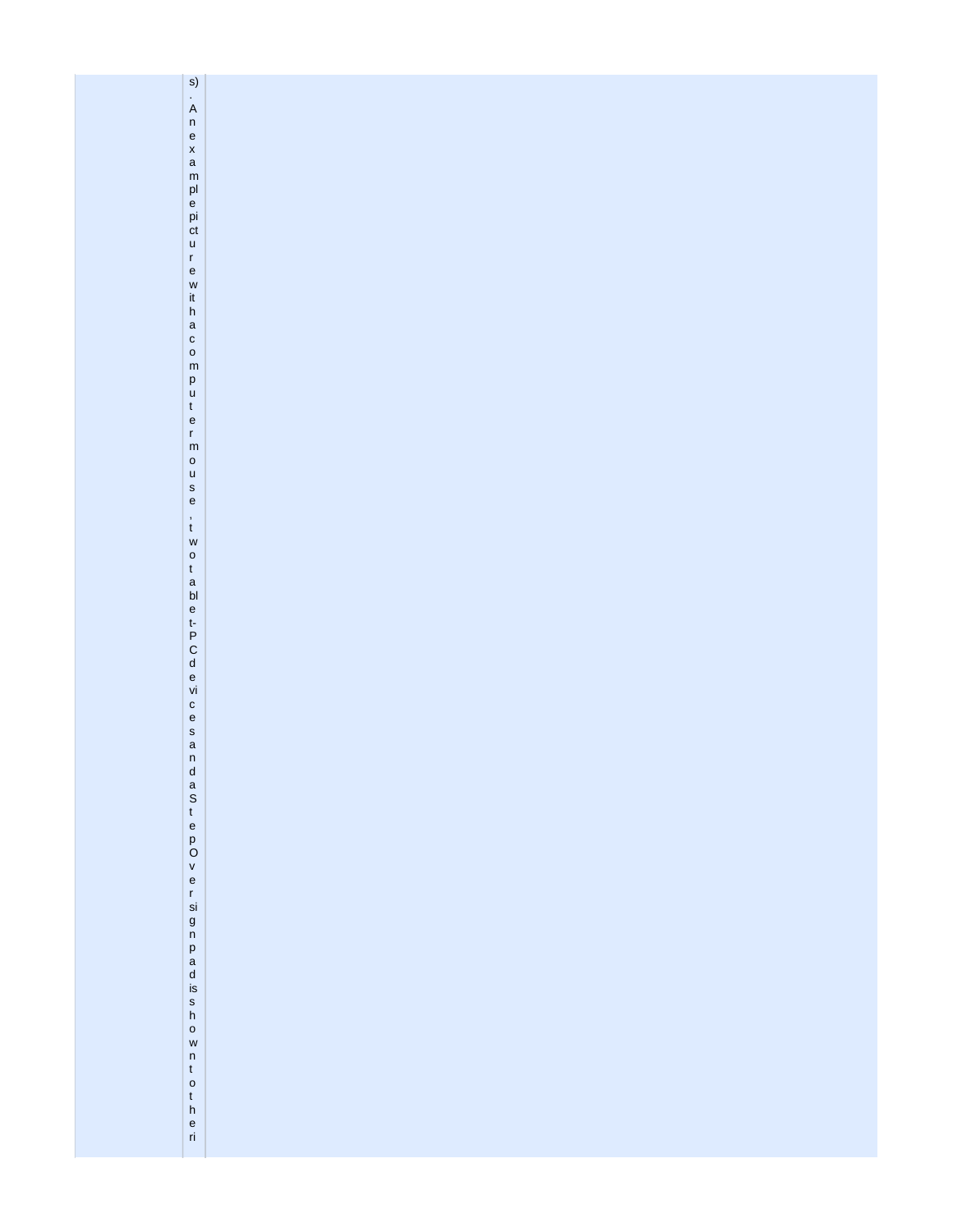| $\begin{matrix} g \\ h \\ t \end{matrix}$                                                                                                  |  |
|--------------------------------------------------------------------------------------------------------------------------------------------|--|
|                                                                                                                                            |  |
|                                                                                                                                            |  |
|                                                                                                                                            |  |
|                                                                                                                                            |  |
|                                                                                                                                            |  |
|                                                                                                                                            |  |
|                                                                                                                                            |  |
|                                                                                                                                            |  |
|                                                                                                                                            |  |
|                                                                                                                                            |  |
|                                                                                                                                            |  |
|                                                                                                                                            |  |
|                                                                                                                                            |  |
|                                                                                                                                            |  |
|                                                                                                                                            |  |
|                                                                                                                                            |  |
|                                                                                                                                            |  |
|                                                                                                                                            |  |
|                                                                                                                                            |  |
|                                                                                                                                            |  |
|                                                                                                                                            |  |
|                                                                                                                                            |  |
|                                                                                                                                            |  |
| A ft e r c h o o sin g t h e d e si r e d si g n a t u r e d e vi c e a n d c o n fi r m in g y o u r c h oi c e b y u si n g t h e "O K " |  |
|                                                                                                                                            |  |
|                                                                                                                                            |  |
|                                                                                                                                            |  |
|                                                                                                                                            |  |
|                                                                                                                                            |  |
|                                                                                                                                            |  |
|                                                                                                                                            |  |
|                                                                                                                                            |  |
|                                                                                                                                            |  |
|                                                                                                                                            |  |
|                                                                                                                                            |  |
|                                                                                                                                            |  |
|                                                                                                                                            |  |
|                                                                                                                                            |  |
|                                                                                                                                            |  |
|                                                                                                                                            |  |
|                                                                                                                                            |  |
| b<br>u<br>tt                                                                                                                               |  |
|                                                                                                                                            |  |
| $\frac{0}{n}$                                                                                                                              |  |
|                                                                                                                                            |  |
| ,<br>e<br>S<br>i                                                                                                                           |  |
|                                                                                                                                            |  |
|                                                                                                                                            |  |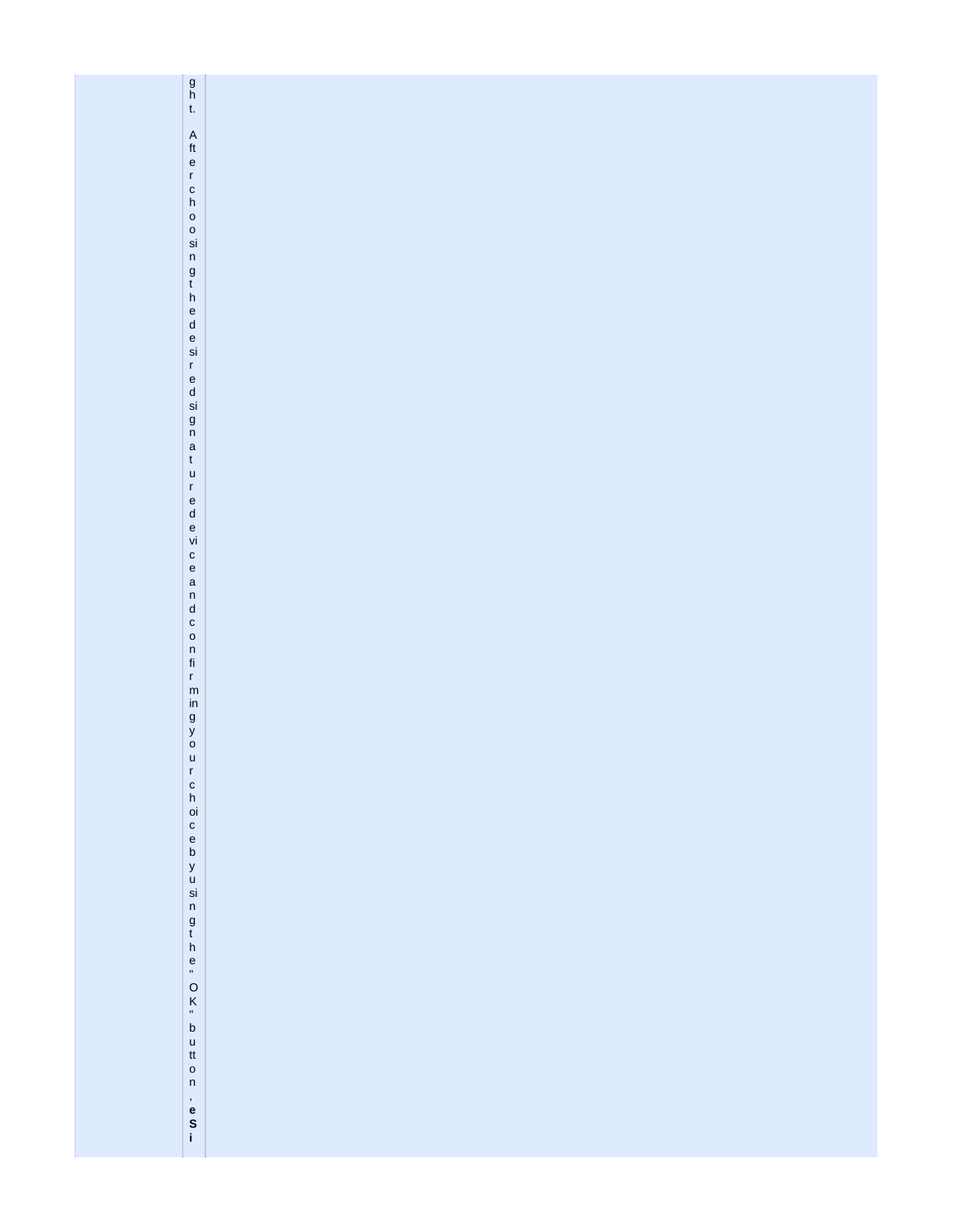g n a t u r e O ff i de w ill a u t o m a ti c al ly c o n fi g u r e t h e c o n n e ct io n t o t h e c h o s e n d e vi c e a n d it s s e tti n g s.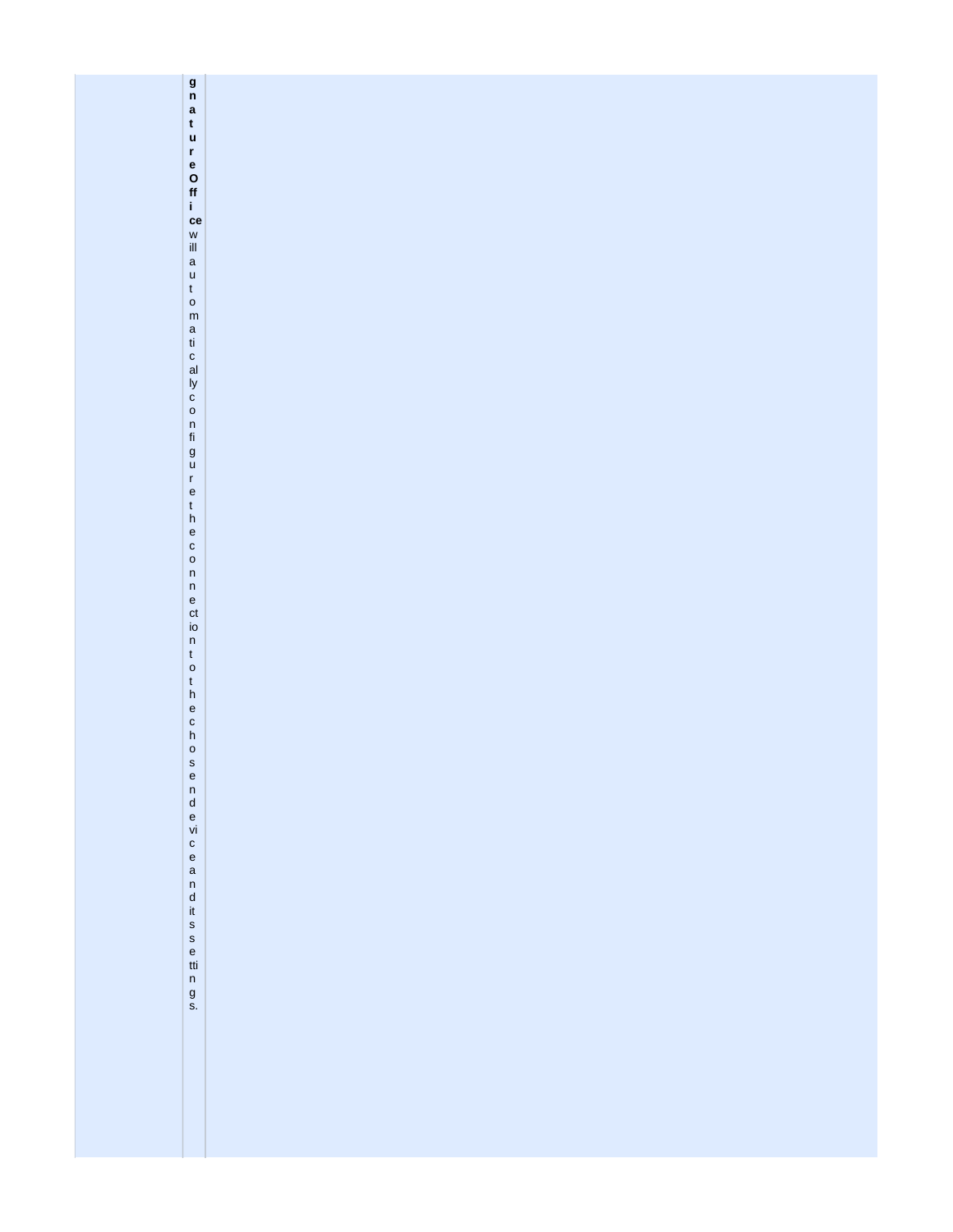| Now your device is ready touse.                                                                                                                                                                                                                                                                             |  |
|-------------------------------------------------------------------------------------------------------------------------------------------------------------------------------------------------------------------------------------------------------------------------------------------------------------|--|
|                                                                                                                                                                                                                                                                                                             |  |
| Pleasebeaware<br>, t h a t y o u c a n c o<br>$\begin{array}{c} n \\ n \\ e \end{array}$<br>ct<br>m<br>u<br>t<br>u<br>e<br>si<br>$\begin{array}{c} 9 \\ n \\ a \\ t \end{array}$<br>$\mathsf{u}$<br>r<br>e<br>d<br>e<br>i<br>$c$<br>$e$<br>$s$<br>$t$<br>$o$<br>$\begin{bmatrix} 9 \\ 0 \\ 0 \end{bmatrix}$ |  |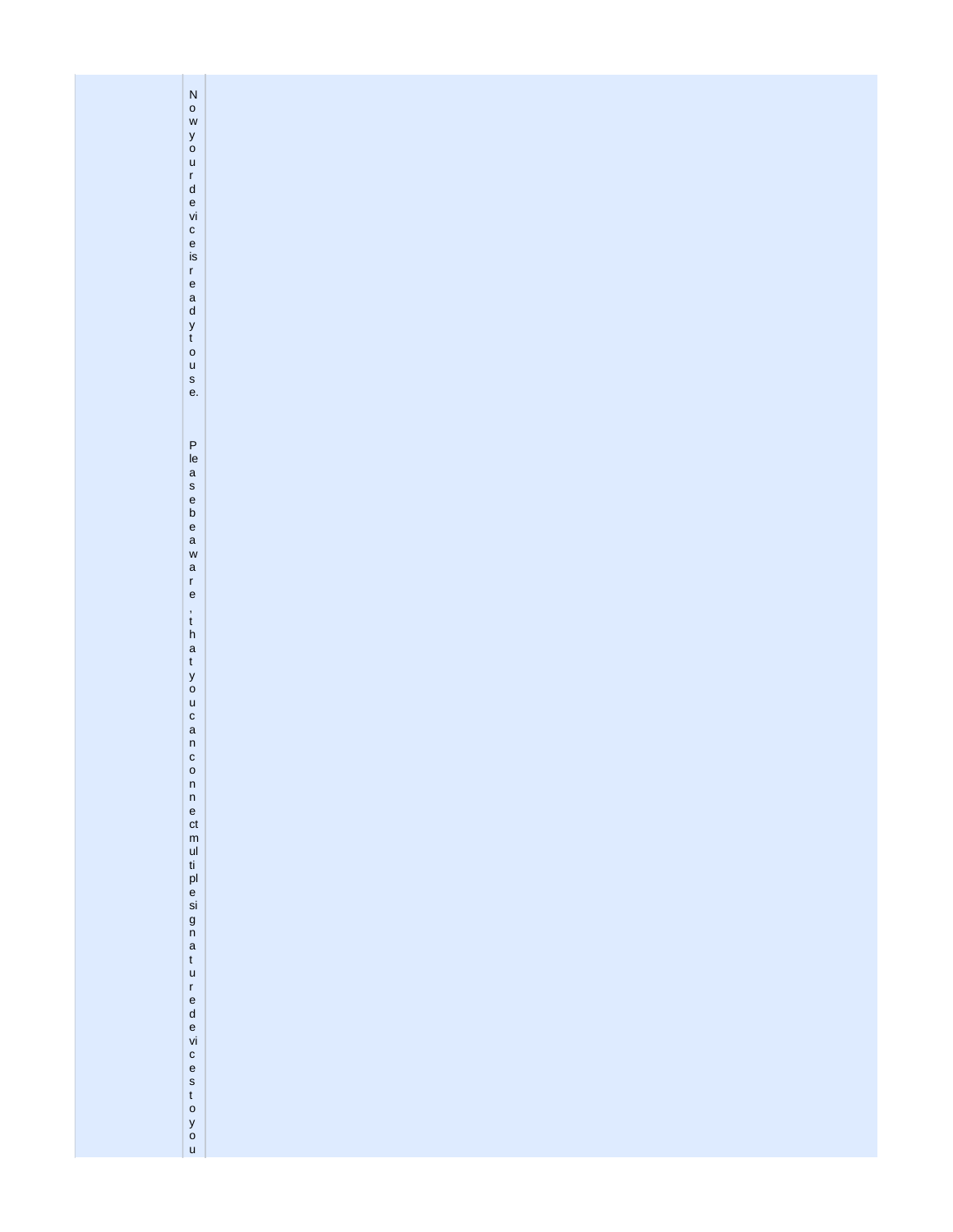| rcomputersim                                                                                                                                    |  |
|-------------------------------------------------------------------------------------------------------------------------------------------------|--|
|                                                                                                                                                 |  |
|                                                                                                                                                 |  |
|                                                                                                                                                 |  |
|                                                                                                                                                 |  |
|                                                                                                                                                 |  |
|                                                                                                                                                 |  |
|                                                                                                                                                 |  |
|                                                                                                                                                 |  |
|                                                                                                                                                 |  |
|                                                                                                                                                 |  |
|                                                                                                                                                 |  |
|                                                                                                                                                 |  |
|                                                                                                                                                 |  |
|                                                                                                                                                 |  |
|                                                                                                                                                 |  |
|                                                                                                                                                 |  |
|                                                                                                                                                 |  |
|                                                                                                                                                 |  |
|                                                                                                                                                 |  |
|                                                                                                                                                 |  |
|                                                                                                                                                 |  |
|                                                                                                                                                 |  |
|                                                                                                                                                 |  |
|                                                                                                                                                 |  |
|                                                                                                                                                 |  |
|                                                                                                                                                 |  |
|                                                                                                                                                 |  |
|                                                                                                                                                 |  |
|                                                                                                                                                 |  |
|                                                                                                                                                 |  |
|                                                                                                                                                 |  |
|                                                                                                                                                 |  |
|                                                                                                                                                 |  |
|                                                                                                                                                 |  |
| ultan e o u si y a s s h o w n in t hi s e x a m pl e ,b u t y o u c a n al w a y s u s e o nl y o n e d e vi c e a ct iv el y f o r y o u r si |  |
|                                                                                                                                                 |  |
|                                                                                                                                                 |  |
|                                                                                                                                                 |  |
|                                                                                                                                                 |  |
|                                                                                                                                                 |  |
|                                                                                                                                                 |  |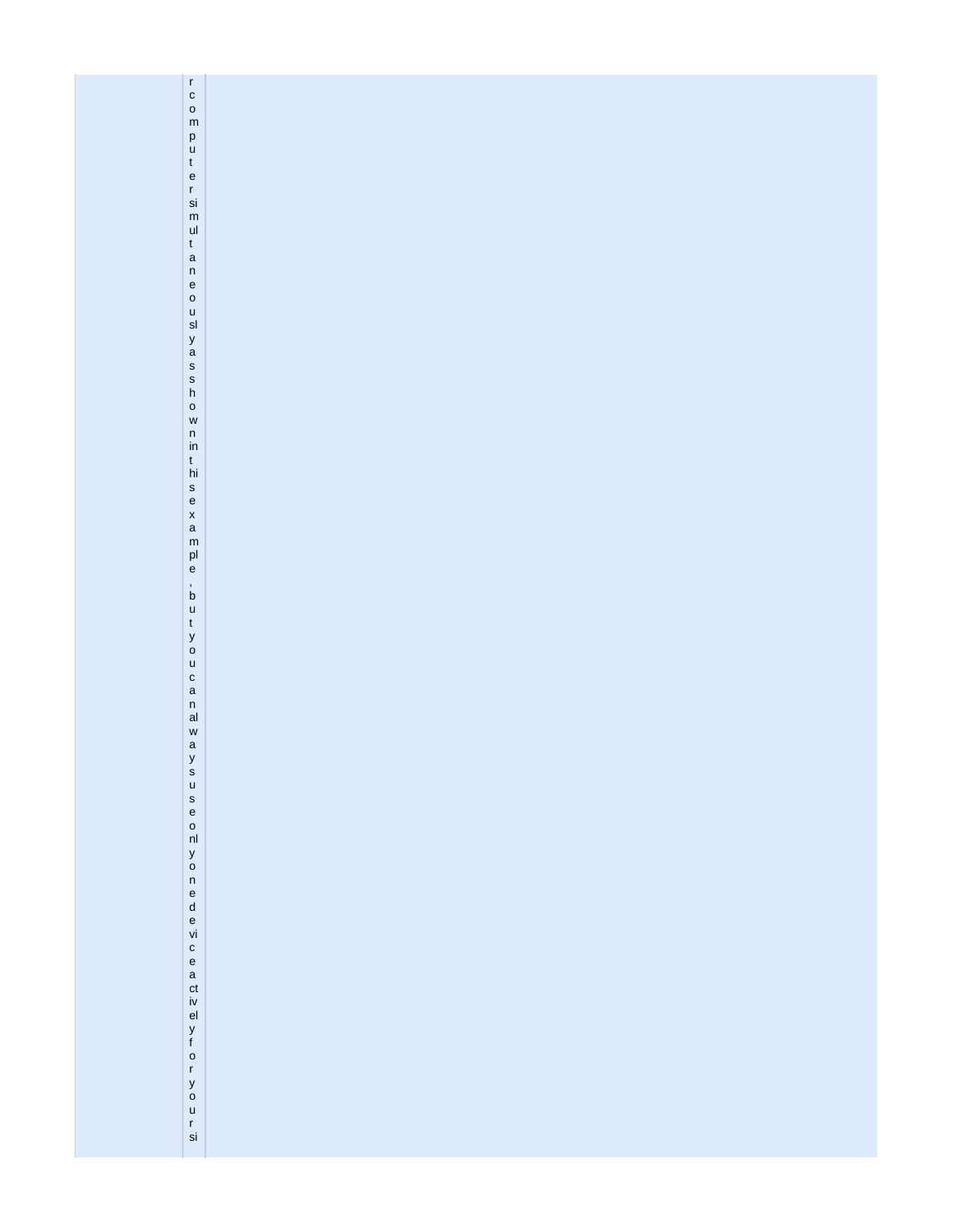| $\begin{array}{c} 9 \\ n \\ t \\ u \end{array}$                                                    |  |
|----------------------------------------------------------------------------------------------------|--|
|                                                                                                    |  |
|                                                                                                    |  |
|                                                                                                    |  |
|                                                                                                    |  |
|                                                                                                    |  |
|                                                                                                    |  |
|                                                                                                    |  |
|                                                                                                    |  |
|                                                                                                    |  |
|                                                                                                    |  |
|                                                                                                    |  |
|                                                                                                    |  |
|                                                                                                    |  |
|                                                                                                    |  |
|                                                                                                    |  |
|                                                                                                    |  |
|                                                                                                    |  |
|                                                                                                    |  |
|                                                                                                    |  |
|                                                                                                    |  |
| res! if you wish to changeyour choi ce                                                             |  |
|                                                                                                    |  |
|                                                                                                    |  |
|                                                                                                    |  |
|                                                                                                    |  |
|                                                                                                    |  |
|                                                                                                    |  |
|                                                                                                    |  |
|                                                                                                    |  |
|                                                                                                    |  |
|                                                                                                    |  |
|                                                                                                    |  |
|                                                                                                    |  |
|                                                                                                    |  |
|                                                                                                    |  |
|                                                                                                    |  |
|                                                                                                    |  |
|                                                                                                    |  |
|                                                                                                    |  |
|                                                                                                    |  |
|                                                                                                    |  |
|                                                                                                    |  |
|                                                                                                    |  |
|                                                                                                    |  |
|                                                                                                    |  |
|                                                                                                    |  |
|                                                                                                    |  |
|                                                                                                    |  |
|                                                                                                    |  |
|                                                                                                    |  |
|                                                                                                    |  |
|                                                                                                    |  |
|                                                                                                    |  |
|                                                                                                    |  |
|                                                                                                    |  |
|                                                                                                    |  |
| , y o u h a v e t o r e p e a t t h e p r o c e s s ei t h e r a s ju st d e s crib e d h e r e vi |  |
|                                                                                                    |  |
|                                                                                                    |  |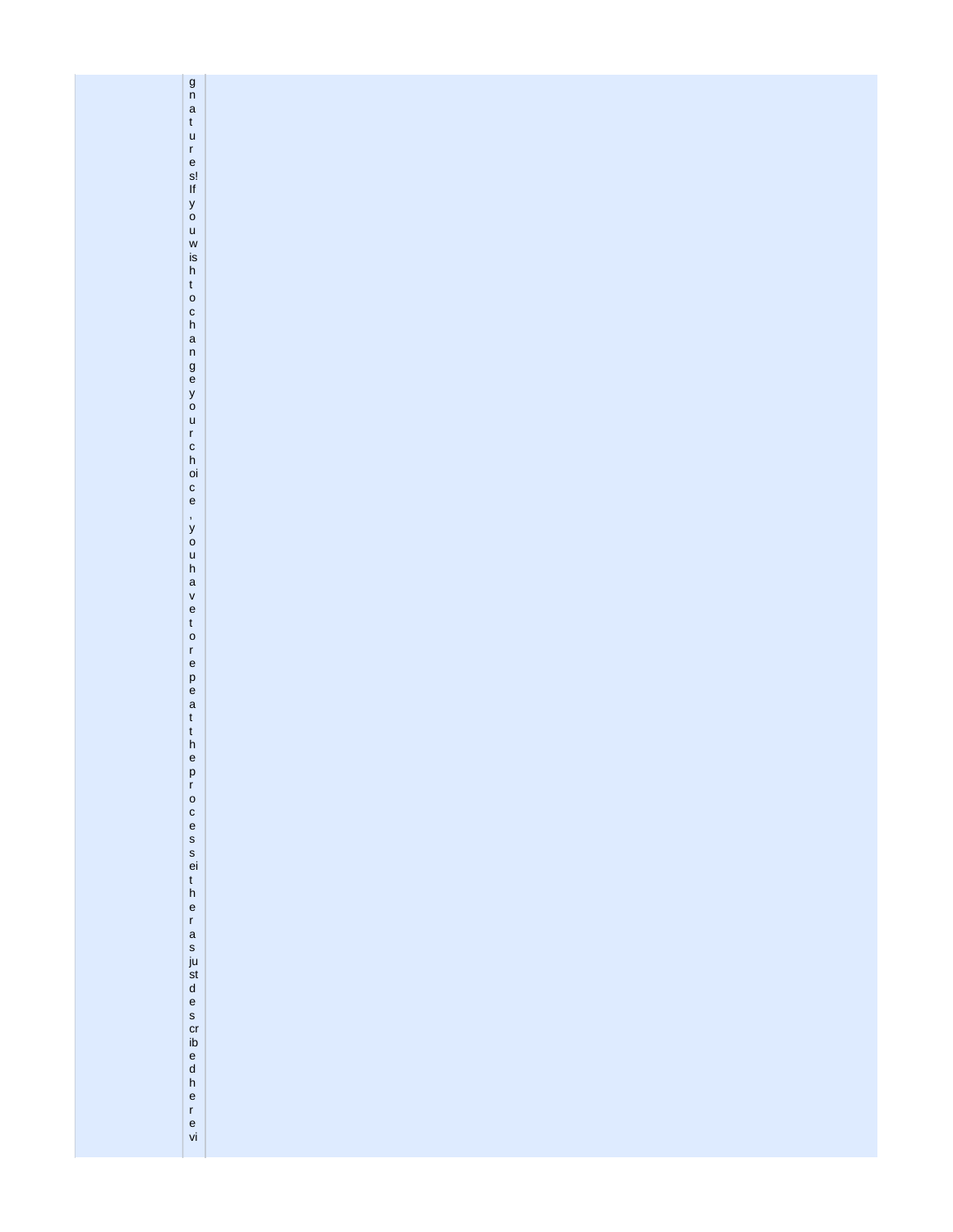| $\begin{matrix} a \\ t \end{matrix}$                                    |  |
|-------------------------------------------------------------------------|--|
| $\boldsymbol{\mathsf{h}}$                                               |  |
| $\mathsf{e}% _{0}\left( \mathsf{e}_{0}\right)$                          |  |
| $\begin{array}{c} a \\ d \\ m \end{array}$                              |  |
|                                                                         |  |
| $\mathsf{in}$                                                           |  |
| is                                                                      |  |
| ${\mathop{\mathrm{tr}}\nolimits}$                                       |  |
|                                                                         |  |
| $\frac{a}{t}$                                                           |  |
| $\mathsf{o}$                                                            |  |
| $\mathsf{n}$                                                            |  |
| ${\sf m}$                                                               |  |
| $\mathsf{e}% _{t}\left( t\right) \equiv\mathsf{e}_{t}\left( t\right) ,$ |  |
| $\mathsf n$<br>$\mathsf{u}%$                                            |  |
|                                                                         |  |
| $\begin{matrix}0\\ d\end{matrix}$                                       |  |
| $\mathsf{e}% _{t}\left( t\right) \equiv\mathsf{e}_{t}\left( t\right) ,$ |  |
| $\mathsf{r}$                                                            |  |
| $\mathsf b$                                                             |  |
| y<br>u<br>si                                                            |  |
|                                                                         |  |
| $\sf n$                                                                 |  |
|                                                                         |  |
| $\overset{\text{\normalsize g}}{=}$                                     |  |
| $\circ$                                                                 |  |
| p<br>ti                                                                 |  |
|                                                                         |  |
| $\pmb{\circ}$                                                           |  |
| $\sqrt{n}$                                                              |  |
| $\boldsymbol{s}$                                                        |  |
| $\frac{1}{S}$ e                                                         |  |
|                                                                         |  |
|                                                                         |  |
| $\frac{t}{si}$                                                          |  |
|                                                                         |  |
| $\begin{array}{c} g\\ n\\ a \end{array}$                                |  |
|                                                                         |  |
| $\boldsymbol{t}$<br>$\boldsymbol{u}$                                    |  |
| $\boldsymbol{r}$                                                        |  |
|                                                                         |  |
| $\begin{array}{c}\ne \\ d \\ e \\ vi\n\end{array}$                      |  |
|                                                                         |  |
|                                                                         |  |
| $\mathcal{C}$                                                           |  |
| $\boldsymbol{e}$                                                        |  |
| $\frac{1}{\alpha}$                                                      |  |
| $\mathsf{in}$                                                           |  |
|                                                                         |  |
| y<br>o                                                                  |  |
| $\mathsf{u}%$                                                           |  |
| $\mathbf r$                                                             |  |
|                                                                         |  |
| $S$ <sub>i</sub>                                                        |  |
|                                                                         |  |
| $\frac{g}{n}$                                                           |  |
| $\mathbf{a}$                                                            |  |
| $\mathfrak{t}$                                                          |  |
| $\mathbf u$                                                             |  |
| $\mathbf r$                                                             |  |
| e<br>O<br>ff                                                            |  |
|                                                                         |  |
|                                                                         |  |
| $\mathbf{i}$<br>ce                                                      |  |
| ${\sf m}$                                                               |  |
| $\mathsf{ai}$                                                           |  |
| $\mathsf{n}$                                                            |  |
| ${\sf m}$                                                               |  |
| $\frac{e}{n}$                                                           |  |
|                                                                         |  |
|                                                                         |  |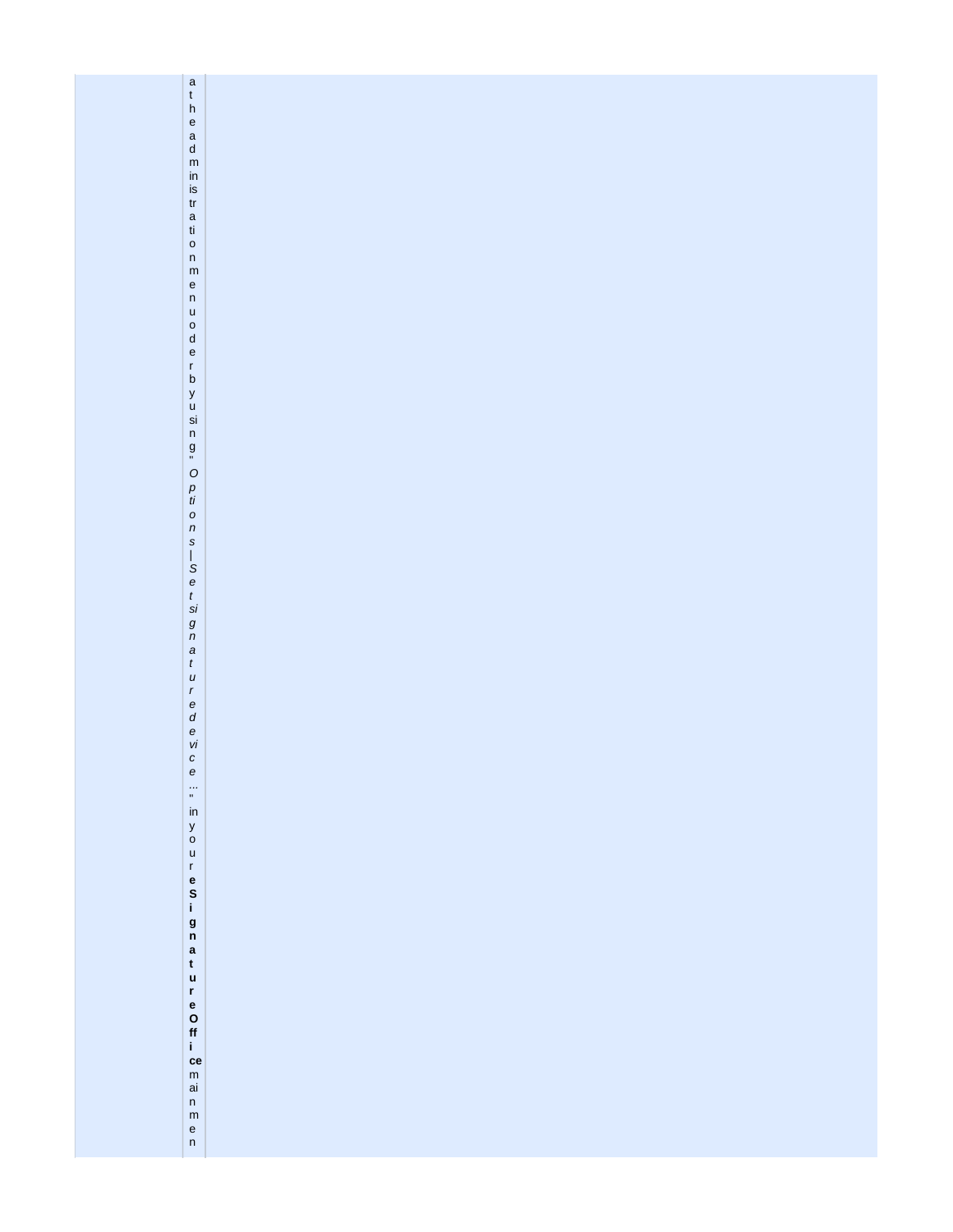|                                                         | u.                                                                                                                                                                                                                                                                                                                                                                                                                                               |
|---------------------------------------------------------|--------------------------------------------------------------------------------------------------------------------------------------------------------------------------------------------------------------------------------------------------------------------------------------------------------------------------------------------------------------------------------------------------------------------------------------------------|
| Save signature<br>automatically<br>after X seconds.     | If this option is chosen, eSignatureOffice uses an automatic timeout counter, which starts after registering the last input on the signat<br>preset here, which, according to experience, offers enough time to switch between different words or add lines or points to your signat<br>not too low in order to prevent a premature end of your signature process as well as to offer the signer enough time to push the "Repe<br>the signature. |
|                                                         | If this option is deactivated altogether, there will be no timeout at all and you either have to use the "OK" button at the bottom of the et<br>the signature process or - in case your device offers this option - by using the "OK" button<br>on its display.                                                                                                                                                                                  |
| Stretch signature<br>to the size of<br>signature field. | If this option is activated, your signature will not be added to the document with its original size, but it will be enlargened to fit as close<br>signature rectangle. However, the width-to-height ratio stays the same and the biodata will not be altered! Only the final picture of you<br>present it larger in your document.                                                                                                              |

## <span id="page-23-0"></span>**Display**

| □ General<br>- Stamp<br>- Multi-User-System                                                                          | Click here to protect the settings below with a password                                                                                                                                                                                          |                   |
|----------------------------------------------------------------------------------------------------------------------|---------------------------------------------------------------------------------------------------------------------------------------------------------------------------------------------------------------------------------------------------|-------------------|
| 白· Appearance & Design<br>Permissions<br>-- Sidebar<br>- Window placement<br><b>E</b> -Signature device<br>Display   | Options for StepOver signature devices with display<br>$\Box$ Show document context on display while signing (B/W)<br>○ Show document context on display while signing (Colour)<br>Display signature line on LCD<br>Signature field aspect ratio: |                   |
| Font<br>- Signature image<br>Colour Devices                                                                          | Free                                                                                                                                                                                                                                              | Ω<br>$\mathbf{r}$ |
| Mobile devices [WIFI] [Beta]<br>Device specific settings<br>Signature handling<br>File handling<br>Document handling | - LCD Dialogues<br>Browse<br>Default sign:<br>Dialogue name:                                                                                                                                                                                      | Clear             |
| PDF Converter<br>白 Security & Key management<br>- Timestamp<br>- Certificate                                         | Document sign:<br>Browse<br>Dialogue name:                                                                                                                                                                                                        | Clear             |
| - Import / Export settings<br>- Network                                                                              | Signature rectangle<br>Preview:<br>0<br>÷l<br>Size (in %):<br>100                                                                                                                                                                                 |                   |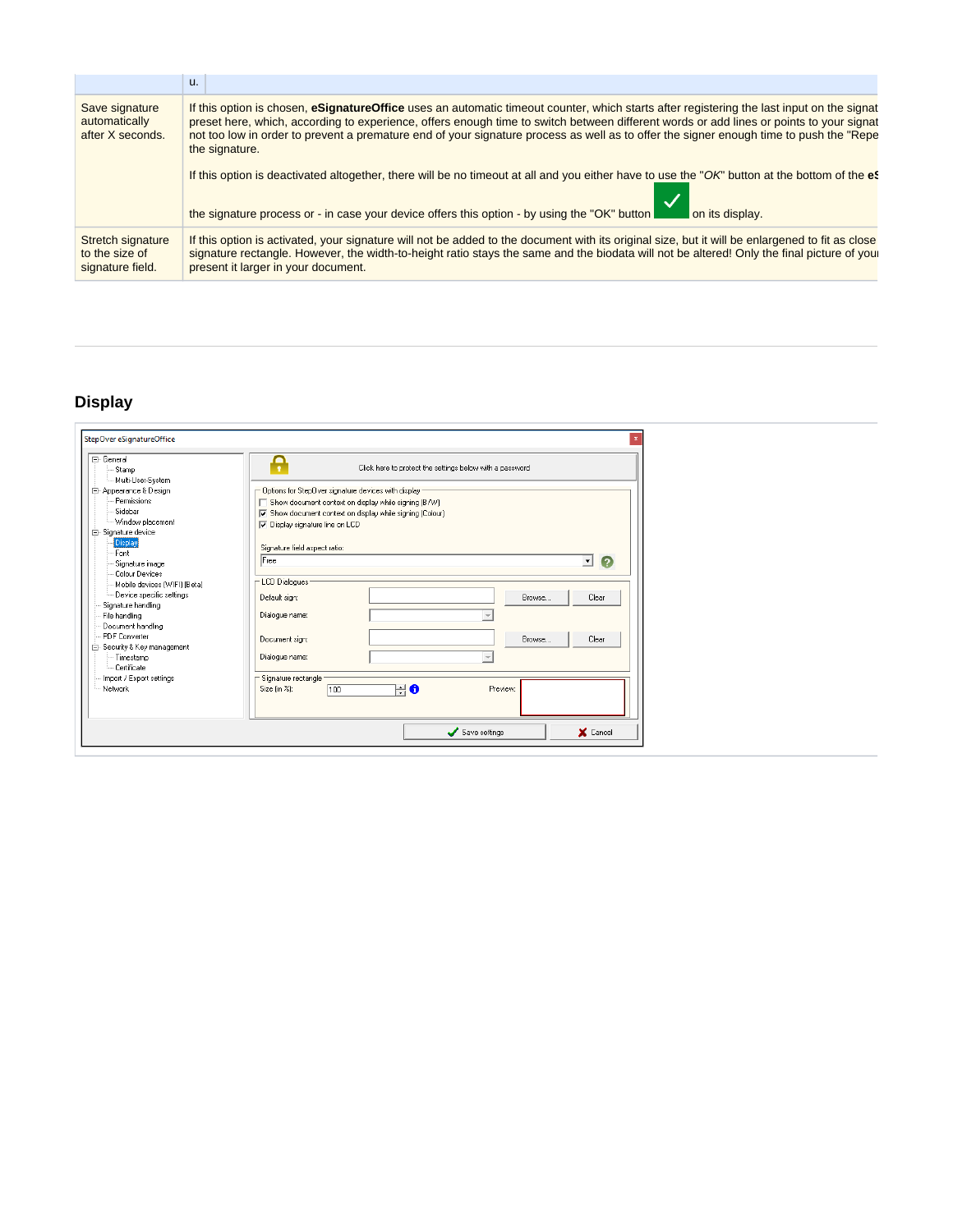| With this option, you can determine, if the loaded document should be shown on your signature device display when switching from viewing the docum background should be shown. Contrary to devices with coloured displays, bla<br>$\mathsf D$<br>is<br>pl<br>rectangle.<br>$\mathbf{a}$<br>Furthermore, if you wish to display custom text on the device, this option has to be deactivated.<br>y<br>${\sf d}$<br>By default, this option is not used for black-and-white devices, because only on devices with colour displays, the presentation of the document can be<br>$\mathsf{o}$<br>$\mathtt{C}$<br>$\sf u$<br>m<br>${\bf e}$<br>nt<br>$\mathtt{C}$<br>$\mathsf{o}$<br>nt |
|-----------------------------------------------------------------------------------------------------------------------------------------------------------------------------------------------------------------------------------------------------------------------------------------------------------------------------------------------------------------------------------------------------------------------------------------------------------------------------------------------------------------------------------------------------------------------------------------------------------------------------------------------------------------------------------|
| e xton LCD w hi le si g ni n g (B / W)                                                                                                                                                                                                                                                                                                                                                                                                                                                                                                                                                                                                                                            |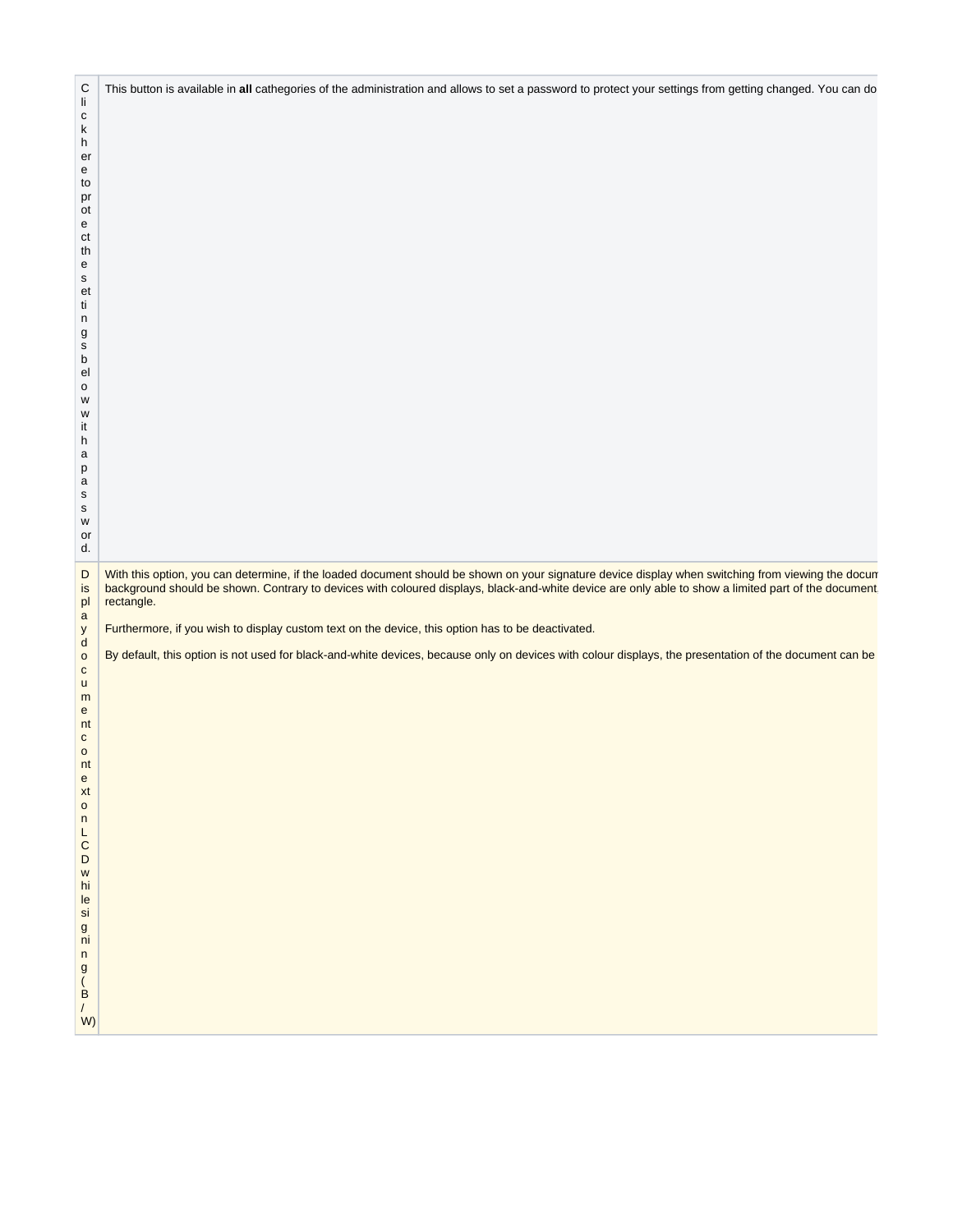| D<br>is<br>pl<br>$\mathsf{a}$<br>у<br>$\mathsf{d}$<br>$\mathsf{o}$<br>${\bf c}$<br>u<br>m<br>$\mathbf{e}$<br>nt<br>$\mathbf{C}$<br>$\mathsf{o}$<br>nt<br>$\mathbf{e}$<br>xt<br>$\circ$<br>n<br>L.<br>$\mathsf C$<br>D<br>W<br>hi<br>le<br>si<br>g<br>ni<br>n<br>$\mathsf g$<br>C<br>ol<br>$\mathsf{o}$<br>ur) | With this option, you can determine, if the loaded document should be shown on your signature device display when switching from viewing the docun<br>background should be shown. Contrary to devices with coloured displays, black-and-white device are only able to show a limited part of the document<br>rectangle.<br>Furthermore, if you wish to display custom text on the device, this option has to be deactivated.<br>Deactivate this option to speed up your signature process a little bit, because then the transfer of the document from the computer to the sign pad (to s                                                                                                       |  |
|---------------------------------------------------------------------------------------------------------------------------------------------------------------------------------------------------------------------------------------------------------------------------------------------------------------|-------------------------------------------------------------------------------------------------------------------------------------------------------------------------------------------------------------------------------------------------------------------------------------------------------------------------------------------------------------------------------------------------------------------------------------------------------------------------------------------------------------------------------------------------------------------------------------------------------------------------------------------------------------------------------------------------|--|
| D<br>is<br>pl<br>$\mathsf{a}$<br>y<br>si<br>$\mathsf{g}$<br>n<br>at<br><b>ur</b><br>$\mathbf{e}$<br>li.<br>n<br>$\mathsf{e}\,$<br>$\circ$<br>n<br>L<br>CD                                                                                                                                                     | This option makes black-and-white devices show a line near the bottom of the display while signing. This line shall assist the user, for example to achi<br>impression of a normal signature on paper.                                                                                                                                                                                                                                                                                                                                                                                                                                                                                          |  |
| Si<br>$\mathsf{g}$<br>n<br>at<br>ur<br>${\bf e}$<br>fi<br>el<br>$\mathsf{d}$<br>$\mathsf{a}$<br>$\mathbf S$<br>p<br>$\mathbf{e}$<br>ct<br>ra<br>ti<br>O:                                                                                                                                                      | With this drop down menu, you can specify a certain fixed aspect ratio when manually drawing a sign rectangle. For example, if you use a device with<br>Standard pads), set the appropriate option and the sign rectangle will always keep this aspect ratio. This makes the sign rectangle fit better with the six<br>better feeling for the signature to the user.<br>If you are using eSignatureOffice only in combination with signature sets, this feature is irrelevant. By default it's set to "Free" (like in free handed) an<br>wishes. In case you are not sure, which type of device you are using, you can use the small button with the magnifying glass icon to to search for the |  |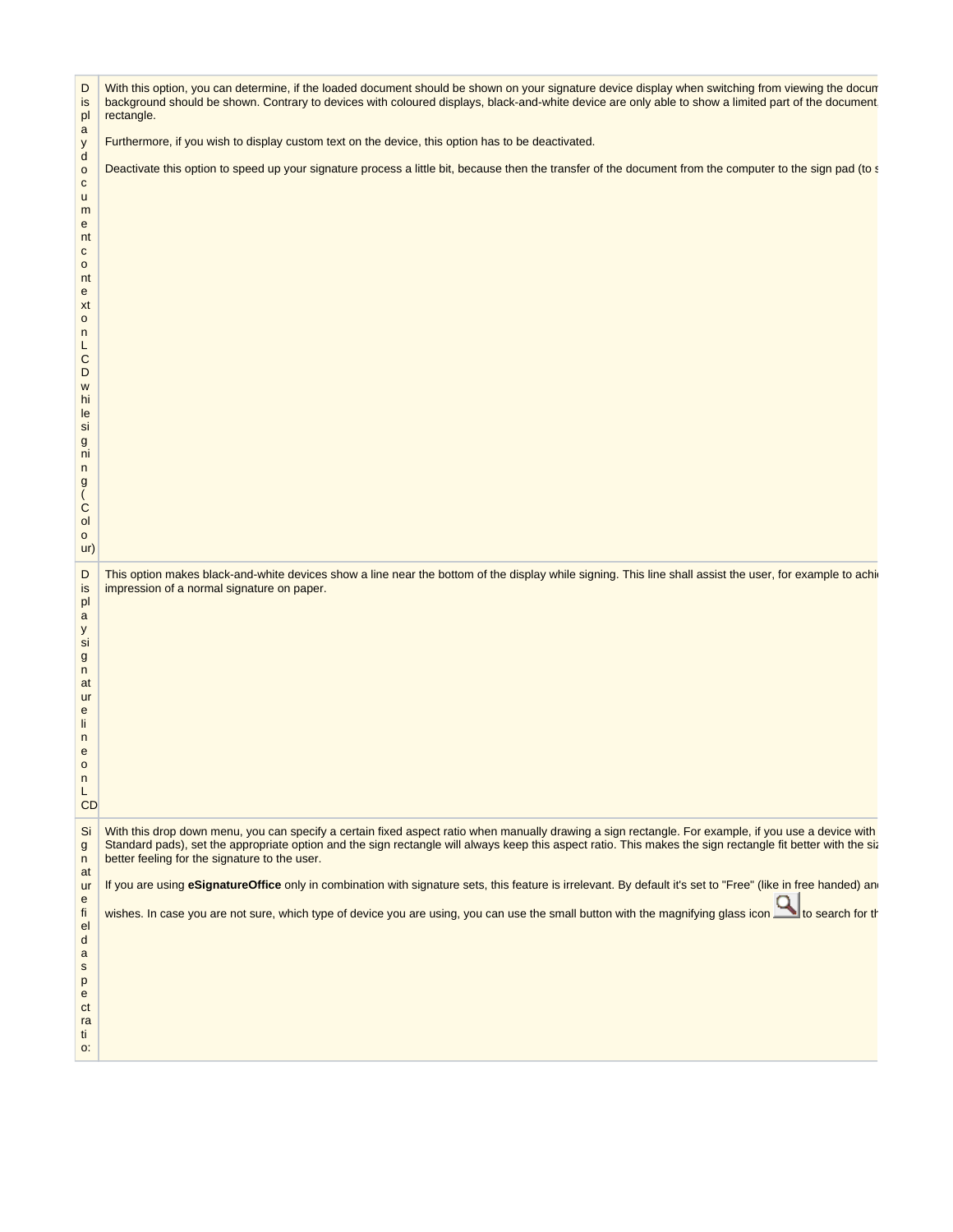L C D With the help of this option, you can upload premade signature dialogues to your sign pad, for example to show customized buttons or notes. Currently Pad available in your *eSignatureOffice* subfolder named "dialogs". These can, for example, be used to show a "OK/Repeat/Cancel" dialogue, which r

Si g With this option, you can set the percental size of the signature rectangle on the display of the connected signing device with colour display. To achiev zoomed in or out to get to the desired size.

However, due to the possibility to choose the ratio of your signature rectangle yourself instead of it being a set value, there are some limitations to this

• the allowed minimum size is at 60%

D ia lo g u es

n at ur e re ct a n gle

- Because signatures without document background do not show such a signature rectangle on the device display, this option does not affect such
- The target size is considered to be reached as soon as the set percentage height or width of the display is reached. This means, that a signature
- its vertical limit first and so will never be shown on full width.

With a set percentage of 100% and matching ratio, the full display size will always be used. The picture on the right side of the menu will show you an the matching ratio is kept. By zooming in, this feature seemingly provides the user with more space on the signing pad, which can be really useful, for



### <span id="page-26-0"></span>**Font (naturaSign series)**

In this menu, you can predefine templates to represent a small, medium and large font, which later can be used in signature-sets or to show text on the signature device. Learn more about this in the paragraph **[Text on pad](https://www.stepoverinfo.net/confluence/display/PUG/Automatic+creation+of+signing+fields%3A+Working+with+signature-sets#Automaticcreationofsigningfields:Workingwithsignature-sets-Textonpad)**.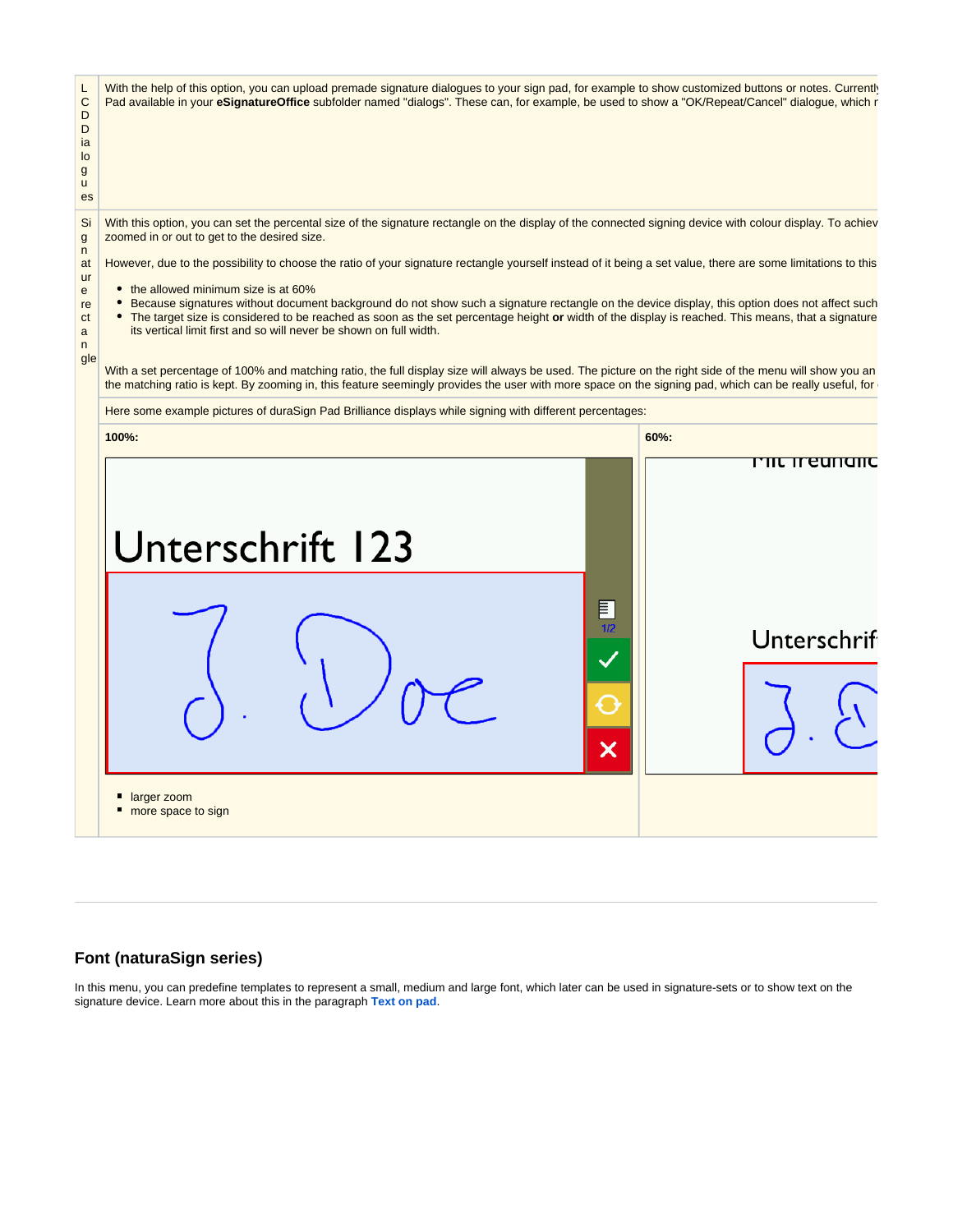|                                                                                                                                               |                                    | StepOver eSignatureOffice                    |                       |                                                                                                                                                                                                                                                 | $\mathbf{x}$ |
|-----------------------------------------------------------------------------------------------------------------------------------------------|------------------------------------|----------------------------------------------|-----------------------|-------------------------------------------------------------------------------------------------------------------------------------------------------------------------------------------------------------------------------------------------|--------------|
| F- General<br>Stamp<br>-- Multi-User-System                                                                                                   |                                    |                                              |                       | Click here to protect the settings below with a password                                                                                                                                                                                        |              |
| 白 Appearance & Design<br>Permissions<br>Sidebar<br>Vindow placement<br>白· Signature device<br>Display                                         | $\Gamma$ Small<br>Font<br>Terminal | Font size:<br>10<br>$\overline{\phantom{a}}$ | Bold<br>Italic        | Example:<br>A quick heave for jumps over the lary day.<br>A quick heave for jumps over the lary day.<br>A quick heave for jumps over the lary day.<br>A quick heave for jumps over the lary day.<br>A quick heaven for jumps over the laxy dog. |              |
| Font<br>Signature image<br>- Colour Devices<br>- Device specific<br>Signature handling<br>File handling<br>Document handling<br>PDF Converter | - Medium:<br>Font<br>l Terminal    | Font size:<br>13<br>$\blacktriangledown$     | Bold<br>$\top$ Italic | Example:<br>A quick brown fox jumps over the lasy do<br>A quick brown fox jumps over the lasy do<br>A quick brown fox jumps over the lasy do<br>A quick brown fox jumps over the lazy do<br>A quick brown fox jumps over the lazy do            |              |
| 白- Security & Key management<br>-- Timestamp<br>- Certificate<br>Import / Export settings<br>Network                                          | – Large<br>Font<br>Terminal        | Font size:<br>16<br>$\overline{\phantom{a}}$ | Bold<br>$\Box$ Italic | Example:<br>A quick brown fox jumps over t<br>A quick brown fox jumps over t<br>A quick brown fox jumps over t<br>A quick brown fox jumps over t                                                                                                |              |
|                                                                                                                                               |                                    |                                              |                       | Save settings<br>X Cancel                                                                                                                                                                                                                       |              |

The templates "Small", "Medium" and "Large" can be encountered in other menus, too, and you can customize them here with several options, which are typical for text formatting:

- Font/typeface
- Font size
- **•** Bold
- $\bullet$  Italic

For each of these three templates, you can directly see how it will look later, for example when used on your sign pad to show custom text.

#### <span id="page-27-0"></span>**Signature image**

In this menu, you can adjust the colour as well as the visibility options for your signature field and for some devices the signature line itself.

| F-General<br>o<br>Click here to protect the settings below with a password<br>$\cdot$<br>Stamp<br>- Multi-User-System<br>Signature strokes<br>Appearance & Design<br>Ħ<br>Thickness (in pixels):<br>$\sqrt{2}$<br>Signature colour:<br>Change<br>Permissions<br>Sidebar<br>Signature field- |
|---------------------------------------------------------------------------------------------------------------------------------------------------------------------------------------------------------------------------------------------------------------------------------------------|
|                                                                                                                                                                                                                                                                                             |
|                                                                                                                                                                                                                                                                                             |
| - Window placement<br>$\nabla$ Colour fill<br>Preview:<br>$\nabla$ Draw frame<br>Show hand symbol<br>E-Signature device<br>Thickness fin pixelst:<br>Opacity [in %]:                                                                                                                        |
| Display<br>H<br>$\blacktriangle$<br>80<br>$\overline{\cdot}$<br>Font<br>Please sign here<br>Signature image<br>Change colour<br>Change colour<br>Colour Devices                                                                                                                             |
| Signature field in document<br>Device specific<br>Signature handling<br>Show hand symbol<br><b>V</b> Colour fill<br>Preview:<br><b>▽</b> Draw frame                                                                                                                                         |
| Thickness (in pixels):<br>Opacity (in %):<br>File handling<br>÷<br>Document handling<br> 90 <br>÷<br>- PDF Converter                                                                                                                                                                        |
| Please sign here<br>Change colour<br>Change colour<br>Change colour<br>E-Security & Key management<br>-- Timestamp                                                                                                                                                                          |
| Signature field in preview:<br>- Certificate<br>$\nabla$ Colour fill<br>$\nabla$ Draw frame<br><b>V</b> Show hand symbol<br>Preview:<br>Import / Export settings<br>Thickness (in pixels):<br>Opacity (in %):<br>- Network<br>긬<br>90                                                       |
| Please sign here<br>Change colour<br>Change colour<br>Change colour                                                                                                                                                                                                                         |
| X Cancel<br>Save settings                                                                                                                                                                                                                                                                   |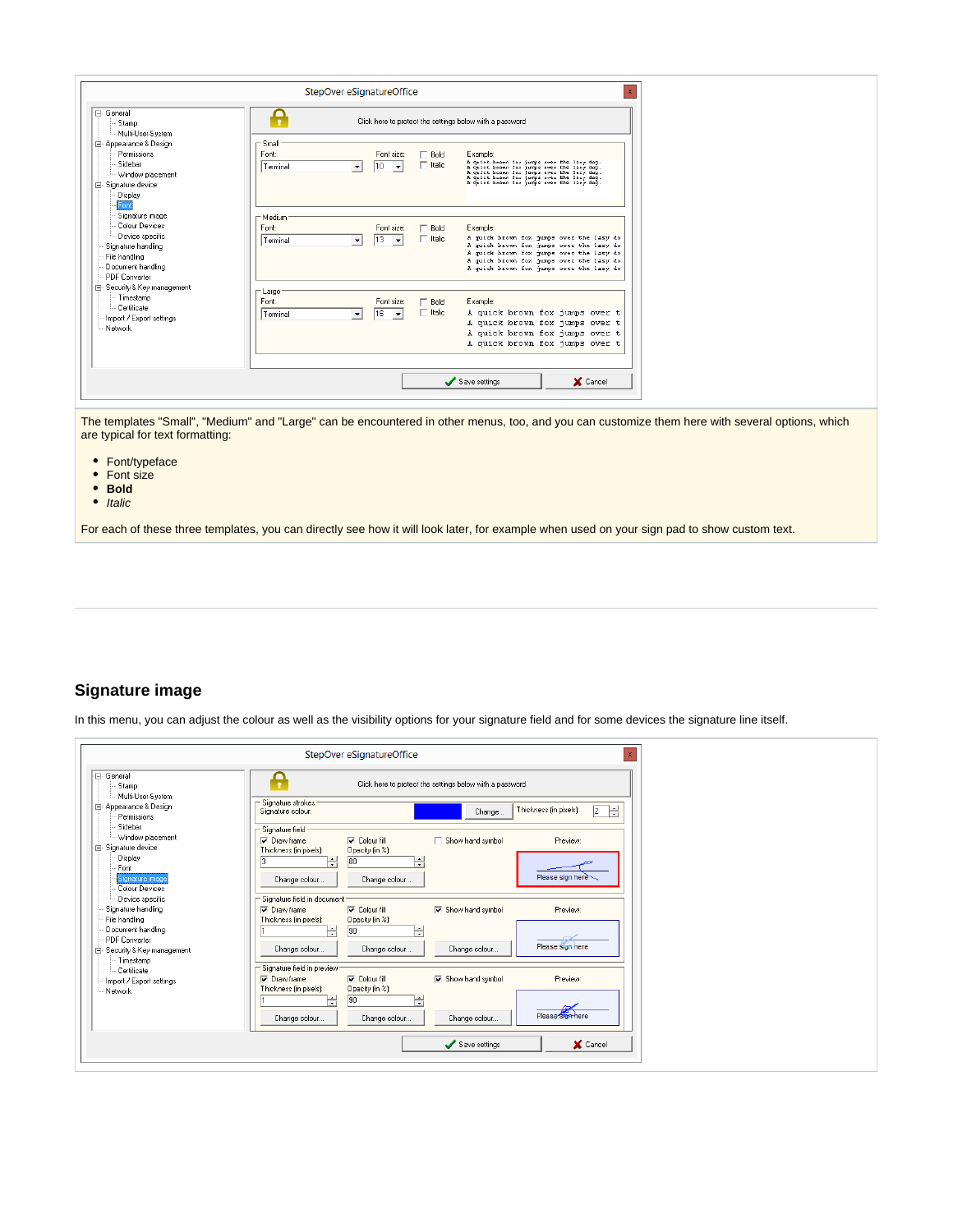|                                                                             | signature, the frame and the background filling, in eSignatureOffice as well as on your signature device.<br>You can change the opacity (in %) as well as the colour with the "Change colour" button. Please be aware, that these settings can only<br>be visualized on devices with coloured displays (e.g. Colour, Brilliance pads), because black-and-white devices generally never show a<br>distinct signature field, but the whole display area is used as signature field. Moreover, colours are obviously not shown on black-and-<br>white displays.<br>This coloured filling will not be included, when the signature is added to the document. It's only visible during the signing process.                                                                                                                                 |
|-----------------------------------------------------------------------------|----------------------------------------------------------------------------------------------------------------------------------------------------------------------------------------------------------------------------------------------------------------------------------------------------------------------------------------------------------------------------------------------------------------------------------------------------------------------------------------------------------------------------------------------------------------------------------------------------------------------------------------------------------------------------------------------------------------------------------------------------------------------------------------------------------------------------------------|
| Colour fill                                                                 | Setting this check mark activates a visible coloured filling to your signature field. You can use this option to complement the colours of the                                                                                                                                                                                                                                                                                                                                                                                                                                                                                                                                                                                                                                                                                         |
| Draw frame                                                                  | Setting this check mark activates a visible frame around your signature field while drawing the field as well as while signing. This frame<br>will be visible in eSignatureOffice and on your signature device. Bewow the check mark, the frame thickness can be set in pixels, while<br>its colour can be set via the "Change colour" button. Please be aware, that these settings can only be visualized on devices with<br>coloured displays (e.g. Colour, Brilliance pads), because black-and-white devices generally never show a distinct signature field, but the<br>whole display area is used as signature field.<br>This frame will not be included, when the signature is added to the document. It's only visible during the signing process.                                                                              |
| Signature<br>strokes                                                        | With this option, you can set the colour of your signature line - this counts for eSignatureOffice as well as for your signature device.<br>Please take care, however, that coloured signature lines can obviously only be seen with their correct colour on devices with coloured<br>display (e.g. Colour, Brilliance). When using black-and-white devices, this option only influences the colour of your signature lines in the<br>program but not on the device display.<br>Attention: We are assuming that documents, which are designated to be signed, have a white background. So, you should<br>not set the signature colour to white or other, very bright colours because this could lead to flawed image transmissions between sign pad<br>and computer, because not enough distinct optical image data can be identified. |
| Click here<br>to protect<br>the<br>settings<br>below with<br>a<br>password. | This button is available in all cathegories of the administration and allows to set a password to protect your settings from getting changed.<br>You can do this for each menu separately or for all menus at once.                                                                                                                                                                                                                                                                                                                                                                                                                                                                                                                                                                                                                    |

## <span id="page-28-0"></span>**Colour devices**

In this menu, you can set different options, which affect the usage of devices with coloured displays (e.g. Colour, Brilliance pads). The options for these pads are shown separately, because only devices with coloured displays allow a document preview and don't offer customizable side bar buttons, for example. Black-and-white devices (e.g. Classic, Mobile) will not be affected by these settings.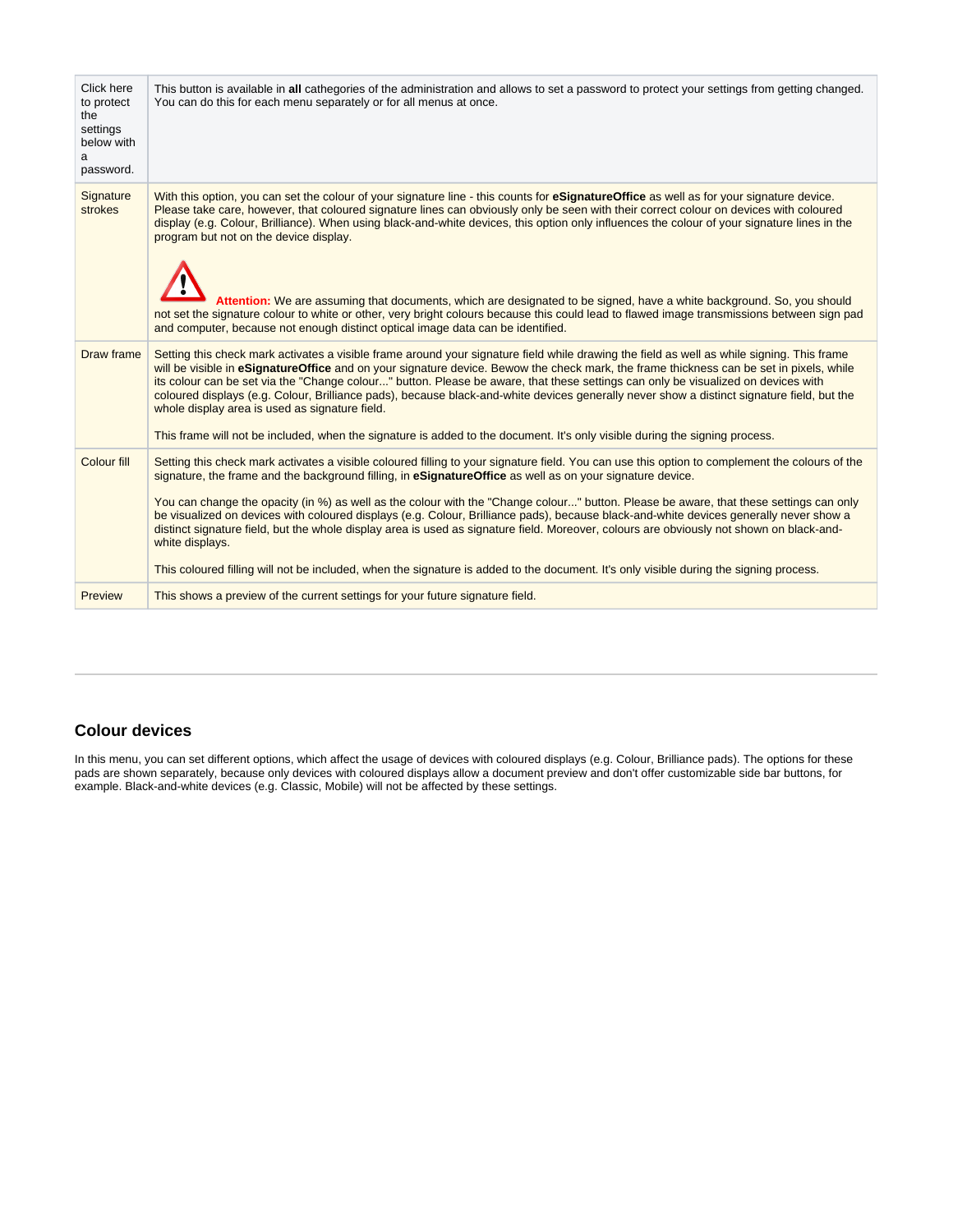| StepOver eSignatureOffice                                                                                                                                                                                                                                                                                                                                                                                                                                    |                                                                                                                                                                                                                                                                                                                                                                                                                                                                                                                                                                                                                                                               | $\mathbf{x}$                        |
|--------------------------------------------------------------------------------------------------------------------------------------------------------------------------------------------------------------------------------------------------------------------------------------------------------------------------------------------------------------------------------------------------------------------------------------------------------------|---------------------------------------------------------------------------------------------------------------------------------------------------------------------------------------------------------------------------------------------------------------------------------------------------------------------------------------------------------------------------------------------------------------------------------------------------------------------------------------------------------------------------------------------------------------------------------------------------------------------------------------------------------------|-------------------------------------|
| □ General<br>Stamp<br>Multi-User-System<br>Appearance & Design<br>Permissions<br>Sidebar<br>- Window placement<br><b>E</b> . Signature device<br>Display<br>- Signature image<br><b>Colour Devices</b><br>- Mobile devices (WIFI)<br>Device specific settings<br>Signature handling<br>File handling<br>Document handling<br>PDF Converter<br>白 Security & Key management<br>- Timestamp<br>- Certificate<br>Import / Export settings<br>Network<br>- E-Mail | Click here to protect the settings below with a password<br>Colour Devices<br>Enable document view<br>Keep LCD in sync with monitor<br>□ use continouos scrolling mode in landscape.<br><b>▽</b> Keep zoom level between pages<br>Initial view of the document:<br>Fit to width<br>$\blacktriangledown$<br>- Button Config<br>Document Viewing Mode<br>$\overline{\phantom{a}}$<br>Rotate 90<br>$\overline{\mathbf{v}}$<br>$\overline{\mathbf{v}}$<br>$\overline{\mathbf{v}}$<br>Rotate<br>$\overline{\mathbf{v}}$<br>Next Page<br>$\overline{\mathbf{v}}$<br>Previous Page<br>$\overline{\mathbf{v}}$<br>Э<br>Zoom In<br>$\overline{\mathbf{v}}$<br>Zoom Out | Reset to default<br>Start Signature |
|                                                                                                                                                                                                                                                                                                                                                                                                                                                              | Save settings                                                                                                                                                                                                                                                                                                                                                                                                                                                                                                                                                                                                                                                 | X Cancel                            |

| Click here to<br>protect the<br>settings below<br>with a password. | This button is available in all cathegories of the administration and allows to set a password to protect your settings from getting chance<br>separately or for all menus at once.                                                                                                                                                                                                                                                                                                                                                                                                                                                                      |
|--------------------------------------------------------------------|----------------------------------------------------------------------------------------------------------------------------------------------------------------------------------------------------------------------------------------------------------------------------------------------------------------------------------------------------------------------------------------------------------------------------------------------------------------------------------------------------------------------------------------------------------------------------------------------------------------------------------------------------------|
| Enable                                                             | Activating this option allows the document to be shown on your colour devices after being loaded in <b>eSignatureOffice</b> . If this option is                                                                                                                                                                                                                                                                                                                                                                                                                                                                                                          |
| document view                                                      | be usable, too.                                                                                                                                                                                                                                                                                                                                                                                                                                                                                                                                                                                                                                          |
| Keep LCD in<br>sync with monitor                                   | If this option is active, eSignatureOffice will always show the same part of the document on your pad display as you are currently seeir<br>slight delay of 1 second before eSignatureOffice reacts to this. This is done to prevent continuous loading of the document while you a<br>a document page for 1 second to read it, this document page will be sent to your pad to be shown there, too, so that your customer mi                                                                                                                                                                                                                             |
| Use continuous                                                     | This option is currently only effective on the duraSign Pad 10.0 and it allows scrolling through the pages of a document on the device                                                                                                                                                                                                                                                                                                                                                                                                                                                                                                                   |
| scrolling mode in                                                  | separately. You can just use the pen and push the document page up and down until the next one is shown and so on. Please take no                                                                                                                                                                                                                                                                                                                                                                                                                                                                                                                        |
| landscape                                                          | Sign Pad 10.0 is in landscape mode.                                                                                                                                                                                                                                                                                                                                                                                                                                                                                                                                                                                                                      |
| Keep zoom level                                                    | Activating this option saves the zoom level when turning the pages while viewing the document on your signature device. If this option                                                                                                                                                                                                                                                                                                                                                                                                                                                                                                                   |
| between pages                                                      | the device will result in the page being fit to width.                                                                                                                                                                                                                                                                                                                                                                                                                                                                                                                                                                                                   |
| Initial view of the                                                | This option determines, which zoom level shall be used initially on the signature device with colour display (not in eSignatureOffice). O                                                                                                                                                                                                                                                                                                                                                                                                                                                                                                                |
| document:                                                          | with the zoom buttons on the device.                                                                                                                                                                                                                                                                                                                                                                                                                                                                                                                                                                                                                     |
| <b>Button Config</b>                                               | These buttons mean the buttons on a signature device, which are displayed in a separate side bar and at the time of this manual's creation-<br>the duraSign product range and the naturaSign Colour.<br>In the drop down menu, choose the mode, whose buttons you want to edit:<br>Here you can<br>show or hide the different buttons by setting or removing the different check marks for each button.<br>click on the different buttons in the menu to change this button's colour on the device (each button can be customized separatel<br>•  click the button "Set to Default" to reset the whole current chosen mode back to its default settings. |
|                                                                    | A detailled description of the three different modi and their respective buttons will follow right now.                                                                                                                                                                                                                                                                                                                                                                                                                                                                                                                                                  |

#### <span id="page-29-0"></span>**Document Viewing Mode**

This is the default mode for devices with colour devices after loading a document and it shows this document before and after adding a signature to allow inspecting or verifying it.

> **Rotate:** Rotates the view on the sign pad to left handed mode.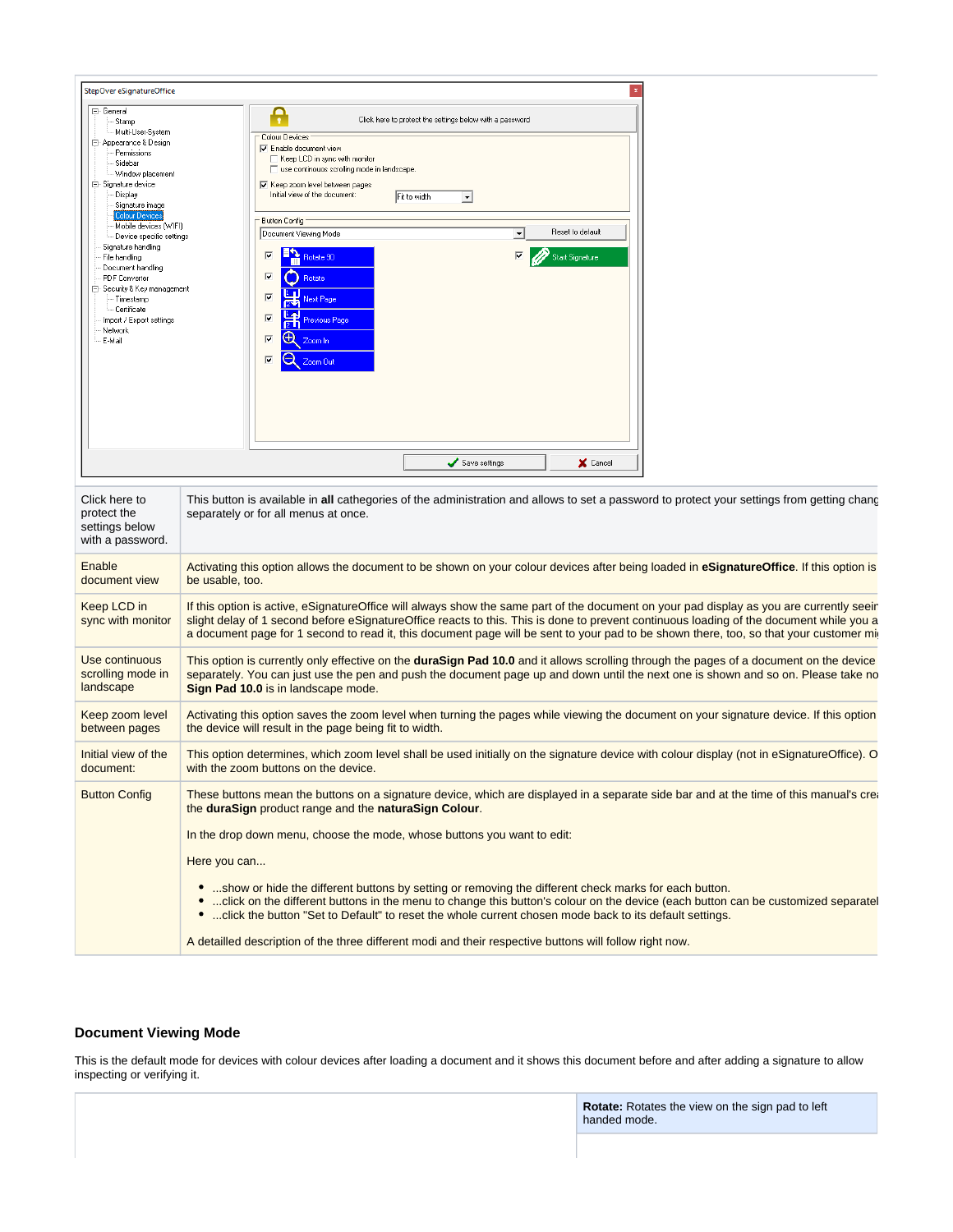|     | <b>BiPRO</b>                                                                                     | <b>Zoom In:</b> Enlargens the document on the device<br>display.                                                    |
|-----|--------------------------------------------------------------------------------------------------|---------------------------------------------------------------------------------------------------------------------|
|     |                                                                                                  | <b>Zoom Out:</b> Scales the document on the device display<br>down.                                                 |
| 444 | signiert. Dieser kann dann entsprechend befragt und gegebenenfalls zur                           | <b>Previous Page:</b> Loads the previous page of your                                                               |
| 445 | Rechenschaft gezogen werden. Der private Schlüssel wird sicher aufbewahrt (z.B. in               | $\boldsymbol{\mathord{\text{--}}}$<br>document.                                                                     |
| 446 | einer SSEE).                                                                                     |                                                                                                                     |
| 447 | 4. Variante: Nahezu alle modernen PCs sind mit einem TPM ausgestattet. Ein TPM <sup>10</sup> ist | <b>Next Page:</b> Loads the next page of your document.<br>E                                                        |
| 448 | eine fest auf der Hauptplatine verbaute Smartcard mit dem wichtigen Unterschied,                 | 999/999<br><b>Start Signature:</b> This button is only visible when                                                 |
| 449 | dass sie nicht an einen konkreten Benutzer, sondern an einen konkreten Computer                  | starting eSignatureOffice in combination with a<br>$\blacktriangle$                                                 |
| 450 | gebunden ist. Ein Nachteil ist, dass gerade ältere PCs noch kein TPM besitzen.                   | signature set and when the button in this signature set<br>is not set to invisible! Using this button will make the |
| 451 | 5. Variante: Das Unterschriftenpad ist a) mit einem zusätzlichen Chipleser ausgestattet          | signature set start at the first signature field, which has                                                         |
| 452 | oder es gibt b) darauf die Möglichkeit ein Zertifikat zu hinterlegen. Wenn der private           | not been signed, yet. Learn more about signature sets<br>J                                                          |
| 453 | Schlüssel im Signaturpad gespeichert wird, MUSS dieser entsprechend geschützt                    | in Automatic creation of signing fields: Working                                                                    |
| 454 | werden. Bei Ablauf der Zertifikatsgültigkeit, muss es vom Hersteller ausgetauscht                | with signature-sets.                                                                                                |
| 455 | werden.                                                                                          |                                                                                                                     |
|     |                                                                                                  |                                                                                                                     |

#### <span id="page-30-0"></span>**Sign Mode (without showing the document)**

This mode (or a similar looking one) will be shown, when you deactivate the option "Display document context on LCD while signing (Colour)" in the administration menu "Signature Device | Display". This can be useful when you either want to show custom text on the pad using a signature set or when you generally want to speed up the whole signature process.



#### <span id="page-30-1"></span>**Sign Mode (showing the document)**

This mode is the default view for devices with colour display. So you can show a section of the document surrounding the current signature field and thus can always be sure, that you add the signature, where you want to add it.

> **Rotate:** Rotates the view on the sign pad to left handed mode.

**Next signature:** Jumps to the next signature field within a signature set. This button is only visible when using a signature set and when there are still signatures left to do.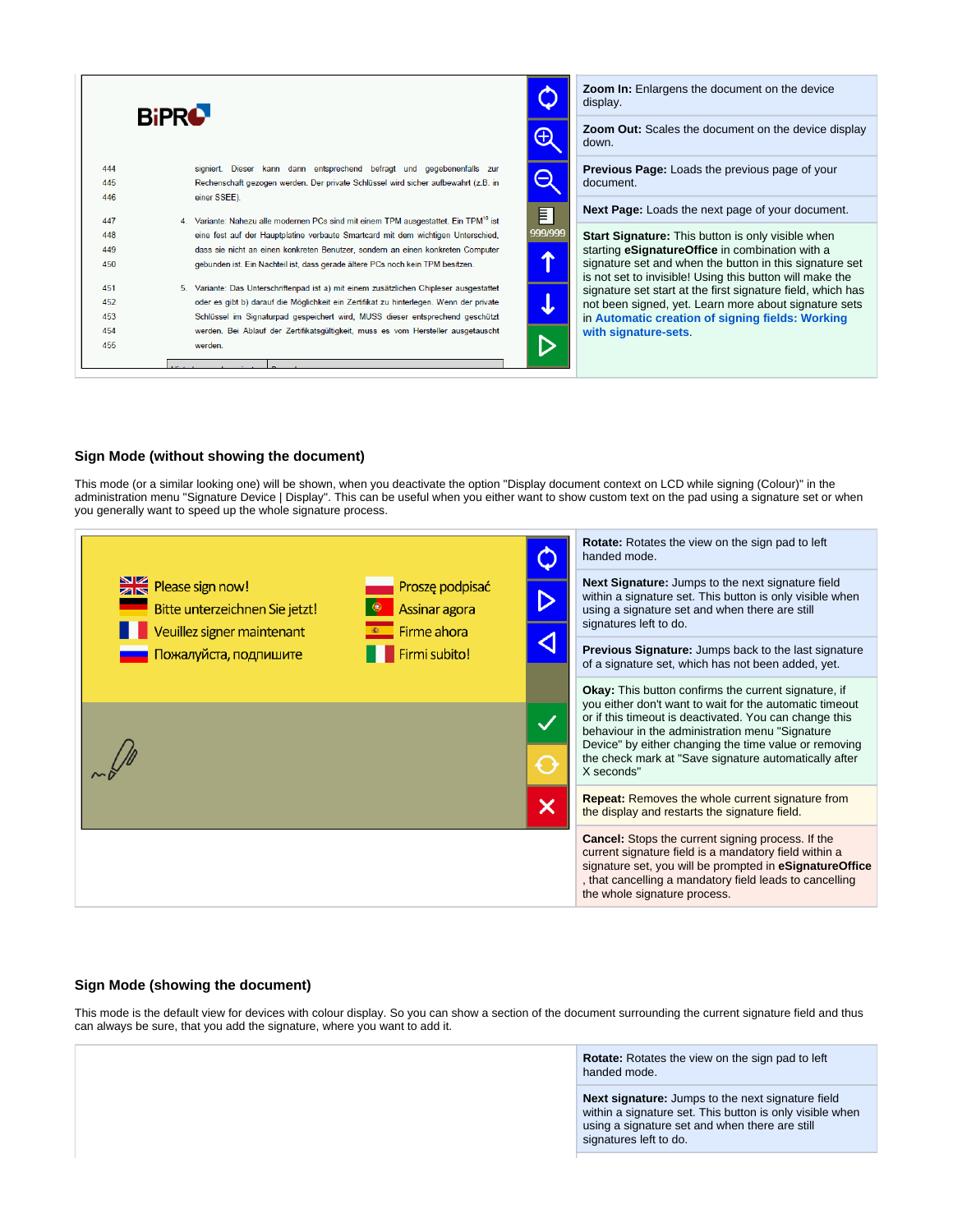

#### <span id="page-31-0"></span>**Mobile devices (WIFI)**

In this menu you define how mobile devices (smartphones and tablets based on Android or iOS) are allowed to be found by the device search. For this, several network options are available. You can find more detailed instructions on how to use mobile devices here **HIER LINK ZUR SOWIFI ANLEITUNG EINFÜGEN**

| StepOver eSignatureOffice                                                                                                                                                                                                                                                                                                                                                                                                                         |                                                                                                                                                                                                                                                                                                                                                                                                                                                                                                                  |
|---------------------------------------------------------------------------------------------------------------------------------------------------------------------------------------------------------------------------------------------------------------------------------------------------------------------------------------------------------------------------------------------------------------------------------------------------|------------------------------------------------------------------------------------------------------------------------------------------------------------------------------------------------------------------------------------------------------------------------------------------------------------------------------------------------------------------------------------------------------------------------------------------------------------------------------------------------------------------|
| 日 General<br>Stamp<br>--- Multi-User-System<br>白 Appearance & Design<br>Permissions<br>Sidebar<br>Window placement<br>白 Signature device<br>Display<br>Signature image<br>Colour Devices<br>Mobile devices (WIFI)<br>Device specific settings<br>Signature handling<br>File handling<br>Document handling<br><b>PDF</b> Converter<br>⊟– Security & Key management<br>Timestamp<br>-- Certificate<br>Import / Export settings<br>Network<br>E-Mail | Ą<br>Click here to protect the settings below with a password<br>Configure mobile signature device<br>⊙ Search smartphones and tablets only in the current network but also allow creating a WIFI hotspot<br>C Search smartphones and tablets only in the current network (no hotspot option)<br>C Always automatically create a WIFI hotspot and search only there for smartphones and tablets<br>Hotspot login details:<br>Password:<br>Name:<br>12345678<br>StepDver_Hotspot_XXX<br>Save settings<br>X Cancel |
| Search smartphones and<br>tablets only in the current<br>network but also allow<br>creating a WIFI hotspot                                                                                                                                                                                                                                                                                                                                        | With this choice you will get an additional option in the device search menu to allow creation of a lokal hotspot (always git<br>of doing so). This way, each time you want to select your signature device, you can decide if you want to create a new ho<br>WIFI network is already sufficient. If an additional hotspot network is created, then always with the login details shown he<br>them.<br>These login details will also be shown in the device search menu after the hotspot has been created.      |
| Search smartphones and<br>tablets only in the current<br>network (no hotspot option)                                                                                                                                                                                                                                                                                                                                                              | With this choice, the optional creation of an additional hotspot will not be available and mobile devices will only be found,<br>network as the computer, on which eSignatureOffice is running.                                                                                                                                                                                                                                                                                                                  |
|                                                                                                                                                                                                                                                                                                                                                                                                                                                   |                                                                                                                                                                                                                                                                                                                                                                                                                                                                                                                  |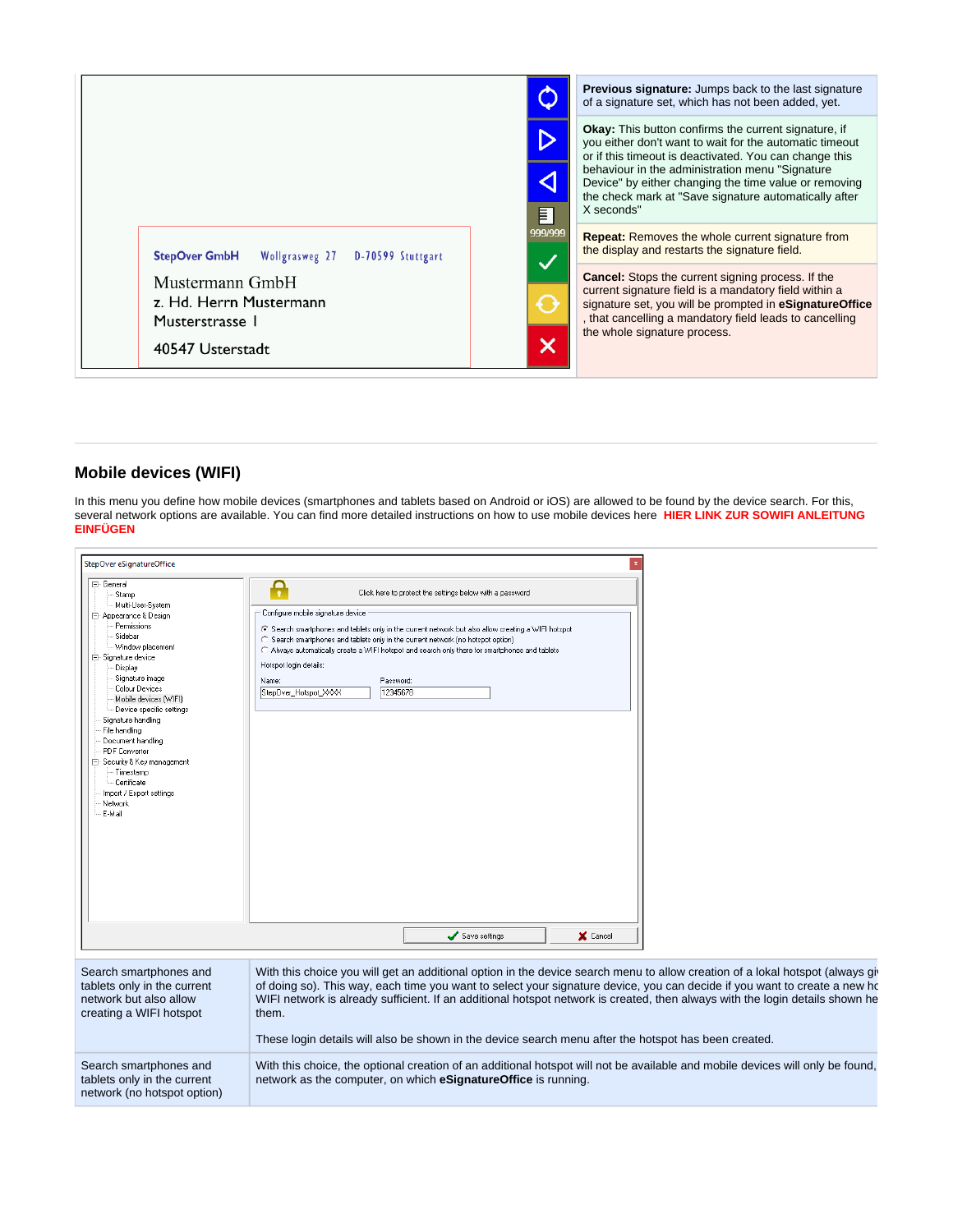| Always automatically create a<br>WIFI hotspot and search only<br>there for smartphones and<br>tablets | With this choice, an additional lokal hotspot will always be created automatically (of course given that your computer hard<br>hotspot, the login details given here will be used.<br>These login details will also be shown in the device search menu after the hotspot has been created.                                        |
|-------------------------------------------------------------------------------------------------------|-----------------------------------------------------------------------------------------------------------------------------------------------------------------------------------------------------------------------------------------------------------------------------------------------------------------------------------|
| Hotspot login details:                                                                                | With these login credentials, you can define the name as well as the password of your potential lokal hotspot. Please be<br>WPA2 standard this password has to be at least 8 characters long.<br>When eSignatureOffice is first installed (and also with each reset to factory settings) a random network name as well as<br>you. |

## <span id="page-32-0"></span>Device specific

In this menu, you can find multiple settings which only apply as long as the signpad variant ist used, for which the particular setting has been done. This allows using different products at the same time while using settings, which are only relevant to this specific pad type. This includes features like a reduced area, in which the user can sign on the signpad (e.g. when using a custom background image), a precisely chosen target position and target size of the signature rectangle on pad with a large device display or if a device is supposed to be started or finished either in left- or right handed mode. As soon as this menu tab is selected, the currently connected signature pad is automatically detected and preset in the drop down list "Device Type".

| StepOver eSignatureOffice                                                                                                                                                                                                                                                                                                                                                                                       |                              |                                                                                                                                                                                                                                                                                                                                                                                                                                                                                                                                                                                                                     |                                                                                                                     |                                                                                                                                                                                                                                |  |  |
|-----------------------------------------------------------------------------------------------------------------------------------------------------------------------------------------------------------------------------------------------------------------------------------------------------------------------------------------------------------------------------------------------------------------|------------------------------|---------------------------------------------------------------------------------------------------------------------------------------------------------------------------------------------------------------------------------------------------------------------------------------------------------------------------------------------------------------------------------------------------------------------------------------------------------------------------------------------------------------------------------------------------------------------------------------------------------------------|---------------------------------------------------------------------------------------------------------------------|--------------------------------------------------------------------------------------------------------------------------------------------------------------------------------------------------------------------------------|--|--|
| □ General<br>Stamp<br>Multi-User-System<br>⊟- Appearance & Design<br>Permissions<br>Sidebar<br>Window placement<br>⊟- Signature device<br>Display<br>Font<br>Signature image<br>Colour Devices<br>Device specific setting<br>Signature handling<br>File handling<br>Document handling<br><b>PDF</b> Converter<br>- Security & Key management<br>Timestamp<br>Certificate<br>Import / Export settings<br>Network | Mobile devices [WIFI] [Beta] | A<br>Settings for devices with larger display<br>Disable rotation buttons<br>Disable zoom buttons<br>Device Type<br>2689:0CE1 duraSign Pad Vivid US<br>□ Reduced document context<br>├ Use smaller signature rectangle<br>O.<br>Upper Left Y<br>O.<br>Upper Left X<br>Width<br>O.<br>O.<br>Height<br>Scaling the signature field on the device display<br>Maximum target width [mm]<br>$\sqrt{a}$<br>$\sqrt{a}$<br>Maximum target height (mm)<br>Rotation settings<br>Set rotation at start<br>Set rotation at end                                                                                                  | Click here to protect the settings below with a password<br>Use complete display<br>Keep as is<br>Rotation at start | $\blacktriangledown$<br>Use position and scrolling<br>Center signature-rectangle<br>0 <sub>px</sub><br>From bottom Y<br>0 <sub>px</sub><br>From left X<br><b>■</b> Scroll to position<br>Disable zoom into signature<br>ᅬ<br>⊒ |  |  |
| <b>Disable</b><br>rotation<br>buttons<br><b>Disable</b><br>zoom<br>buttons                                                                                                                                                                                                                                                                                                                                      |                              | With this option, you can deactivate all rotation buttons on the signature pad. This includes the buttons to switch between left and right hanc<br>portrait and landscape mode on the StepOver duraSign 10.0 pad.<br>Please be aware, that this setting applies to all signature device types, independant from the selection in the Device Type list.<br>With this option, you can deactivate all buttons on the signature pad, which are used to either zoom in or zoom out.<br>Please be aware, that this setting applies to all signature device types, independant from the selection in the Device Type list. | Save settings                                                                                                       | X Cancel                                                                                                                                                                                                                       |  |  |
| Device Type                                                                                                                                                                                                                                                                                                                                                                                                     |                              | In this list, you can decide for which product type the following settings are supposed to apply. Here, it is possible to generally select all devi<br>settings, and so to define settings only for the StepOver duraSign 10.0 Biometric pad when it's used in the portrait mode, for example.<br>Additionally, as soon as you enter this tab of the administration menu, the currently connected signature pad is detected and preset in this li<br>found, the last used product type will be selected.                                                                                                            |                                                                                                                     |                                                                                                                                                                                                                                |  |  |
| Reduced<br>document<br>context                                                                                                                                                                                                                                                                                                                                                                                  |                              | Activate this option to speed up the signature process a little bit by sending only the smaller, necessary section of the current document to t<br>page. Especially for the duraSign 10.0 pads, this can speed up the signing process quite a lot.                                                                                                                                                                                                                                                                                                                                                                  |                                                                                                                     |                                                                                                                                                                                                                                |  |  |
| Use smaller<br>signature<br>rectangle                                                                                                                                                                                                                                                                                                                                                                           |                              | With these 4 text fields you can choose the size and position of your target signature rectangle on your signature device in pixel. With the fir<br>left Y" you can define the upper left corner point of your rectangle. Width and Height is then used to calculate the final size. With the "Use co<br>available size of the chosen product is automatically written in the fields.                                                                                                                                                                                                                               |                                                                                                                     |                                                                                                                                                                                                                                |  |  |
|                                                                                                                                                                                                                                                                                                                                                                                                                 |                              | Attention! This option applies only to the Default Signature Mode! (So, NOT the one showing the document while signing, but t                                                                                                                                                                                                                                                                                                                                                                                                                                                                                       |                                                                                                                     |                                                                                                                                                                                                                                |  |  |

background image).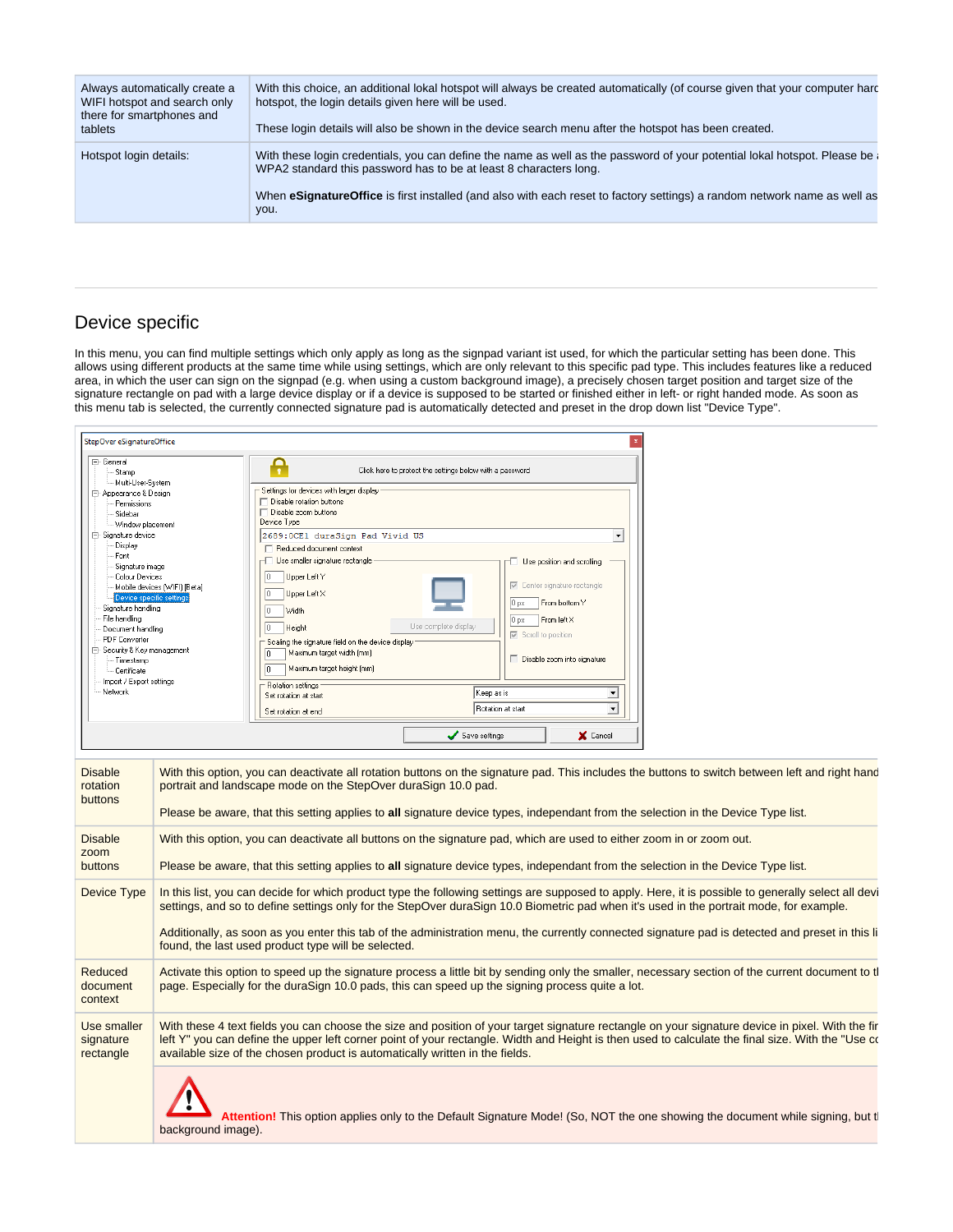| Use<br>position<br>and scrolling                              | With the following options, you can determine the position of the signature rectangle on the device display when using the Document Signin<br>the signature rectangle will be presented as large as possible, while still respecting the rectangle's aspect ratio and the value specified in the<br>With the two text fields you can specifiy, how far away from the left and lower borders, the signature rectangle is supposed to be positioned.<br>millimeters or percentages by entering the desired values, followed by<br>• "px" for pixel<br>• "mm" for millimeters<br>• "%" for percentages<br>Without the measuring unit, eSignatureOffice will interprete your value always as given in pixel. You can also mix up the measuring units in |
|---------------------------------------------------------------|-----------------------------------------------------------------------------------------------------------------------------------------------------------------------------------------------------------------------------------------------------------------------------------------------------------------------------------------------------------------------------------------------------------------------------------------------------------------------------------------------------------------------------------------------------------------------------------------------------------------------------------------------------------------------------------------------------------------------------------------------------|
|                                                               | specify a percental distance from the bottom and a distance in pixel from the left side.                                                                                                                                                                                                                                                                                                                                                                                                                                                                                                                                                                                                                                                            |
| Center<br>signature<br>rectangle                              | If this checkbox is activated, the following text fields are deactivated and instead of a custom position, the signature rectangle will be display<br>Of course, this can only take effect when the following option named "Disable zoom into signature" is not active, because then the signature<br>maximum size and thus would always be centered.                                                                                                                                                                                                                                                                                                                                                                                               |
| Scroll to<br>position                                         | If this option is activated, the signature rectangle on the device display will be positioned "smoothly" by moving the rectangle from a close po<br>a visual effect and does not affect the functionality of the workflow. If this option is deactivated, the signature rectangle will be shown directly                                                                                                                                                                                                                                                                                                                                                                                                                                            |
| <b>Disable</b><br>zoom into<br>signature                      | This option is an important switch, which various other options in this menu depend on. With this option, you control if eSignatureOffice is a<br>image of the document on the device display. So, if the zoom is deactivated, neither the target size can be adjusted automatically (see next<br>signature rectangle from display border can be specified.                                                                                                                                                                                                                                                                                                                                                                                         |
|                                                               | If this option is activated, the program will always try to show the document page on the device display as close to the original size as possil                                                                                                                                                                                                                                                                                                                                                                                                                                                                                                                                                                                                    |
| Scaling the<br>signature<br>field on the<br>device<br>display | With these two text fields, you can specify the maximum target size of the signature rectangle on the device monitor, both in width and/or h<br>adjust the zoom of the document until the target size is reached. If the aspect ratio does not match with both values, the final size will be sca<br>target values has been reached. Of course, the other one will only be adjusted as far as the original aspect ratio is allowing to. This way, yor<br>rectangle as you originally wanted; only with an adjusted zoom level.                                                                                                                                                                                                                      |
|                                                               | Please take note, that the target size is compared to the specified rectangle position. If size and position cannot both be shown on the displa<br>pad, then the two contesting values will be shown in red an additionally, you will get a notification as soon as you try to leave the administra                                                                                                                                                                                                                                                                                                                                                                                                                                                 |
| Rotation<br>settings                                          | With this option, you can choose how the rotation of the used signature pad is supposed to be set. Separately choosable for the start as we<br>Please take note, that the alternate portrait view mode can currently be used solely with the StepOver duraSign 10.0 pad. The other produc                                                                                                                                                                                                                                                                                                                                                                                                                                                           |
|                                                               | mode like a normal TV or computer display.                                                                                                                                                                                                                                                                                                                                                                                                                                                                                                                                                                                                                                                                                                          |

## <span id="page-33-0"></span>Signature handling

In this menu, you can determine how eSignatureOffice should handle signatures before actually signing, for example together with digital signature fields or signature-sets.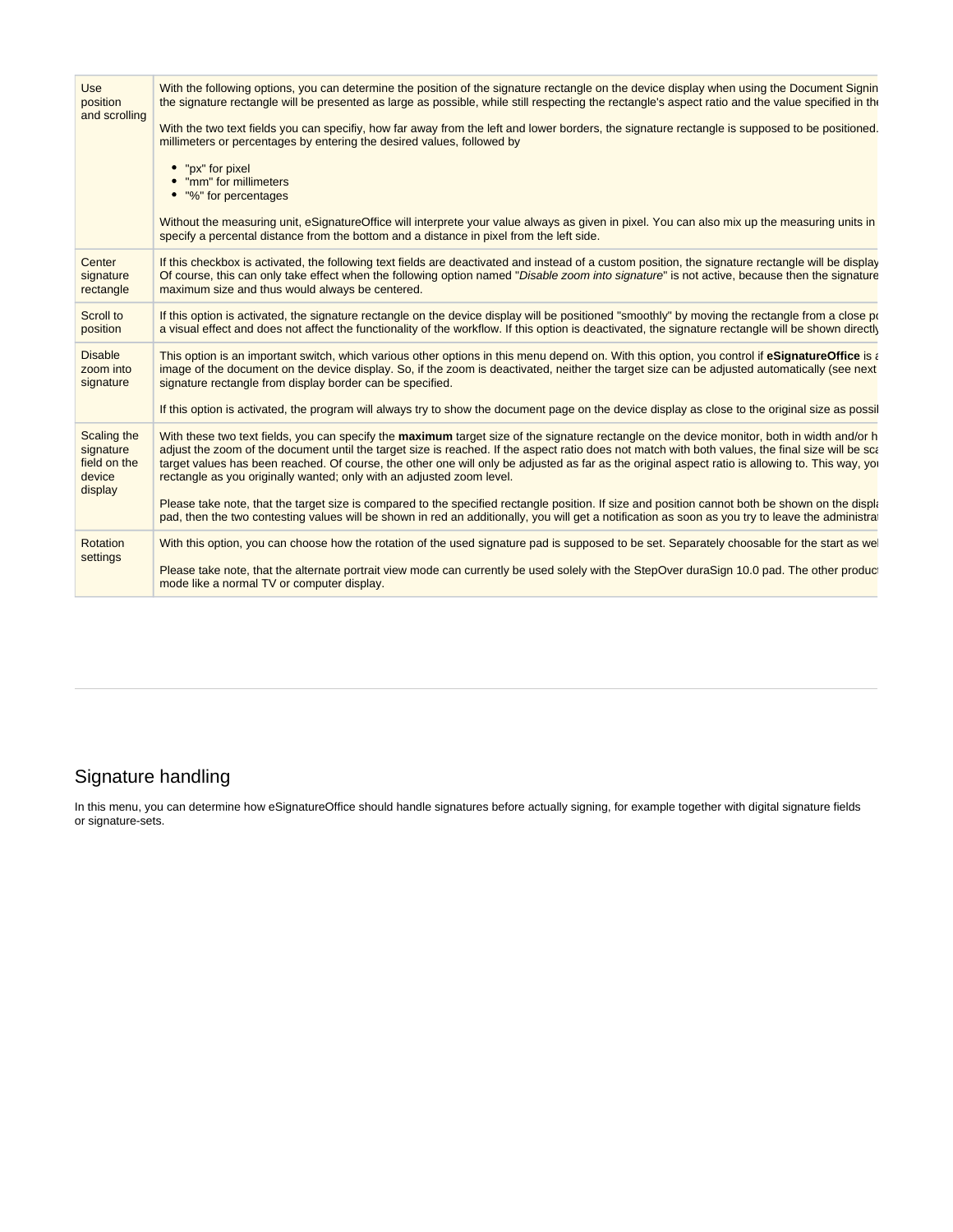|                                                                                  | $\mathbf{x}$<br>StepOver eSignatureOffice                                                                                                                                                                                                                                                                                                                                                                                                                                                                                                                                                       |  |  |
|----------------------------------------------------------------------------------|-------------------------------------------------------------------------------------------------------------------------------------------------------------------------------------------------------------------------------------------------------------------------------------------------------------------------------------------------------------------------------------------------------------------------------------------------------------------------------------------------------------------------------------------------------------------------------------------------|--|--|
| ⊟- General<br>· Stamp                                                            | Ą<br>Click here to protect the settings below with a password                                                                                                                                                                                                                                                                                                                                                                                                                                                                                                                                   |  |  |
| - Multi-User-System<br>白 Appearance & Design<br>Permissions<br>Sidebar           | Available signature fields<br>Ask<br>Convert available signature fields from the PDF into a signature-set and then start signing:<br>회                                                                                                                                                                                                                                                                                                                                                                                                                                                          |  |  |
| Window placement<br>⊟- Signature device<br>Display                               | Use this signature-set file as default for conversions [*.sss]<br>Ê                                                                                                                                                                                                                                                                                                                                                                                                                                                                                                                             |  |  |
| Font<br>· Signature image<br>Colour Devices                                      | $\nabla$ Start signing by clicking on a signature                                                                                                                                                                                                                                                                                                                                                                                                                                                                                                                                               |  |  |
| Device specific<br>Signature handling<br>File handling<br>Document handling      | Automatic SSS-file selection<br><b>Off</b><br>ᅬ<br>Selection:                                                                                                                                                                                                                                                                                                                                                                                                                                                                                                                                   |  |  |
| <b>PDF</b> Converter<br>⊟– Security & Key management<br>- Timestamp              | - Folder to store signature-set files<br>C:\Users\mis\Documents\Step0ver\SignatureSets\<br>Ê                                                                                                                                                                                                                                                                                                                                                                                                                                                                                                    |  |  |
| -- Certificate<br>Import / Export settings<br>Network                            | Signature-set files<br>Ask<br>Allow manual signing if no signature fields are found?<br>그                                                                                                                                                                                                                                                                                                                                                                                                                                                                                                       |  |  |
|                                                                                  | Zoom level after leaving signature mode<br>Zoom:<br>Keep zoom<br>ᅬ                                                                                                                                                                                                                                                                                                                                                                                                                                                                                                                              |  |  |
|                                                                                  | Save settings<br>X Cancel                                                                                                                                                                                                                                                                                                                                                                                                                                                                                                                                                                       |  |  |
|                                                                                  |                                                                                                                                                                                                                                                                                                                                                                                                                                                                                                                                                                                                 |  |  |
| Click here to protect the<br>settings below with a<br>password.                  | This button is available in all cathegories of the administration and allows to set a password to protect your settings from<br>getting changed. You can do this for each menu separately or for all menus at once.                                                                                                                                                                                                                                                                                                                                                                             |  |  |
| <b>Convert existing</b><br>signature fields from the<br>PDF into a signature-set | If there are already digital signature fields (also called DigSig fields) in the opened document, you can determine with this<br>option, if eSignatureOffice should convert all these fields into one combined signature-set.                                                                                                                                                                                                                                                                                                                                                                   |  |  |
| and then start signing                                                           | For this, the following options are available:                                                                                                                                                                                                                                                                                                                                                                                                                                                                                                                                                  |  |  |
|                                                                                  | • Off: Handle the detected digital signature fields like single fields and don't create a signature-set.<br>Ask: If any DigSig fields are detected, ask the user what to do.<br>Always: When detecting such fields, always create a combined signature-set without any feedback to the user. This<br>٠<br>resulting signature-set will then be processed in the same order in which the original DigSig fields have been added to<br>the document. However, this automatic signature-set is only a temporary file and will be deleted when closing the<br>document or exiting eSignatureOffice. |  |  |
| Use this signature-set as<br>default for conversion (*.                          | If you have chosen either "Always" or "Ask" in the previous option, you can provide any signature-set here, which is then<br>used as template for the temporary signature-set file for the DigSig fields.                                                                                                                                                                                                                                                                                                                                                                                       |  |  |
| SSS)                                                                             | Almost all specifications from this set will be used, of course, except for the position of the signature fields as they are<br>provided by the position of the DigSig fields themselves. This includes all "Common settings" as well as confirmation<br>dialogs and "Additional field properties".                                                                                                                                                                                                                                                                                             |  |  |
|                                                                                  | In case there are more DigSig fields than presettings in the signature-set, then - after processing all available field presets -<br>the set is restarted from the beginning. So, for example, a template with three different signatures will make each third<br>signature use the same "additional field properties" and so show the same text on the pad etc.                                                                                                                                                                                                                                |  |  |
|                                                                                  | If you want to know more about creating and using signature-sets, you can find more detailled information here                                                                                                                                                                                                                                                                                                                                                                                                                                                                                  |  |  |
| Start signing with click on<br>the signature                                     | The preview in the sidebar as well as the document show digital signature fields in a light blue by default (these settings<br>can be changed in the administration submenu "Signature image"). If this option is activated, you can start the signing<br>process for such a DigSig field by simply clicking on it, either in the sidebar as well as in the document itself.                                                                                                                                                                                                                    |  |  |
| Automatic selection of<br>SSS-file                                               | With the help of this option, you can use the automatic selection of signature-sets and their matching documents. This<br>means, that simply pressing "Sign" in the main user interface can be used to automatically choose the signature-set, which<br>matches your document. You can find a more detailled explanation in the Steps 4 and 4b here in the instructions about<br>signature-sets.                                                                                                                                                                                                |  |  |
|                                                                                  | With the following three options, you can change this behaviour:                                                                                                                                                                                                                                                                                                                                                                                                                                                                                                                                |  |  |
| Selection                                                                        | With this dropdown menu, you determine if the automatic selection is off, should always be used or if the user shall be ask<br>ed each time. This feature is deactivated by default in order to prevent a slow down of the the program. Such a slow down<br>can happen if there is a large number of signature-sets in the chosen signature-set folder.                                                                                                                                                                                                                                         |  |  |
| Selection of file when<br>finding more than one                                  | With this option, you can tell <b>eSignatureOffice</b> what to do, if multiple signature-sets have been found, whose settings<br>match with the document. Determine if either the first found file should be used or if a list of all matching signature-sets<br>shall be presented to the user, where he can choose another one each time $(=\mathbf{Ask} \text{ user which to use})$                                                                                                                                                                                                          |  |  |
| Search engine                                                                    | With this option, you can choose the search engine to be used. Due to the way PDF-documents are created, sometimes<br>search terms cannot be found in the document. In such cases, it can be helpful to test all of the given options.                                                                                                                                                                                                                                                                                                                                                          |  |  |
| Folder to store signature-<br>set files                                          | Here choose the folder, in which your signature-sets can be found. The automatic selection works only for those sets,<br>which can be found in the destination path given here (and of course those sets, which use this feature).                                                                                                                                                                                                                                                                                                                                                              |  |  |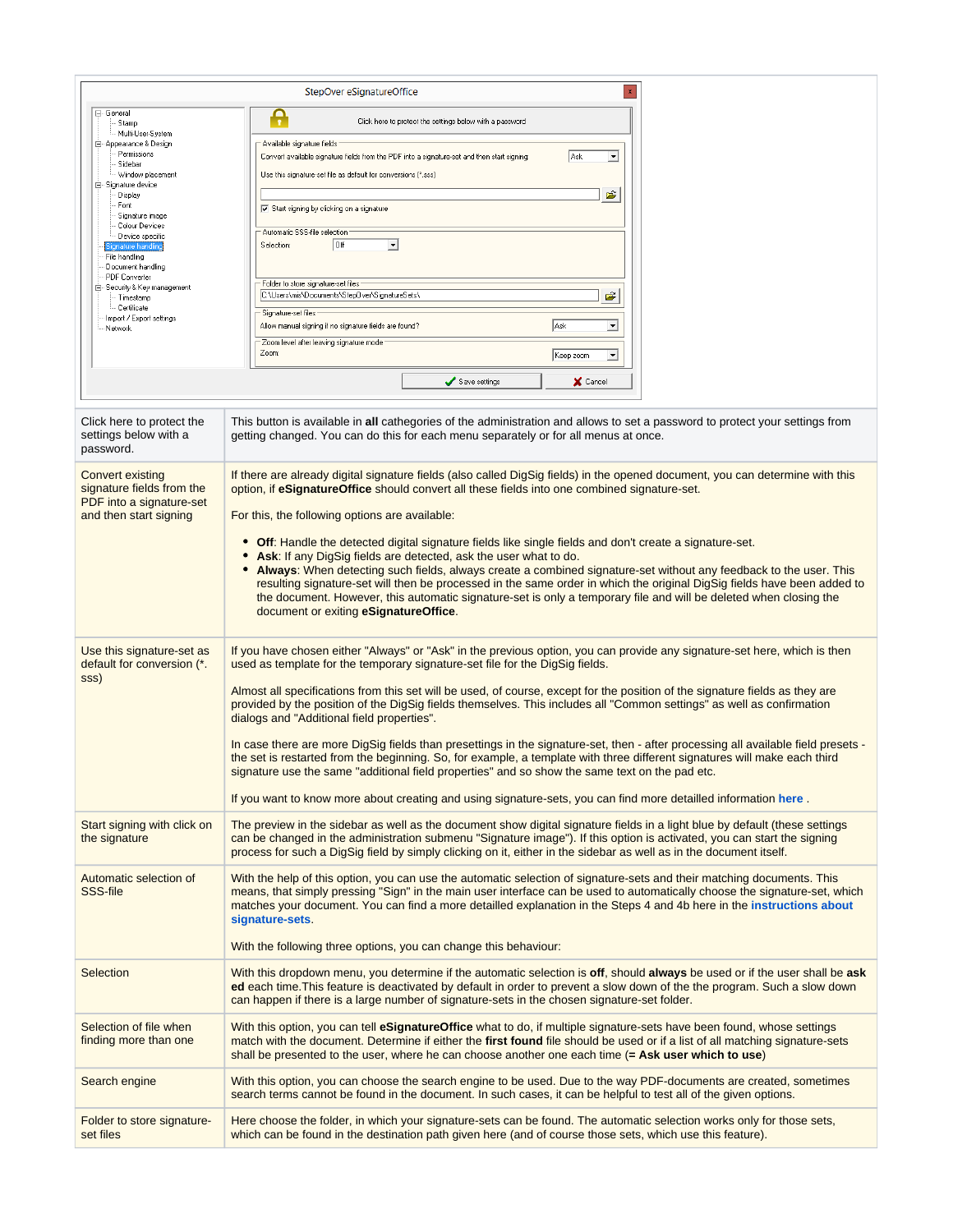| Do manual signing if no<br>signature fields found | If it should happen, that the automatic selection of a signature-set was successful but in the chosen signature-set there is<br>no signature field, which matches with the currently loaded document, you can determine with this option here, if you wish<br>to have the possibility to manually create a signature field and sign it afterwards.<br>The following options are available:                                         |
|---------------------------------------------------|------------------------------------------------------------------------------------------------------------------------------------------------------------------------------------------------------------------------------------------------------------------------------------------------------------------------------------------------------------------------------------------------------------------------------------|
|                                                   | • Off: No signing with the help of a manual signature field allowed<br>• Ask: The user will be asked, if he wants to manually create a signature field and sign it<br>• Always: The program will automatically change the mode to allow manually creating a signature field at any point of<br>the document and offering to sign it afterwards. This is also the default behaviour when not using signature-sets.                  |
| Change zoom after<br>signing                      | With this option, you can determine, which zoom level is to be used for the document after signing. This setting affects only<br>the display of the document in the "View" mode in <b>eSignatureOffice</b> , but not displaying the document during follow-up<br>signature processes or the display of used signing devices with document viewing abilities (for example naturaSign Colour.<br>By default, the zoom change is off. |

## <span id="page-35-0"></span>File handling

On the one hand, you determine in this menu, what the end user will be allowed to do in regards of using files such as opening, saving etc. On the other hand, you can tell **eSignatureOffice** how it should handle the content as well as the PDF structure of your files.

|                                                                                                                                                                      |                                                                                                                                      | StepOver eSignatureOffice<br>$\mathbf{x}$                                                                                                                                                                                                                                                                                                                                                                                                                                                                                                                                                                                                                                                                                                                                                            |
|----------------------------------------------------------------------------------------------------------------------------------------------------------------------|--------------------------------------------------------------------------------------------------------------------------------------|------------------------------------------------------------------------------------------------------------------------------------------------------------------------------------------------------------------------------------------------------------------------------------------------------------------------------------------------------------------------------------------------------------------------------------------------------------------------------------------------------------------------------------------------------------------------------------------------------------------------------------------------------------------------------------------------------------------------------------------------------------------------------------------------------|
| 日 General<br>Stamp<br>白 Appearance & Design<br>Permissions<br>Sidebar                                                                                                | Multi-User-System                                                                                                                    | Ą<br>Click here to protect the settings below with a password<br>Actions the user is allowed to perform with documents<br>$\nabla$ Open<br>$\nabla$ Save as<br>$\nabla$ Close<br>$\nabla$ Open from FTP                                                                                                                                                                                                                                                                                                                                                                                                                                                                                                                                                                                              |
| 白 Signature device<br>Display<br>Font<br>Signature handling<br>File handling<br>Document handling<br><b>PDF</b> Converter<br>· Timestamp<br>- Certificate<br>Network | Window placement<br>Signature image<br>Colour Devices<br>Device specific<br>⊟- Security & Key management<br>Import / Export settings | <b>▽</b> Save to FTP<br>$\overline{\vee}$ Save<br>How should eSignatureOffice save files?<br>$\overline{\mathbf{v}}$ Save signed documents with read-only attribute<br>$\Box$ Do not remove destination file<br>□ Copy to temporary file and then rename to destination file<br>$\vert \cdot \vert$<br>If destination file is read-only:<br>Always overwrite<br>- Field editing<br>Allow editing of read-only fields<br>$\nabla$ Lock form fields after first signature<br>- Libraries<br>BLS<br>$\overline{\phantom{a}}$<br>Print engine:<br>- Search<br><b>V</b> Colour fill<br>Preview:<br>Draw frame<br>Opacity (in %):<br>Search engine:<br>Thickness (in pixels):<br>60<br>BLS<br>Ħ<br>$\vert \cdot \vert$<br>Please sign here<br>Change colour<br>Change colour.<br>Save settings<br>X Cancel |
| Click<br>here to<br>protect<br>the<br>settings<br>below<br>with a<br>password.                                                                                       |                                                                                                                                      | This button is available in all cathegories of the administration and allows to set a password to protect your settings from getting changed.<br>You can do this for each menu separately or for all menus at once.                                                                                                                                                                                                                                                                                                                                                                                                                                                                                                                                                                                  |
| Action<br>the user<br>can<br>perform<br>with<br>documents                                                                                                            |                                                                                                                                      | With these options, you either allow or forbid the end user to use the stated options for opening, closing or saving files. This way, the<br>corresponding buttons in the eSignatureOffice user interface will be deactivated. However, this does not stop macros from executing these<br>actions! We are assuming, that macros are not created by end users and so those options to handle files should remain available.                                                                                                                                                                                                                                                                                                                                                                           |
| Save<br>signed<br>document<br>s with<br>read-<br>only<br>attribute                                                                                                   |                                                                                                                                      | If you activate this option, eSignatureOffice will check all documents upon saving them for contained signatures. If there are any, saved<br>documents will automatically receive the file attribute "read-only". This option shall prevent losing signatures by accidentially overwriting<br>existing files. However, for this, it's important to pay attention to the next option, too!                                                                                                                                                                                                                                                                                                                                                                                                            |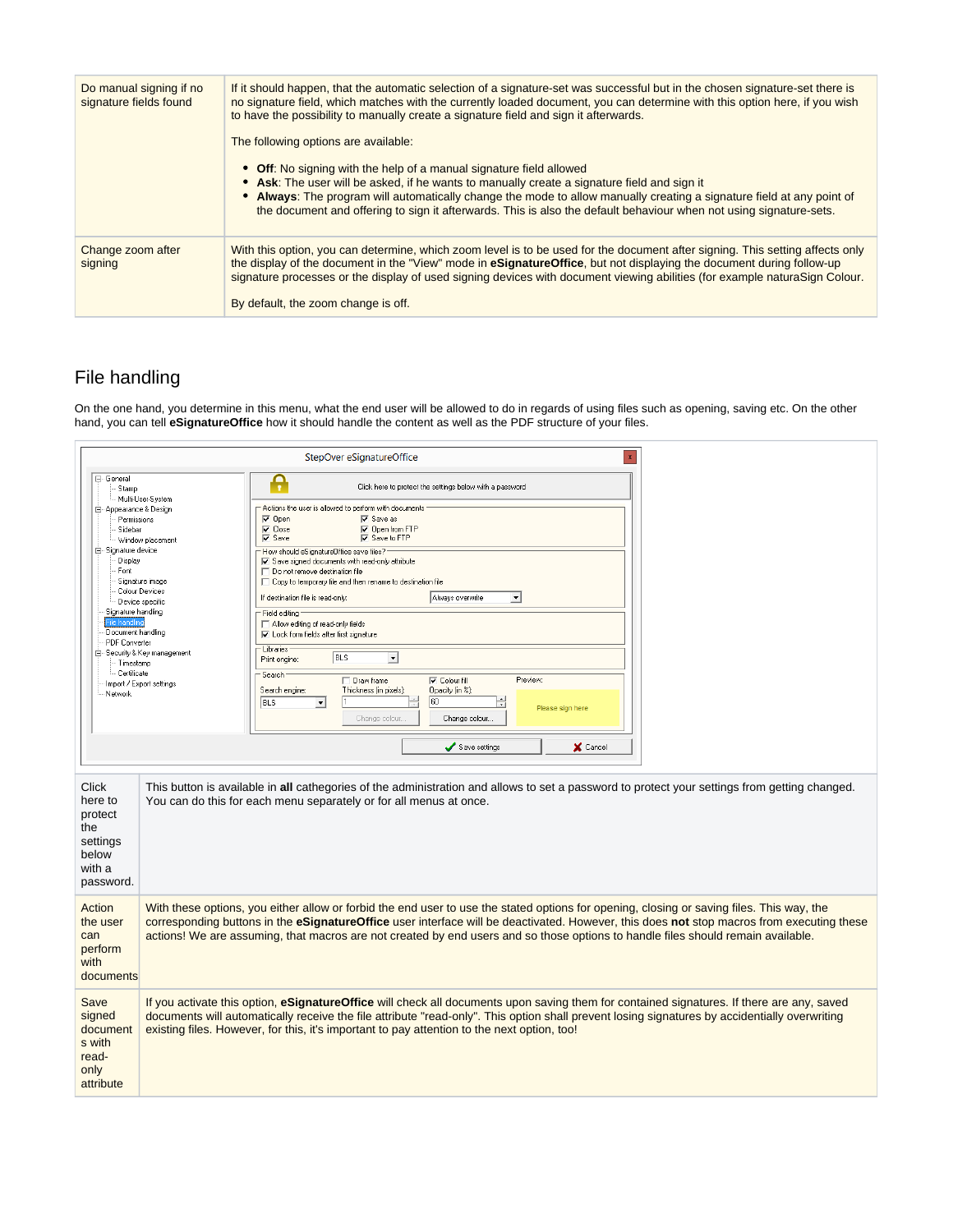| Do not<br>remove<br>destinatio<br>n file              | Activate this option when using the web application SharePoint by Microsoft and you want version control of your files. This way, the original<br>file of your document will not be deleted prior to saving and re-writing it afterwards, but it will be copied first and then the previous file will be<br>overwritten. This is the only way SharePoint can recognize your file as a changed one instead of a new one.                                                                                                                                                                                                                                                                                                                                                                                                                                                        |
|-------------------------------------------------------|--------------------------------------------------------------------------------------------------------------------------------------------------------------------------------------------------------------------------------------------------------------------------------------------------------------------------------------------------------------------------------------------------------------------------------------------------------------------------------------------------------------------------------------------------------------------------------------------------------------------------------------------------------------------------------------------------------------------------------------------------------------------------------------------------------------------------------------------------------------------------------|
| If<br>destinatio<br>n file is<br>read-only            | With this option, you determine how an existing file with read-only attribute is to be handled when using "Save" (but not "Save as"!). This<br>is applied to manual saving procedures as well as macros.<br>• Ask: When trying to overwrite a read-only file, eSignatureOffice will ask you what to do and can choose time and time again until<br>making a permanent decision.<br>• Always Overwrite: The target file will be overwritten without notification.<br>• Never Save: The saving procedure will be ignored without notification. Use this option to prevent accidentially overwriting your<br>documents.<br>Addendum: When trying to overwrite a read-only file manually via "Save as", this will normally be prevented by your operating system. In<br>these cases, please use another file name. The options here are not able to affect the "Save as" function. |
| <b>Allow</b><br>editing of<br>read-<br>only<br>fields | When using a PDF document with included form fields (e.g. text fields or check boxes), they can already be set to read-only by the creator<br>of these fields, regardless of the file's general read-only attribute. With this option, you can determine if such fields should be allowed to be<br>edited anyway or not.                                                                                                                                                                                                                                                                                                                                                                                                                                                                                                                                                       |
| Lock<br>form<br>fields<br>after first<br>signature    | Because PDF form fields often contain information, which is important for the signature itself, you have the option to prevent editing these<br>form fields after at least one signature has been added to the document (this applied to picture signatures/digital stamps as well as normal<br>signatures with a signature device). In consequence this also means, that all form fields have to be filled prior to the first signature. This<br>feature is security-relevant and you should only deactivate it, when you are aware of the risk this brings with it.                                                                                                                                                                                                                                                                                                          |
| Libraries                                             | Basically, PDF libraries advice the application on how to use PDF files - how to read them, illustrate them, print them etc. With the two<br>provided drop-down menus, you can change the relevant library in order to make eSignatureOffice use another way to search text within<br>the document or print the document. For example, when a search term consisting of multiple words cannot be found for an intelligent<br>signature set, this can be due to the internal structure of your PDF document. This internal structure can be totally different from what you<br>see in the end, depending on how the file was created. In these cases, it can be worthwhile to test the other provided libraries.                                                                                                                                                                |
| Search                                                | Using the options to search document text in the "Tools" main menu or by using the standard search hot keys (CTRL + F/N/P), eSignatureO<br>ffice will jump to the search results and mark them for better visibility - just like in other text editing programs.                                                                                                                                                                                                                                                                                                                                                                                                                                                                                                                                                                                                               |
|                                                       | In this part of the menu, you can change the used search library as well as the appearance of the search result marking. By default, no<br>frame is added and the background of the text is set to 60% yellow. If you change these settings, you can instantly see the preview for your<br>changes on the right side.                                                                                                                                                                                                                                                                                                                                                                                                                                                                                                                                                          |

# <span id="page-36-0"></span>Document handling

This menu allows to create an easy-to-access and hightly detailed sidebar list of all your preferred or frequently used documents and signature-sets.

|                                                                                                                                                                                                                                                                                                                                                                                                          | StepOver eSignatureOffice<br>$\mathbf{x}$                                                                                                                                                                                                                                                                                                                                                                                                                                                                                                                                                                                                                                                                                                                                            |
|----------------------------------------------------------------------------------------------------------------------------------------------------------------------------------------------------------------------------------------------------------------------------------------------------------------------------------------------------------------------------------------------------------|--------------------------------------------------------------------------------------------------------------------------------------------------------------------------------------------------------------------------------------------------------------------------------------------------------------------------------------------------------------------------------------------------------------------------------------------------------------------------------------------------------------------------------------------------------------------------------------------------------------------------------------------------------------------------------------------------------------------------------------------------------------------------------------|
| F-General<br>Stamp<br>Multi-User-System<br>白 Appearance & Design<br>Permissions<br>Sidebar<br>- Window placement<br>白 Signature device<br>Display<br>Font<br>Signature image<br>Colour Devices<br>Device specific<br>Signature handling<br>File handling<br>Document handling<br>- PDF Converter<br>E-Security & Key management<br>- Timestamp<br>Certificate<br>- Import / Export settings<br>- Network | ≏<br>Click here to protect the settings below with a password<br>- Documents<br>- Outline :<br>Name:<br>$\overrightarrow{\bullet}$<br>Most recently used<br>Pen Color:<br>÷.<br>Color<br>Type of Group:<br>٠<br>Background Color:<br>Group Title<br>$\overline{ }$<br>۰<br>Color<br><b>Group Title</b><br>Text Only<br>FileName PDF<br>$\Box$ Underline<br>FileName SSS<br>$\Box$ Italic<br>FileName PDFSSS<br>$\Box$ Bold<br>Directory PDF<br>Directory SSS<br>Directory PDFSSS<br>Recently Used PDF<br>Recently Used SSS<br>Most recently used files<br>Recently Used PDFSSS<br>Most recently used PDFs in the main menu<br>$\blacktriangledown$<br>M Allow displaying this list<br>$\nabla$ Show full path<br>Maximum number of entries 16<br>Save list on program exit<br>Delete |
|                                                                                                                                                                                                                                                                                                                                                                                                          | Save settings<br>X Cancel                                                                                                                                                                                                                                                                                                                                                                                                                                                                                                                                                                                                                                                                                                                                                            |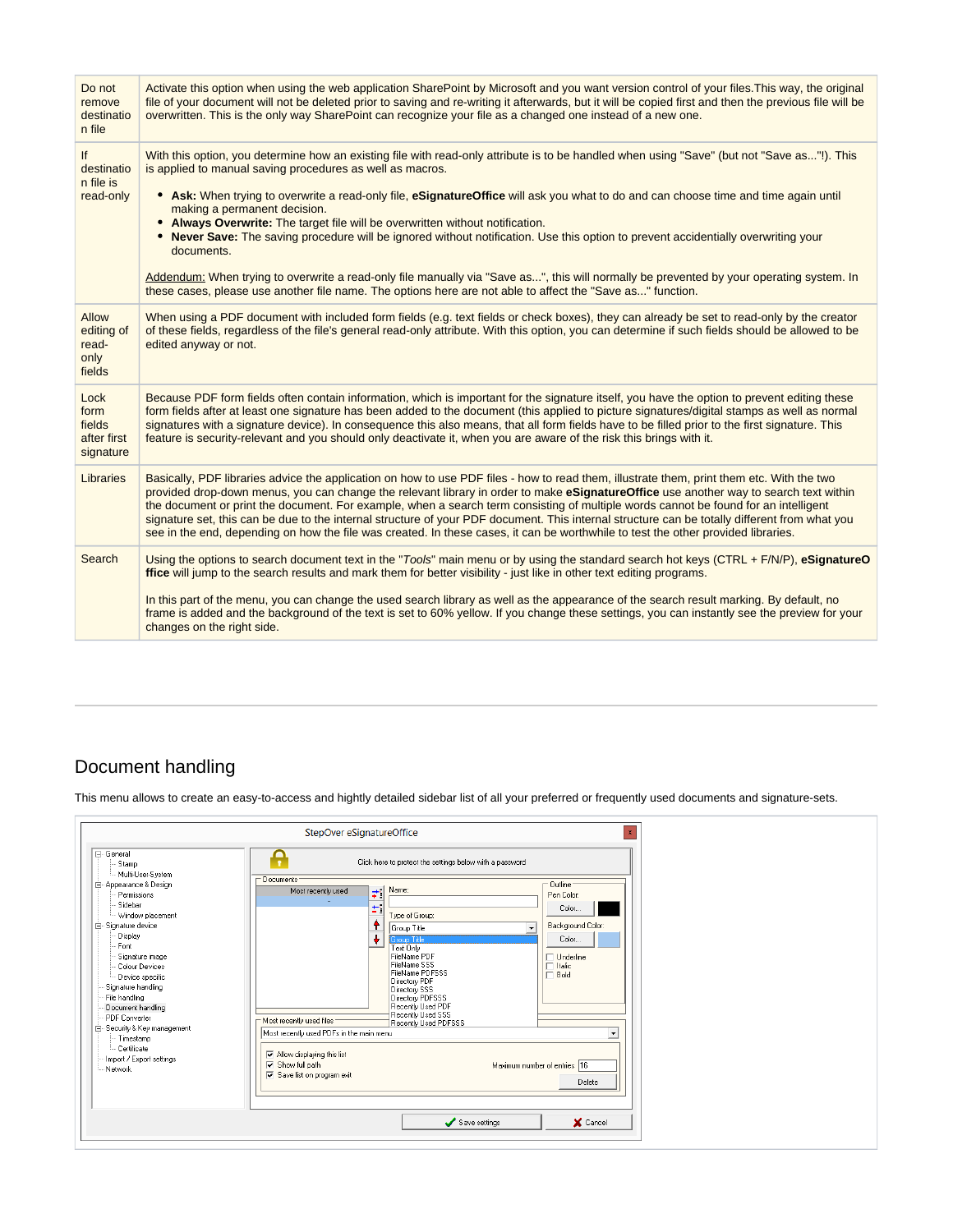| Click here<br>to protect<br>the<br>settings<br>below with<br>a<br>password. | This button is available in all cathegories of the administration and allows to set a password to protect your settings from getting changed.<br>You can do this for each menu separately or for all menus at once.                                                                                                                                                                                                                                                                                                                                                                                                                                                                                                                                                                                                                                                                                                                                                                                                                                                                                                                                                                                                                                                                                                                                                                                                                                                                                                                                                                                                                                                                                                                                                                                                                                                                                                                                                                                                                                                                                                                                                                                                                                                                                                                                    |
|-----------------------------------------------------------------------------|--------------------------------------------------------------------------------------------------------------------------------------------------------------------------------------------------------------------------------------------------------------------------------------------------------------------------------------------------------------------------------------------------------------------------------------------------------------------------------------------------------------------------------------------------------------------------------------------------------------------------------------------------------------------------------------------------------------------------------------------------------------------------------------------------------------------------------------------------------------------------------------------------------------------------------------------------------------------------------------------------------------------------------------------------------------------------------------------------------------------------------------------------------------------------------------------------------------------------------------------------------------------------------------------------------------------------------------------------------------------------------------------------------------------------------------------------------------------------------------------------------------------------------------------------------------------------------------------------------------------------------------------------------------------------------------------------------------------------------------------------------------------------------------------------------------------------------------------------------------------------------------------------------------------------------------------------------------------------------------------------------------------------------------------------------------------------------------------------------------------------------------------------------------------------------------------------------------------------------------------------------------------------------------------------------------------------------------------------------|
| <b>Documents</b>                                                            | This is the list, which previews all your entries, which you can do in this menu with their respective colours, text formats and icons for the<br>different options (PDF only, signature set only, PDF + signature set) to make them easily recognizable. All your entries will later be visible<br>in the sidebar under the first tab named "Documents". This tab will hold all your entries, no matter if they are only single files, whole folders<br>or the list of the most recently used files in each category.<br>By default, there are already two entries:<br>• a group title with grey background, which is named "Most recently used"<br>• a group with the type "Recently Used PDF" without an own name (Only a dash as name means this entry will have no leading name<br>header. This means in consequence that a single-file entry will not be visible because they are always shown with their name! If a list<br>entry's name is only a dash, this list is always shown expanded.) This group will always show the last used PDFs (by default up to a<br>maximum of 32 files, but this value can be changed in the lower right of this menu).                                                                                                                                                                                                                                                                                                                                                                                                                                                                                                                                                                                                                                                                                                                                                                                                                                                                                                                                                                                                                                                                                                                                                                                        |
| Insert<br>÷.                                                                | Clicking this button adds a new entry to your list and then you can change the settings of this new entry by using the other options<br>described here.                                                                                                                                                                                                                                                                                                                                                                                                                                                                                                                                                                                                                                                                                                                                                                                                                                                                                                                                                                                                                                                                                                                                                                                                                                                                                                                                                                                                                                                                                                                                                                                                                                                                                                                                                                                                                                                                                                                                                                                                                                                                                                                                                                                                |
| Remove<br>₩,                                                                | Select one of your entries from the list and click the Remove button to delete this entry from the list.                                                                                                                                                                                                                                                                                                                                                                                                                                                                                                                                                                                                                                                                                                                                                                                                                                                                                                                                                                                                                                                                                                                                                                                                                                                                                                                                                                                                                                                                                                                                                                                                                                                                                                                                                                                                                                                                                                                                                                                                                                                                                                                                                                                                                                               |
| Up and<br>down<br>arrows<br>т                                               | With these arrows you can determine the order in which the different entries will be shown in the sidebar.                                                                                                                                                                                                                                                                                                                                                                                                                                                                                                                                                                                                                                                                                                                                                                                                                                                                                                                                                                                                                                                                                                                                                                                                                                                                                                                                                                                                                                                                                                                                                                                                                                                                                                                                                                                                                                                                                                                                                                                                                                                                                                                                                                                                                                             |
| Name:                                                                       | Please enter a name for your new entry here. Please be aware, that this name field will behave different for either single-entries or list-<br>entries, which consist of multiple files (either because you are showing a whole folder or the most recently used files). The different<br>behaviours will be explained with the help of examples after all the options have been described in this table.<br>If you don't add a name, you will be prompted for one when you try to save your settings upon leaving the administration menu.<br>You can also use only a dash as name, which will not show any name plate at all, but only the list, which has been selected for this entry.<br>Please be aware, that due to how the sidebar entries work, nothing will be shown, if you are using the dash as name for a single-entry (e.                                                                                                                                                                                                                                                                                                                                                                                                                                                                                                                                                                                                                                                                                                                                                                                                                                                                                                                                                                                                                                                                                                                                                                                                                                                                                                                                                                                                                                                                                                               |
| Type of<br>Group:                                                           | g. a single file).<br>This is the most influential choice in this menu, because this decides the type of entry, you are adding to your sidebar list.<br>The following options are available:<br>• Group title: This is just a group title, which looks the same as any other group names except for the triangle used to expand or<br>reduce the list. This group type is best used in conjunction with the feature, that a group with only a dash as file name does not show<br>its own name plate. The two default entries are using this interaction (see the explanation of the different entries below this table).<br>• Text Only: These is a pure text entry, differing from the "Group title" option only in its indendation to show that it's not a group title<br>but custom text.<br>File Name: Select this option to show only one single file, to which you have to enter the path and its name in the then appearing text<br>field. The sidebar will then show the given name and clicking on it, will open only this file. This option is available for PDF documents<br>or signature sets (SSS) or a combination of both file types, which will open both of them and try to start the signature set.<br>• Directory: This is also available for PDFs, SSS files or both of these file types. However, in this case, you have to select a whole<br>folder, which will then be shown in the sidebar and offer all its files with the appropriate file extension(s) to open. If there is already a<br>PDF loaded, opening a SSS file from the sidebar will try to process it immediately. For this group type, you can decide if the natural<br>state of this file list in the sidebar shall be expanded or not. Later, you can temporary change this state, but as soon as the "Documents"<br>" tab is closed, each list will return to its natural state as per your settings.<br>Recently Used: With this option, only the most recently used file with the appropriate file extension will be shown. Using the "Recently<br>٠<br>Used PDFSSS" group type will always show the last used PDFs with their corresponding signature sets. It will not show a list with the<br>recently used PDFs and SSS files separately.<br>With the options in the lower part of the menu, you can further customize these entries. (Explained below) |
| <b>Start</b><br>expanded                                                    | This option is only available for directory types of groups and when activated, the chosen group is initially always shown expanded and so<br>shows all its content. Clicking on the small arrow icon in the group name allows closing the list again.                                                                                                                                                                                                                                                                                                                                                                                                                                                                                                                                                                                                                                                                                                                                                                                                                                                                                                                                                                                                                                                                                                                                                                                                                                                                                                                                                                                                                                                                                                                                                                                                                                                                                                                                                                                                                                                                                                                                                                                                                                                                                                 |
| Do not<br>show icons                                                        | This option can be used to disable the icons next to each entry in the chosen group. This helps to reduce space usage in the side bar (for<br>example when you want to show longer file names and/or only have a low resolution display)                                                                                                                                                                                                                                                                                                                                                                                                                                                                                                                                                                                                                                                                                                                                                                                                                                                                                                                                                                                                                                                                                                                                                                                                                                                                                                                                                                                                                                                                                                                                                                                                                                                                                                                                                                                                                                                                                                                                                                                                                                                                                                               |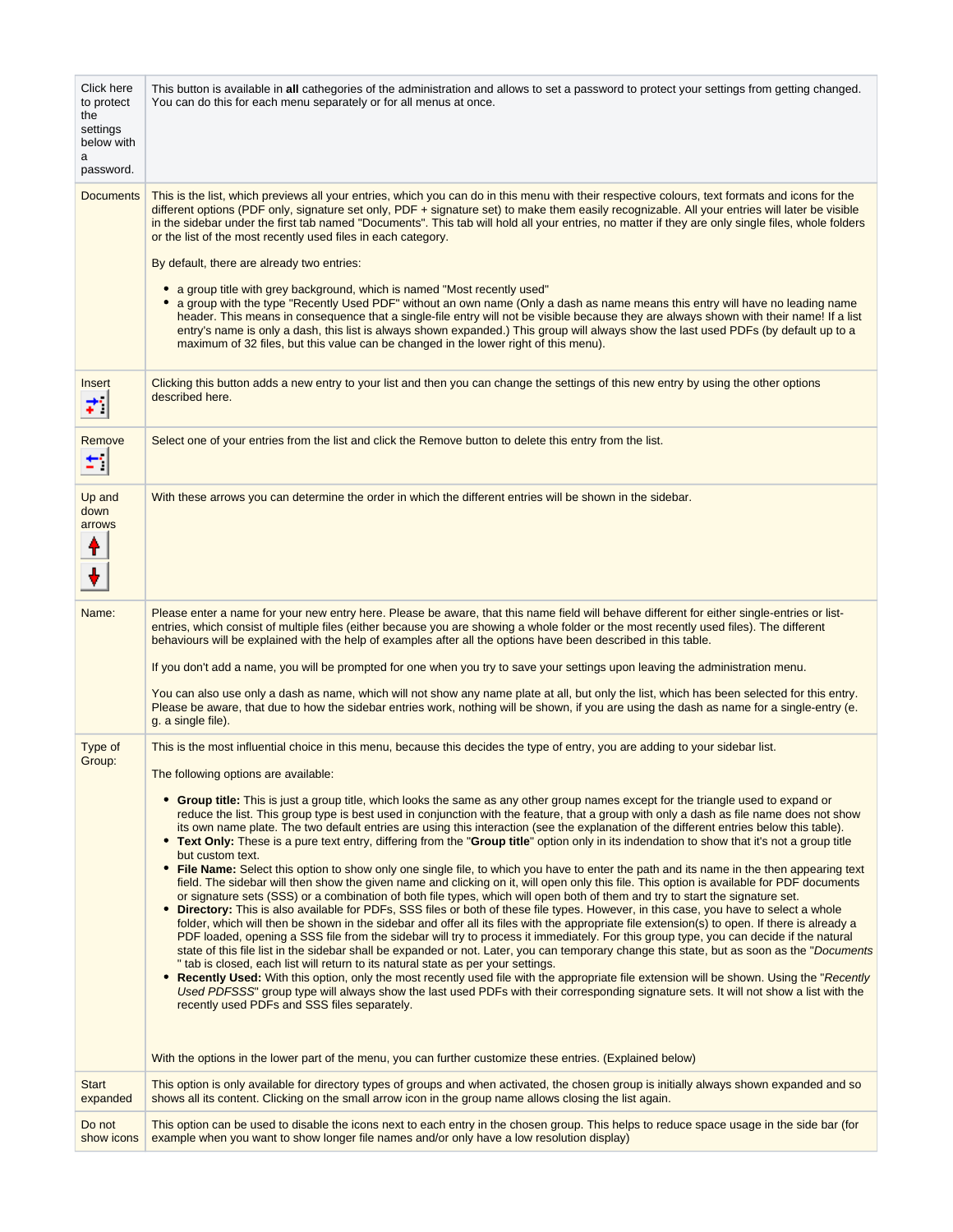| <b>Bring</b><br>application<br>to top<br>when files<br>are<br>changed | This option is only available for directories and makes eSignatureOffice to show in the foreground as soon as a new document is<br>detected in the configured folder. With this option, you can keep eSignatureOffice in the background or minimized and when a new file is<br>detected, the program is brought to the top, where you can select, open and sign the new document.                                                                                                                                                                                               |  |
|-----------------------------------------------------------------------|---------------------------------------------------------------------------------------------------------------------------------------------------------------------------------------------------------------------------------------------------------------------------------------------------------------------------------------------------------------------------------------------------------------------------------------------------------------------------------------------------------------------------------------------------------------------------------|--|
| Outline                                                               | In this part of the menu, you can customize the appearance of any entry, you have chosen from the list on the left side. Here you can<br>change the typical properties: font colour, background colour, formatting the text in <b>bold</b> , <i>italic</i> or <u>underlining</u> it.                                                                                                                                                                                                                                                                                            |  |
| <b>Most</b><br>recently<br>used files                                 | In this part of the menu, you can customize the behaviour of the different "Most recently used" file lists by choosing one of the options from<br>the dropdown menu. 3 of the 4 possible entries are the group types previously described. However, the entry "Most recently used items in<br>the main menu" is not seen in the sidebar but as - the name suggests - in the main menu of eSignatureOffice under "File   Open Last<br>Used". Please be aware, that the next few options all apply only to the one list type, which you are selecting here in this dropdown menu. |  |
| Allow<br>displaying<br>this list                                      | Activate this checkbox to make the type of list visible, which you selected from the dropdown list (either one of the 3 sidebar group types or<br>the list in the main menu). Please take note, that this will not automatically show these lists in the sidebar, but only allow showing them.<br>You still need to create an entry with the appropriate group type as described above!                                                                                                                                                                                         |  |
| Show full<br>path                                                     | With this option you can decide, if only the file names are supposed to be shown for the selected list (including the file extension) or if the<br>whole file path shall be shown.                                                                                                                                                                                                                                                                                                                                                                                              |  |
| Save list<br>on.<br>program<br>exit                                   | Without this option, each file list is only saved temporary for the current eSignatureOffice session. Leave this option activated to<br>permanently save the currently in the dropdown menu selected list.                                                                                                                                                                                                                                                                                                                                                                      |  |
| Maximum<br>number of<br>entries                                       | In the lower right, you can find a text field named "Maximum number of entries" in which you can write down how many entries shall be<br>saved at max, before the oldest entry is removed.                                                                                                                                                                                                                                                                                                                                                                                      |  |
| <b>Delete</b>                                                         | Clicking this button deletes the content of the currently selected list. The list entry itself is untouched and can be filled again with the next<br>opened file.                                                                                                                                                                                                                                                                                                                                                                                                               |  |

Here is an example of how it could look like with an explanation of the different settings afterwards:

| In the end, these settings | can lead to th |  |
|----------------------------|----------------|--|
|----------------------------|----------------|--|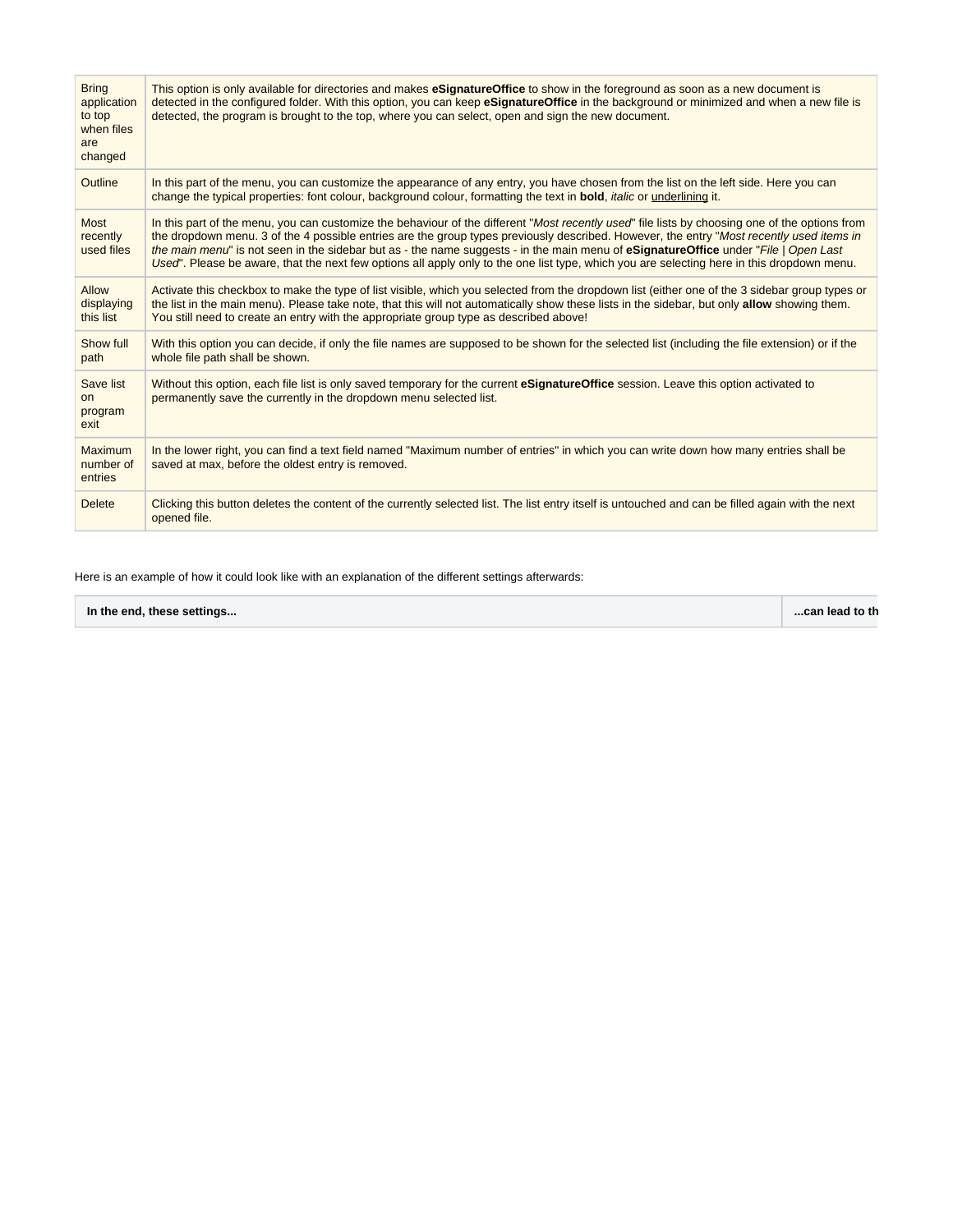| Documents<br>Most recently used<br><b>SignatureSets</b><br><b>PDF</b><br><b>Default Contract</b><br><b>MRU PDF+SSS</b>                                                                     | Name:<br>MRU PDF+SSS<br>Type of Group:<br>♠<br>Recently Used PDFSSS<br>÷<br>Start expanded | Outline <sup>-</sup><br>Pen Color:<br>Color<br>Background Color:<br>$\mathbf{v}$<br>Color<br>Underline<br>Italic<br>$\nabla$ Bold |
|--------------------------------------------------------------------------------------------------------------------------------------------------------------------------------------------|--------------------------------------------------------------------------------------------|-----------------------------------------------------------------------------------------------------------------------------------|
| Most recently used files<br>Most recently used PDFs and their associated signature sets.<br>Allow displaying this list<br>☞<br>Show full path<br>⊮<br>$\sqrt{ }$ Save list on program exit |                                                                                            | Maximum number of entries 32<br>Delete                                                                                            |

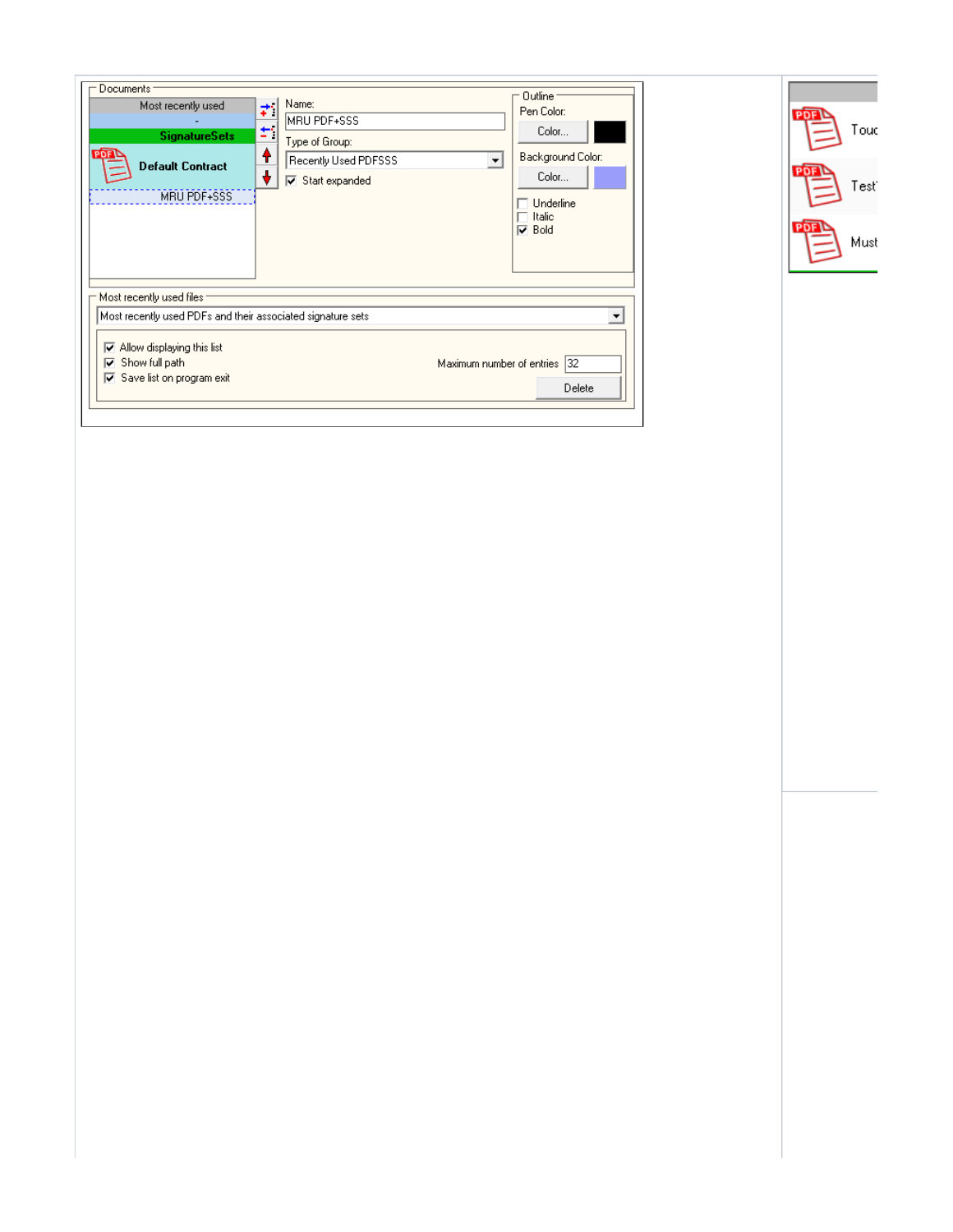

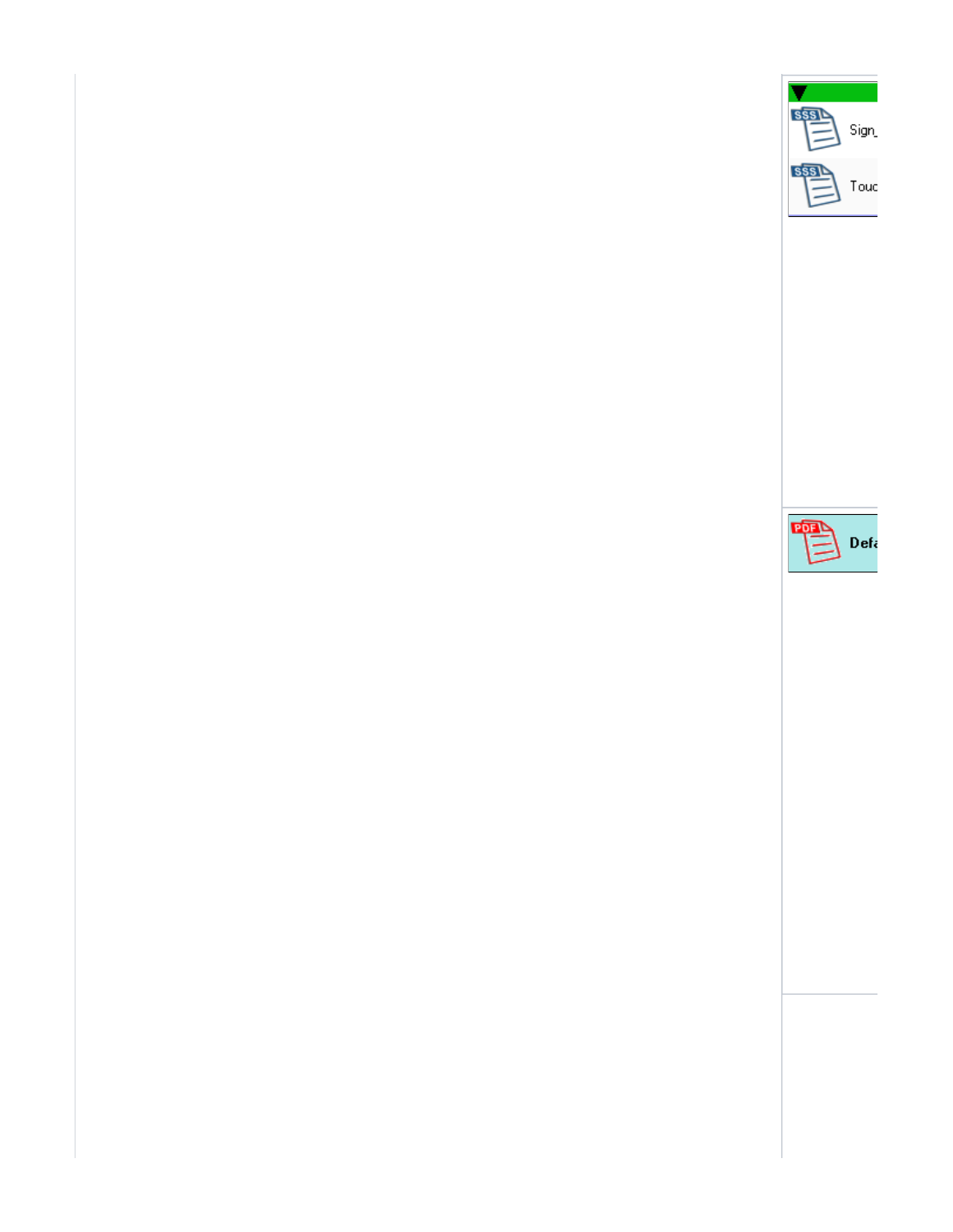

# <span id="page-41-0"></span>PDF Converter

In this menu tab, you can configure the StepOver PDF Converter. You can predefine startparameters or change the saving behaviour for documents after their conversion. You can learn more about the PDF converter in the chapter **[The StepOver PDF Converter: Setup and utilisation](https://www.stepoverinfo.net/confluence/display/PUG/3.+The+StepOver+PDF+Converter%3A+Setup+and+utilisation)**

| F- General<br>Stamp<br>Multi-User-System | Click here to protect the settings below with a password                       |
|------------------------------------------|--------------------------------------------------------------------------------|
| 白· Appearance & Design                   | PDF parameters                                                                 |
| Permissions                              | - C Transfer file to eSignatureOffice                                          |
| Sidebar                                  | Additional parameters:                                                         |
| - Window placement                       | -savedoc<br>$\curvearrowright$                                                 |
| <b>E</b> -Signature device               |                                                                                |
| Display                                  | $\cup$                                                                         |
| Font                                     |                                                                                |
| Signature image                          |                                                                                |
| Colour Devices                           | -○ Save file to a fixed destination:                                           |
| Mobile devices [WIFI]                    | Copy file to the following folder:                                             |
| Device specific settings                 | 序                                                                              |
| Signature handling                       | Rename file after copying to:                                                  |
| File handling                            | Unnamed.pdf                                                                    |
| Document handling                        | Extend the file name with numbers, if a file with the same name already exists |
| <b>PDF</b> Converter                     |                                                                                |
| 白 Security & Key management              |                                                                                |
| - Timestamp                              | C Open "Save As" dialog                                                        |
| Certificate                              |                                                                                |
| - Import / Export settings               | Do not set PDF Converter settings                                              |
| - Network                                |                                                                                |
|                                          |                                                                                |
|                                          |                                                                                |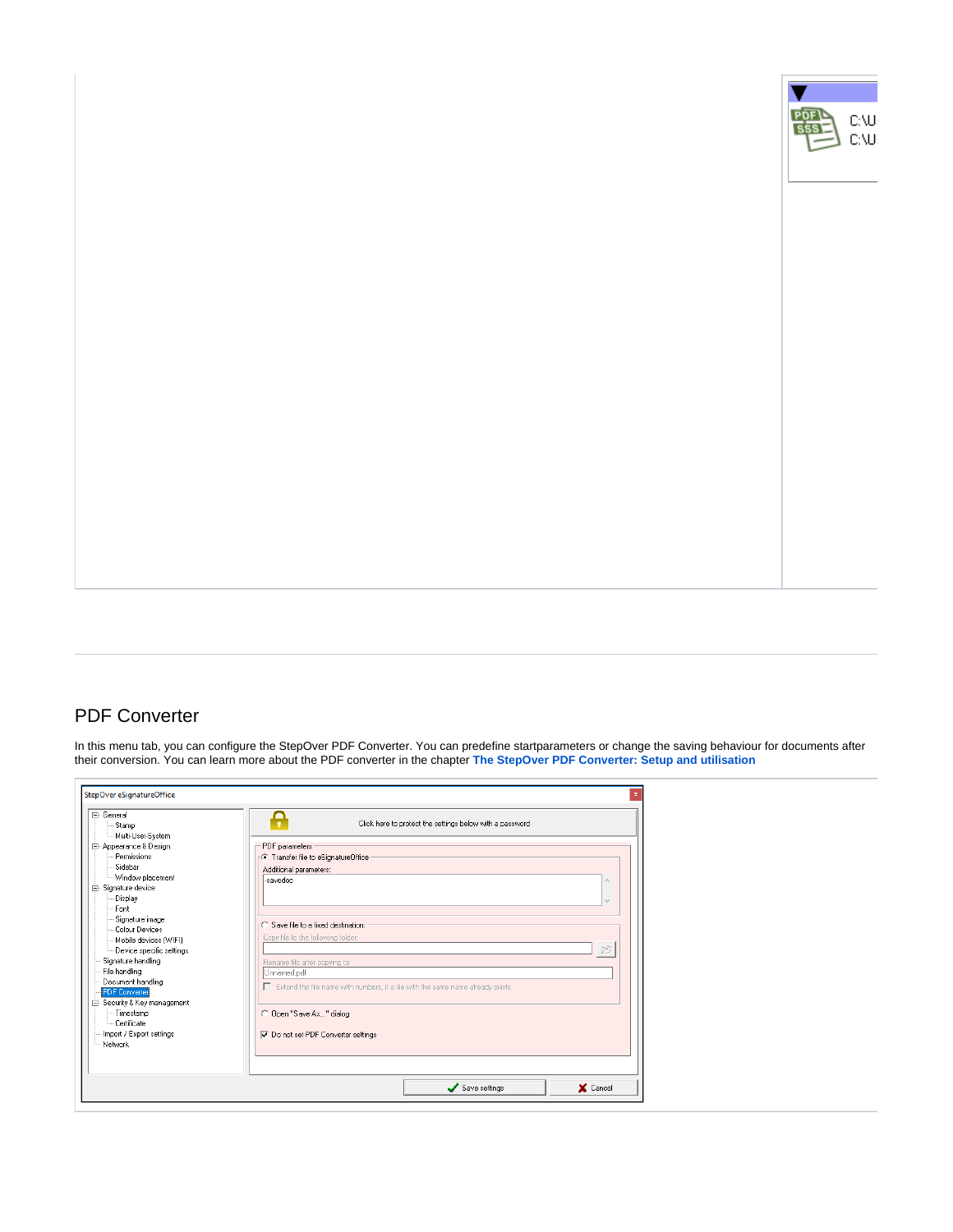| Click here to<br>protect the<br>settings below<br>with a password. | This button is available in all cathegories of the administration and allows to set a password to protect your settings from getting chan<br>separately or for all menus at once.                                                                                                                                                                                                                                                                                                                                                                                                                                                                                                                                                                                                                                                                                                                                                                                                                                                                                                                                                                                                                                                                                                                                                                                                                                                  |
|--------------------------------------------------------------------|------------------------------------------------------------------------------------------------------------------------------------------------------------------------------------------------------------------------------------------------------------------------------------------------------------------------------------------------------------------------------------------------------------------------------------------------------------------------------------------------------------------------------------------------------------------------------------------------------------------------------------------------------------------------------------------------------------------------------------------------------------------------------------------------------------------------------------------------------------------------------------------------------------------------------------------------------------------------------------------------------------------------------------------------------------------------------------------------------------------------------------------------------------------------------------------------------------------------------------------------------------------------------------------------------------------------------------------------------------------------------------------------------------------------------------|
| Transfer file to<br>eSignatureOffice                               | This is the PDF Converter's default behaviour, when using it via another application (for example Word). This way, your document wil<br>help of the printer driver and afterwards it will be automatically transmitted to eSignatureOffice and opened. Please take care, that the<br>is already started, because there can always be only one active instance of the program.                                                                                                                                                                                                                                                                                                                                                                                                                                                                                                                                                                                                                                                                                                                                                                                                                                                                                                                                                                                                                                                      |
| Additional<br>parameters:                                          | In addition to the already preset "-savedoc", you can provide further parameters here, which shall be passed from the PDF Converter<br>about this in the chapter: Startparameter.                                                                                                                                                                                                                                                                                                                                                                                                                                                                                                                                                                                                                                                                                                                                                                                                                                                                                                                                                                                                                                                                                                                                                                                                                                                  |
| Save file to a<br>fixed destination:                               | With the help of this option, you can make the PDF Converter save a converted file to a fixed file destination of your choice and renan<br>ce with it.<br>However, there are three important things to remember:<br>• Some destinations are protected by the User Account Control incorporated in modern operating systems. This includes system-r<br>and "C:\Programs (x86)". In these folders, saving is only allowed with special access rights, which the PDF Converter is not gran<br>folders as fixed destination, you will be notified after the conversion, that it's not allowed to save to this destination and where you<br>Usually, this will be "C:\Users\[your username]\AppData\Local\VirtualStore".<br>• If you want to save your converted PDF file automatically to a fixed destination, you also have to provide a corresponding file nai<br>temporary files. By default "Unnamed.pdf" is given here and if your appointed name might already be in use, you can use the op<br>if a file with the same name already exists." to add a continuous numbering to the end of these file names.<br>Because saving is not done by eSignatureOffice when using this option, we cannot offer the option to use the dynamic proces<br>individualize the file destination of the final file name. If you want to use this feature, please use the previous option "Transfer file<br>save it dynamically by using a macro. |
| Open "Save As"<br>dialog                                           | With this option, after each succesful conversion a normal "Save As" dialog will be shown by your operating system, in which you can<br>file name of your choice.                                                                                                                                                                                                                                                                                                                                                                                                                                                                                                                                                                                                                                                                                                                                                                                                                                                                                                                                                                                                                                                                                                                                                                                                                                                                  |
| Do not set PDF<br><b>Converter settings</b>                        | This checkbox is only a supportive option, which is supposed to prevent unintended changes to the PDF Converter settings, if they we<br>but externally with the help of the sopconf.exe file in the Converter installation path. Without this checkbox, the default settings provide<br>settings each time the administration menu settings are saved.                                                                                                                                                                                                                                                                                                                                                                                                                                                                                                                                                                                                                                                                                                                                                                                                                                                                                                                                                                                                                                                                             |
|                                                                    | As soon as you make any changes in this menu tab, this checkbox is automatically deactivated and your voluntary changes will apply                                                                                                                                                                                                                                                                                                                                                                                                                                                                                                                                                                                                                                                                                                                                                                                                                                                                                                                                                                                                                                                                                                                                                                                                                                                                                                 |

# <span id="page-42-0"></span>Security & Key management

|                                                                                                                                                                                                                                                                                                                                                                                                         | StepOver eSignatureOffice<br>$\mathbf{x}$                                                                                                                                                                                                                                                                                                                                                                                                                                                                                                                                                                                                                   |
|---------------------------------------------------------------------------------------------------------------------------------------------------------------------------------------------------------------------------------------------------------------------------------------------------------------------------------------------------------------------------------------------------------|-------------------------------------------------------------------------------------------------------------------------------------------------------------------------------------------------------------------------------------------------------------------------------------------------------------------------------------------------------------------------------------------------------------------------------------------------------------------------------------------------------------------------------------------------------------------------------------------------------------------------------------------------------------|
| ⊟- General<br>Stamp                                                                                                                                                                                                                                                                                                                                                                                     | Click here to protect the settings below with a password                                                                                                                                                                                                                                                                                                                                                                                                                                                                                                                                                                                                    |
| - Multi-User-System<br>Appearance & Design<br>Permissions<br>Sidebar<br>-- Window placement<br>白 Signature device<br>Display<br>Font<br>Signature image<br>Colour Devices<br>Device specific settings<br>Signature handling<br>File handling<br>Document handling<br><b>PDF</b> Converter<br><b>⊟e</b> Security & Key management<br>- Timestamp<br>- Certificate<br>Import / Export settings<br>Network | - Password protection<br>Ask for password at startup<br>Authentification with LDAP<br>Portnumber<br>Server<br>DN RootDSE<br>Check<br>- INI file security<br>What should happen, if the program.ini has been deleted or manipulated<br>Do nothing<br>$\overline{\phantom{a}}$<br>outside of eSignatureOffice?<br>naturaSign V3 emulation mode<br>Request password to use old generation of devices<br>Disable signature confirmation dialogue (disables the pad's digital signature creation)<br>File integrity<br>Check file integrity after signing<br><b>V</b> Check embedded signature image<br>Warn if the document is changed after it has been signed |
|                                                                                                                                                                                                                                                                                                                                                                                                         | X Cancel<br>Save settings                                                                                                                                                                                                                                                                                                                                                                                                                                                                                                                                                                                                                                   |
| Click here to protect<br>the settings below<br>with a password.                                                                                                                                                                                                                                                                                                                                         | This button is available in all cathegories of the administration and allows to set a password to protect your settings from getting<br>changed. You can do this for each menu separately or for all menus at once.                                                                                                                                                                                                                                                                                                                                                                                                                                         |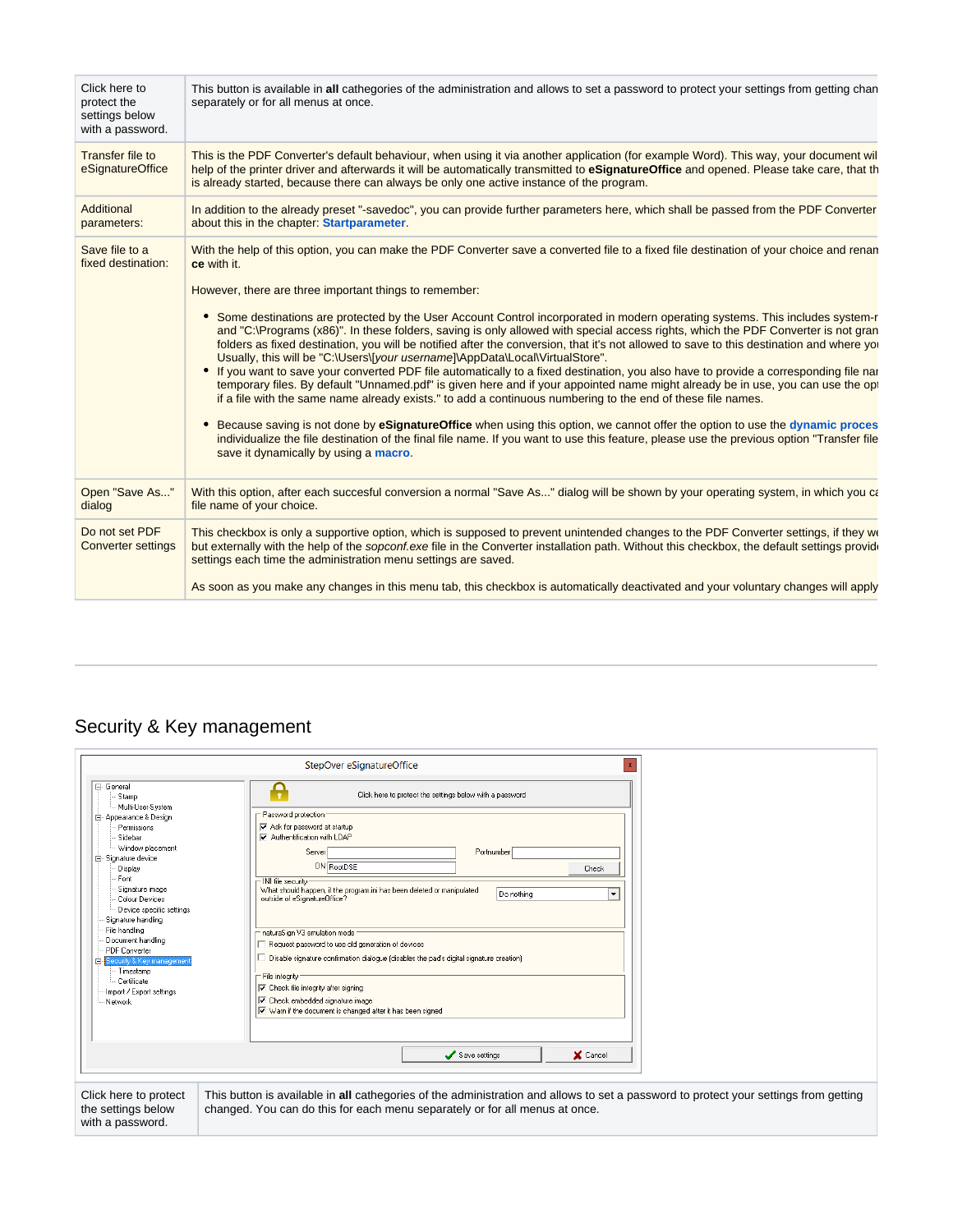| Ask for password at<br>startup                                                                                 | With this option you can prevent the unauthorized execution of the whole eSignatureOffice program instead of only protecting<br>just parts of it like the administration menu. After assigning a password, you will be asked for it at the next program start.<br>Attention: In case of forgetting your password, it's not possible to undo this option by using the alternative way of<br>accessing the adminstration menu via "StartManager.exe".                                                                                                                                                                                                                                                                                                                                                                                                                                                                                                                                                                                                                                                                                                                                                              |
|----------------------------------------------------------------------------------------------------------------|------------------------------------------------------------------------------------------------------------------------------------------------------------------------------------------------------------------------------------------------------------------------------------------------------------------------------------------------------------------------------------------------------------------------------------------------------------------------------------------------------------------------------------------------------------------------------------------------------------------------------------------------------------------------------------------------------------------------------------------------------------------------------------------------------------------------------------------------------------------------------------------------------------------------------------------------------------------------------------------------------------------------------------------------------------------------------------------------------------------------------------------------------------------------------------------------------------------|
| Authentification with<br><b>LDAP</b>                                                                           | The Lightweight Directory Access Protocol can be used to allow password protected access to eSignatureOffice, independant<br>from StepOver. For this function, you need your own server with corresponding LDAP directory structure. Enter the IP address<br>and portnumber (if not using the default port) in the corresponding textfields. The field "DN" (= Disinguished Name) defines the<br>LDAP directory path on the server. With the "Check" button, you can test, if the given data can really be used or if there is any<br>problem with it.<br>When starting <b>eSignatureOffice</b> the next time, the user has to enter his login name and password.<br>You can find an example of detailled documentation for the LDAP network protocol here: https://en.wikipedia.org/wiki<br>/Lightweight_Directory_Access_Protocol                                                                                                                                                                                                                                                                                                                                                                              |
| Actions to be taken<br>if the file program.ini<br>is deleted or<br>changed from<br>outside<br>eSignatureOffice | This Program.ini is normally located at "C:\Users\[Benutzername]\AppData\Local\StepOver\eSignatureOffice 5.0" or a similar<br>location, depending on your version of eSignatureOffice. In this file many important settings are saved and with the given<br>option, you can choose what should happen, if the file has been manipulated:<br>• Do nothing: This is the default setting and results in the user not getting any feedback about the detected manipulation of<br>the Program.ini. eSignatureOffice is simply reset to default settings (including the licence!), which is basically the demo<br>version.<br>• Inform user: By choosing this setting, the user is informed upon application start, when a manipulated file has been<br>detected. As with the previous option, all options are reset to default settings, too (again, including the licence), but in<br>contrast to the next option, eSignatureOffice is still usable.<br>• Do not start eSignatureOffice: If you choose this setting, you are blocking the user completely from using the whole<br>application in case of a manipulated Program.ini. This means, that eSignatureOffice will have to be re-installed on the<br>system. |
| Require a password<br>to use old<br>generation of<br>devices                                                   | With this option, you can activate the password request feature for older devices (prior to the naturaSign devices) before the<br>user is able to use these pads.                                                                                                                                                                                                                                                                                                                                                                                                                                                                                                                                                                                                                                                                                                                                                                                                                                                                                                                                                                                                                                                |
| Disable signature<br>confirmation<br>dialogue (disables<br>digital signature<br>creation inside the<br>pad)    | Activating this option, makes the so-called "hash-dialog" disappear, which normally is shown after each signature on your<br>signing device as well as in eSignatureOffice. This dialog is used to confirm the performed signature.<br>If this dialog is activated, the digital signature is created within the pad's own software with the pad's own security certificates.<br>Without hash-dialog, the digital signature is created by eSignatureOffice and the whole signing process is sped up, because<br>there is one less user interaction.<br>This setting has no influence on the encryption of the signature biodata and so is not critical in terms of data security. However,<br>please be aware, that there will be no pad security certificate available to be shown when the signature is checked later, for<br>example in Adobe.                                                                                                                                                                                                                                                                                                                                                                 |
| Check file integrity<br>after signing                                                                          | This option makes eSignatureOffice avouch the integrity of all signatures in the whole signed document by checking all digital<br>certificates of each and every included signature.                                                                                                                                                                                                                                                                                                                                                                                                                                                                                                                                                                                                                                                                                                                                                                                                                                                                                                                                                                                                                             |
| Check embedded<br>signature image                                                                              | With the help of this option, eSignatureOffice checks after a signature, if it contains enough image data to be displayed at all.<br>For example does this prevent a signature from being added, if the signing colour has been set to "white" and so with a white<br>document background, in the end nothing would be seen anymore.                                                                                                                                                                                                                                                                                                                                                                                                                                                                                                                                                                                                                                                                                                                                                                                                                                                                             |

## <span id="page-43-0"></span>**Timestamp**

In this menu, you can make **eSignatureOffice** include your signatures with a time stamp to prove the exact time of the signature. For this, StepOver provides an independant time stamp server.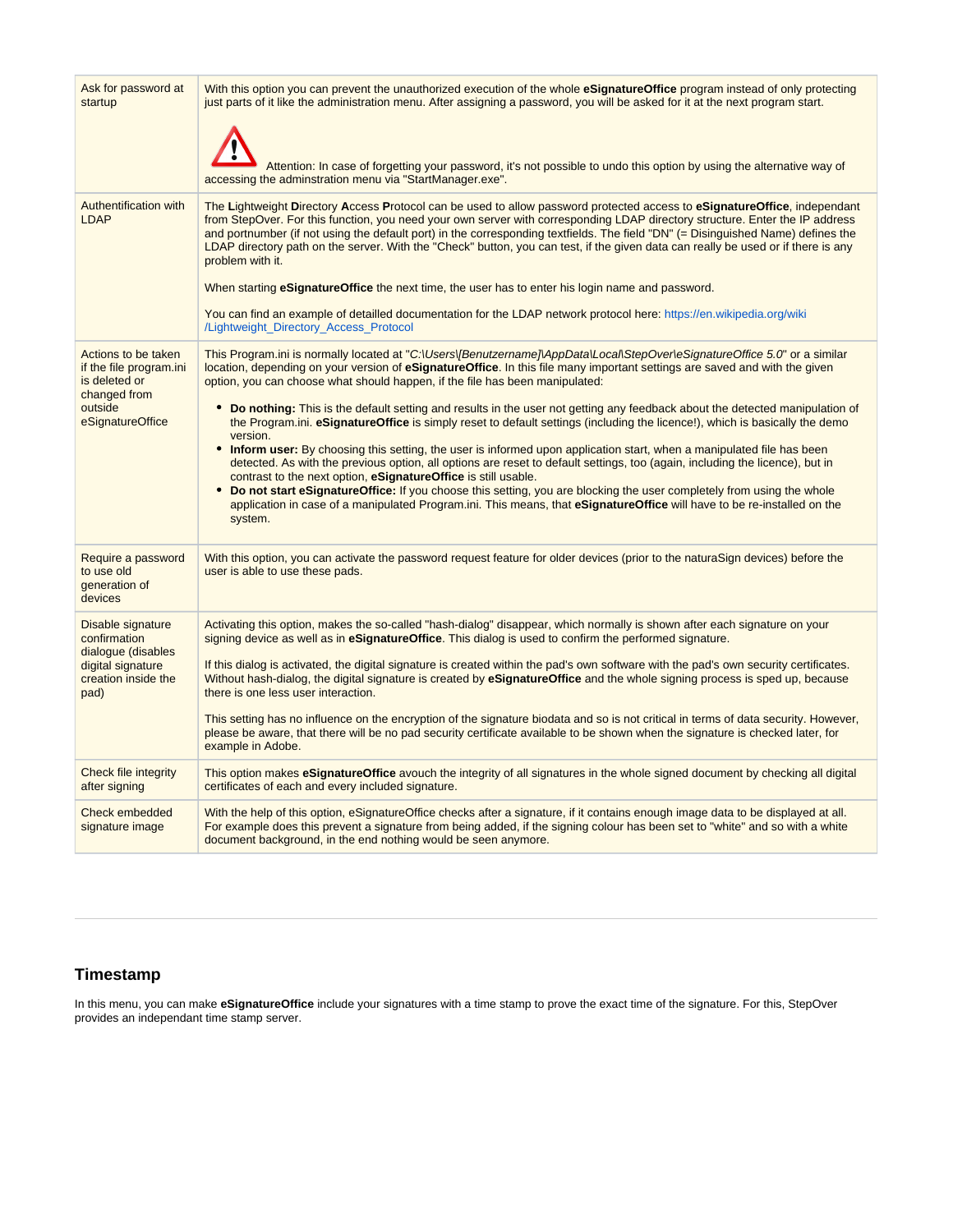|                                                                                                                                                                                                                                                                                                                                                                                 |                  | StepOver eSignatureOffice<br>$\mathbf x$                                                                                                                                                                                                                                                                                                                                                                                                                                                                                                                                                                                                                                      |  |
|---------------------------------------------------------------------------------------------------------------------------------------------------------------------------------------------------------------------------------------------------------------------------------------------------------------------------------------------------------------------------------|------------------|-------------------------------------------------------------------------------------------------------------------------------------------------------------------------------------------------------------------------------------------------------------------------------------------------------------------------------------------------------------------------------------------------------------------------------------------------------------------------------------------------------------------------------------------------------------------------------------------------------------------------------------------------------------------------------|--|
| - General<br>Stamp<br>- Multi-User-System<br>白 Appearance & Design<br>Permissions<br>Sidebar<br>白 Signature device<br>Display<br>Font<br>Signature image<br>Colour Devices<br>Device specific<br>Signature handling<br>File handling<br>Document handling<br>PDF Converter<br>白- Security & Key management<br>Timestamp<br>- Certificate<br>Import / Export settings<br>Network | Window placement | Ą<br>Click here to protect the settings below with a password<br>Timestamp<br>$\nabla$ Embed timestamp after signing<br>Time stamp server address:<br>http://stepoverinfo.net:88/tsa/<br>Don't show the warning message if the time server is unavailable                                                                                                                                                                                                                                                                                                                                                                                                                     |  |
|                                                                                                                                                                                                                                                                                                                                                                                 |                  | Save settings<br>X Cancel                                                                                                                                                                                                                                                                                                                                                                                                                                                                                                                                                                                                                                                     |  |
| Click here<br>to protect<br>the<br>settings<br>below with<br>a<br>password.                                                                                                                                                                                                                                                                                                     |                  | This button is available in all cathegories of the administration and allows to set a password to protect your settings from getting changed.<br>You can do this for each menu separately or for all menus at once.                                                                                                                                                                                                                                                                                                                                                                                                                                                           |  |
| Embed<br>time stamp<br>after<br>signing                                                                                                                                                                                                                                                                                                                                         |                  | If this option is activated, after capturing your signature but before adding it to the document, eSignatureOffice will send a request to the<br>time server at the internet address in the given field to provide the exact time and will ad this information to the signature data. This<br>feature allows to provide a secure, non-manipulatable reference point to verify the exact time of signing, no matter where in the world a<br>document is signed. If you don't have access to the internet on the used computer, it would be wise to deactivate this option to speed up<br>the whole signing process. Otherwise, the sent request will need a while to time out. |  |
| Time<br>server<br>address                                                                                                                                                                                                                                                                                                                                                       |                  | In case you want to use another time server than the one provided by StepOver to ensure the time, enter its address here.<br>However, please be aware, that this has to be a TSA (Time Stamping Authority) server according to the RFC 3161 standard. Due to<br>technical reasons, other time server variants are currently not possible to use.                                                                                                                                                                                                                                                                                                                              |  |
| Do'nt show<br>warning<br>message if<br>the time<br>server is<br>unavailable                                                                                                                                                                                                                                                                                                     | the time stamp.  | If your access to the internet (and so your access to a time server) is varying, it might be useful to activate this option. This way, the<br>signing process isn't slowed down in case the time server cannot be contacted. If this is the case, the local system time will be used for                                                                                                                                                                                                                                                                                                                                                                                      |  |

## <span id="page-44-0"></span>**Certificate**

If you are using custom certificates in your company, you can configure your personal certificate here in this menu. Otherwise, the default StepOver certificates will be used.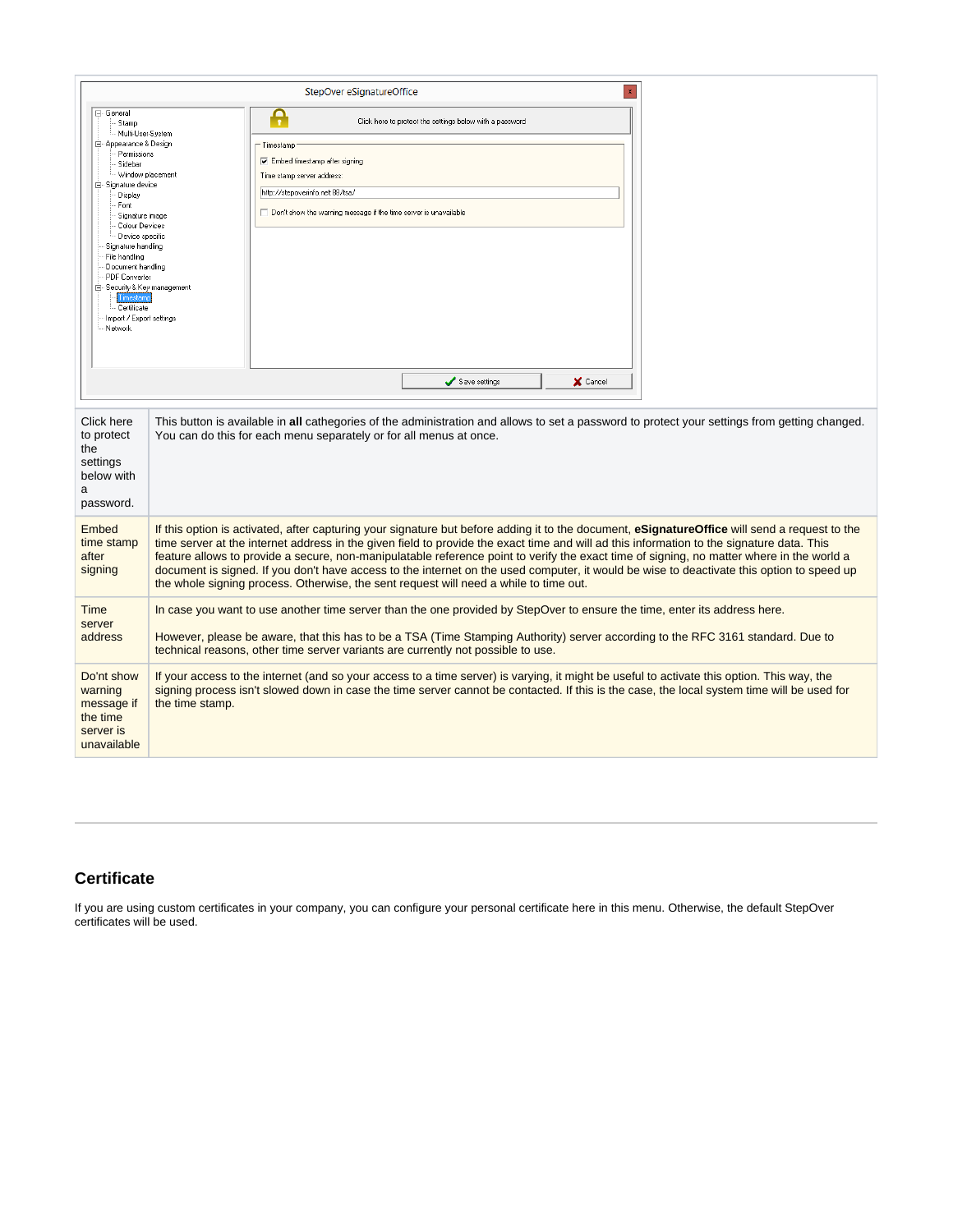|                                                                                                                                                                                                                                                                                                                                                                                        | StepOver eSignatureOffice<br>$\mathbf{x}$                                                                                                                                                                                                                                                                                                                                                                                                                                                                                                                                                                                                                                                                                                                                                                  |
|----------------------------------------------------------------------------------------------------------------------------------------------------------------------------------------------------------------------------------------------------------------------------------------------------------------------------------------------------------------------------------------|------------------------------------------------------------------------------------------------------------------------------------------------------------------------------------------------------------------------------------------------------------------------------------------------------------------------------------------------------------------------------------------------------------------------------------------------------------------------------------------------------------------------------------------------------------------------------------------------------------------------------------------------------------------------------------------------------------------------------------------------------------------------------------------------------------|
| ⊟- General<br>Stamp                                                                                                                                                                                                                                                                                                                                                                    | Ą<br>Click here to protect the settings below with a password                                                                                                                                                                                                                                                                                                                                                                                                                                                                                                                                                                                                                                                                                                                                              |
| Multi-User-System<br><b>E</b> Appearance & Design<br>Permissions<br>Sidebar<br>Window placement<br>白 Signature device<br>Display<br>Font<br>Signature image<br>Colour Devices<br>Device specific<br>Signature handling<br>File handling<br>Document handling<br><b>PDF</b> Converter<br>白 Security & Key management<br>Timestamp<br>Certificate<br>Import / Export settings<br>Network | Certificate<br>2<br>Password:<br>宿 Clear<br>Load from file.<br>Certificate not loaded.<br>Public key alias:<br>Private key alias:                                                                                                                                                                                                                                                                                                                                                                                                                                                                                                                                                                                                                                                                          |
|                                                                                                                                                                                                                                                                                                                                                                                        | Save settings<br>X Cancel                                                                                                                                                                                                                                                                                                                                                                                                                                                                                                                                                                                                                                                                                                                                                                                  |
| Click here to protect<br>the settings below with<br>a password.                                                                                                                                                                                                                                                                                                                        | This button is available in all cathegories of the administration and allows to set a password to protect your settings from<br>getting changed. You can do this for each menu separately or for all menus at once.                                                                                                                                                                                                                                                                                                                                                                                                                                                                                                                                                                                        |
| Load from file                                                                                                                                                                                                                                                                                                                                                                         | With this button, you can load your own (personal oder company) certificate and so tell eSignatureOffice to use this certificate<br>from now on for all your signatures. However, there are some important points about this:<br>■ the custom certificate has to be provided in a PKCS#12 container (learn more about this at https://en.wikipedia.org/wiki<br><b>/PKCS 12)</b><br>■ in the submenu "Security & Key management", the option "Disable signature confirmation dialogue (disables digital<br>signature creation inside the pad)" has to be enabled, because otherwise your custom certificate will be ignored and the<br>default certificate of your sign pad will be used.<br>■ To keep up the security, you should never use personal certificates if you are using the multi-user feature. |
| Clear                                                                                                                                                                                                                                                                                                                                                                                  | This button deletes the loaded custom certificate from the eSignatureOffice settings and so all your signatures will be digitally<br>signed with the default certificates, again.                                                                                                                                                                                                                                                                                                                                                                                                                                                                                                                                                                                                                          |
| Password                                                                                                                                                                                                                                                                                                                                                                               | If your certificate file is encrypted, please provide your password here. With the small question mark button next to this text<br>field, your entered password will be made visible.                                                                                                                                                                                                                                                                                                                                                                                                                                                                                                                                                                                                                      |
| Public/Private key alias                                                                                                                                                                                                                                                                                                                                                               | If there are multiple certificates in your PKCS#12 container-file, you can determine which of the certificates is to be used by<br>providing the name (the alias) for the public key as well as the private key here.                                                                                                                                                                                                                                                                                                                                                                                                                                                                                                                                                                                      |

## <span id="page-45-0"></span>Import / Export settings

If you want to transfer all your settings to another installation (for example for a rollout in your company or a new setup of your system), you can easily do this by exporting and re-importing all your **eSignatureOffice** settings or only parts of them. The export compiles all your settings in a single file. The import restores all saved settings. This way you could also make sure, that all users have the same configuration on their systems.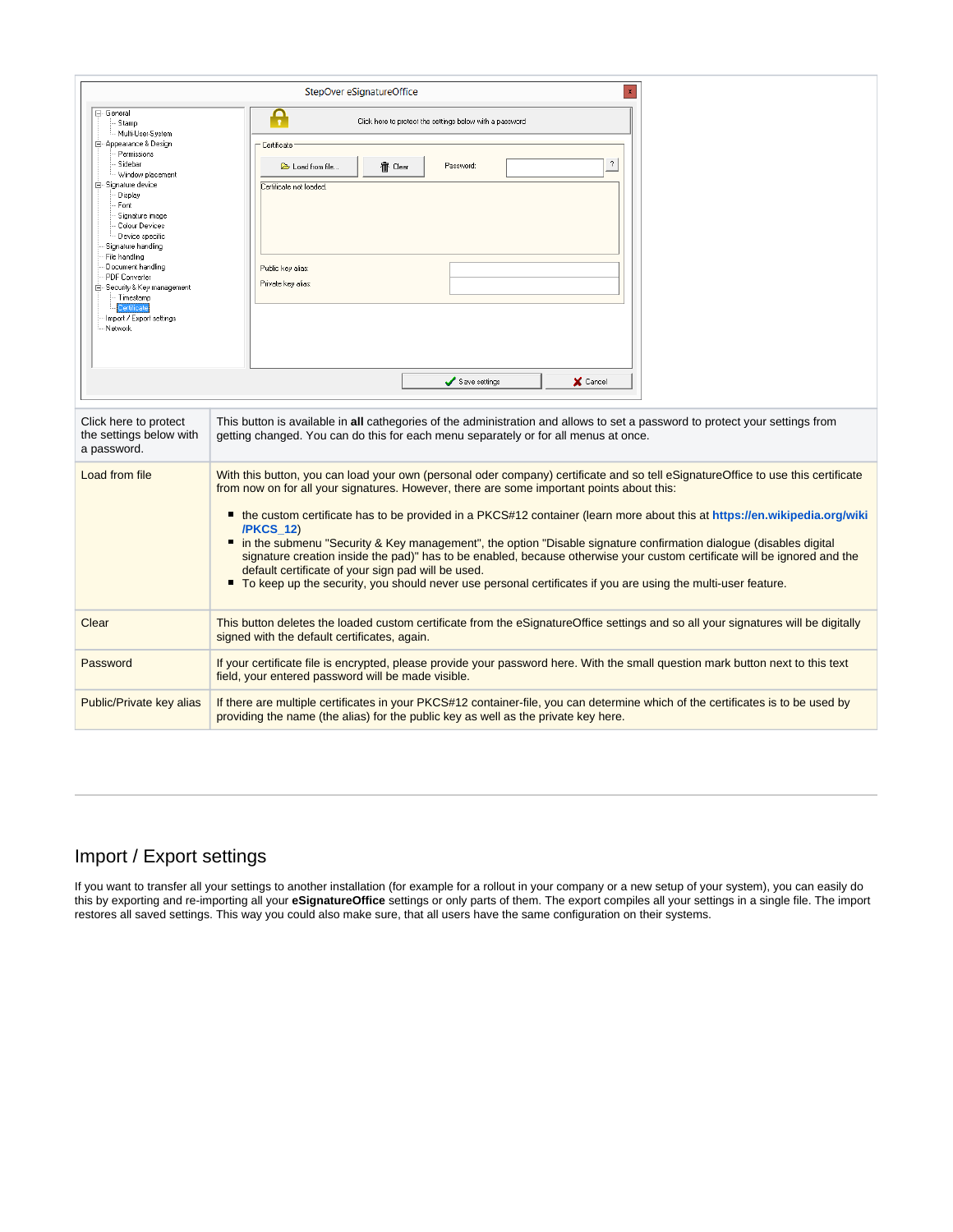|                                                                                                                                                                                                                                                                                                                                                                                                          | $\mathbf{x}$<br>StepOver eSignatureOffice                                                                                                                                                                                                                                                                                                                                                                                                                                                                                                                                                                                                                                                            |
|----------------------------------------------------------------------------------------------------------------------------------------------------------------------------------------------------------------------------------------------------------------------------------------------------------------------------------------------------------------------------------------------------------|------------------------------------------------------------------------------------------------------------------------------------------------------------------------------------------------------------------------------------------------------------------------------------------------------------------------------------------------------------------------------------------------------------------------------------------------------------------------------------------------------------------------------------------------------------------------------------------------------------------------------------------------------------------------------------------------------|
| ⊟- General<br>Stamp<br>Multi-User-System<br>白 Appearance & Design<br>Permissions<br>Sidebar<br>Window placement<br>白 Signature device<br>Display<br>Font<br>Signature image<br>Colour Devices<br>– Device specific<br>Signature handling<br>File handling<br>Document handling<br>PDF Converter<br>白 Security & Key management<br>· Timestamp<br>-- Certificate<br>Import / Export setting:<br>- Network | Ą<br>Click here to protect the settings below with a password<br>Export all your settings for backup reasons or make them available to other users of this software<br>Export<br>Import settings from other users of this software or from a backup of your own settings<br>Import<br>Note that the Export and Import options are also available under Options   Export settings and Options   Import settings.<br>These menu entries can be activated and deactivated here:<br>Enable Export menu (under Options   Export settings)<br>Te Enable Import menu (under Options   Import settings)<br>- Information<br>I Inform user if SSS folder is changed<br>I Inform user if FTP folder is changed |
| Click here to protect<br>the settings below<br>with a password.                                                                                                                                                                                                                                                                                                                                          | Save settings<br>X Cancel<br>This button is available in all cathegories of the administration and allows to set a password to protect your settings from getting<br>changed. You can do this for each menu separately or for all menus at once.                                                                                                                                                                                                                                                                                                                                                                                                                                                     |
| Export                                                                                                                                                                                                                                                                                                                                                                                                   | Pressing this button opens the dialog to export your <b>eSignatureOffice</b> settings. This dialog will be explained right after<br>explaining the other options of this menu.                                                                                                                                                                                                                                                                                                                                                                                                                                                                                                                       |
| Import                                                                                                                                                                                                                                                                                                                                                                                                   | Here you can choose an already available configuration file (*.scs = StepOver Configuration Set) in order to import the settings<br>saved therein. After choosing the file, a menu will appear which looks like the export menu and which will be explained below.                                                                                                                                                                                                                                                                                                                                                                                                                                   |
| Enable Export/Import<br>menu (under Options<br>  Export/Import<br>settings)                                                                                                                                                                                                                                                                                                                              | With these two checkboxes, you can make both the Export and Import buttons be available in the main user interface in the<br>"Options" menu. Otherwise, importing or exporting is only available via this administration menu oder by using parameters.                                                                                                                                                                                                                                                                                                                                                                                                                                              |
| Inform user if SSS<br>folder is changed                                                                                                                                                                                                                                                                                                                                                                  | If this option is activated, the user will get feedback when importing a configuration file with a path for the signature set file,<br>which cannot be created (for example because the destination folder protected by the operating system due to security<br>settings). In this case, the default path for signature sets will be used (C:\Users\[username]<br>\Documents\StepOver\SignatureSets).                                                                                                                                                                                                                                                                                                |
| Benutzer informieren<br>wenn FTP<br>Verzeichnis geändert<br>wird                                                                                                                                                                                                                                                                                                                                         | If this option is activated, the user will get feedback when importing a configuration file with a path for the FTP connection data<br>file, which cannot be created (for example because the destination folder protected by the operating system due to security<br>settings). In this case, the default path for FTP sets will be used (C:\Users\[username]\Documents\StepOver\FTPSets).                                                                                                                                                                                                                                                                                                          |

#### <span id="page-46-0"></span>**The import/export menu**

If you are using the possibility to export all your **eSignatureOffice** settings combined in a single file or if you want to import this data from an earlier installation or another user, the following menu will appear after pressing the "Export" button or after loading the chosen configuration file (\*.scs) via the "Import" button.

> The first half of the menu (all lines, which start with "Settings...") include all your settings from each of these administration submenus.

Here you can separately save and transfer all your choices, checkboxes, folders etc. or respectively apply these settings to your system upon import. Please be aware, that some options are by default **not** exported nor imported, because they are deemed to be too system- oder user specific. This includes mainly file paths, which you can still choose manually. More about this in the following explanations: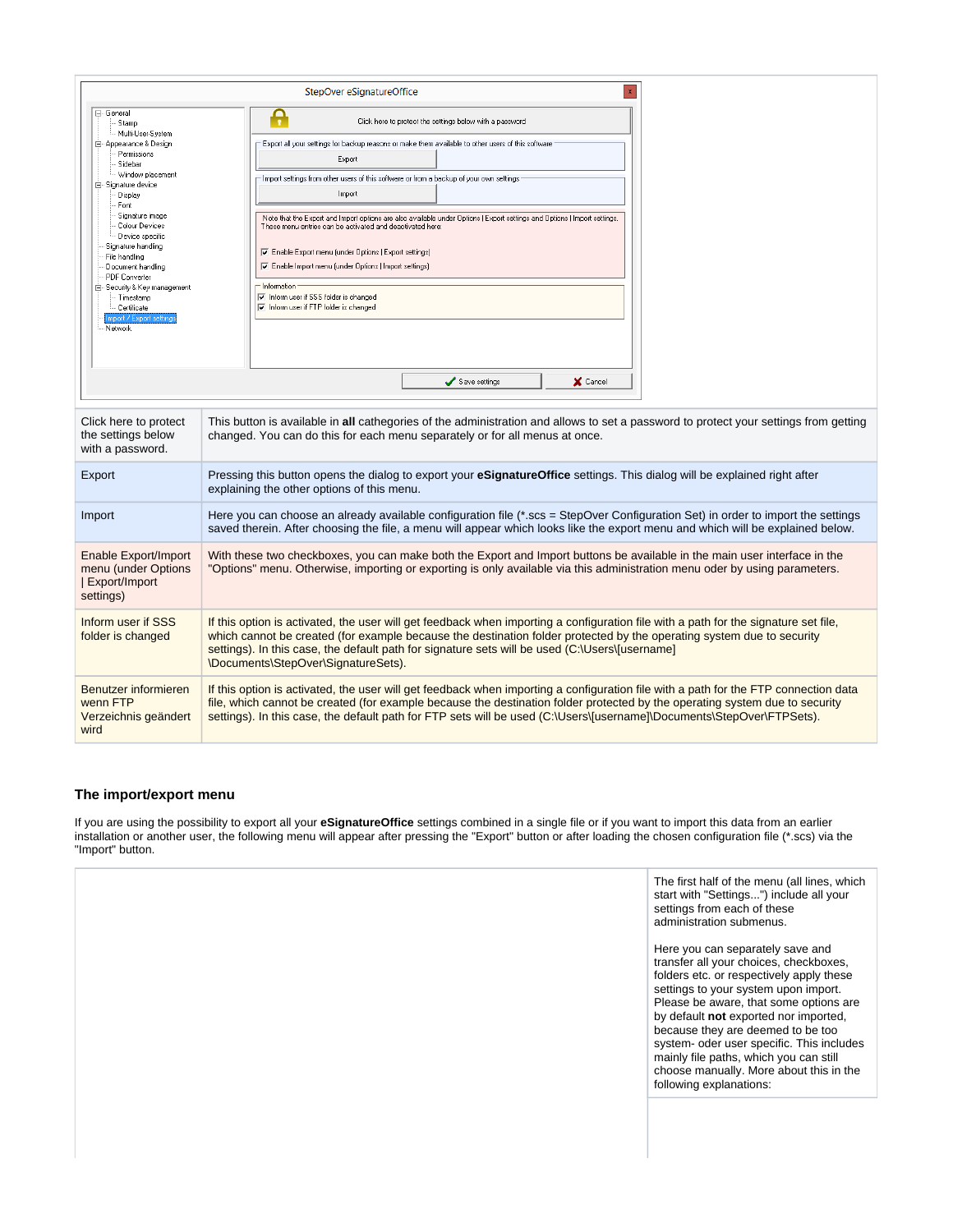| $\mathbf{x}$<br>StepOver eSignatureOffice<br>Please choose the options you want to export:<br>☑ Settings from the Options Administration menu<br>□ Settings from the General tab<br><b>☑</b> Language settings<br><b>⊽</b> Custom buttons<br>$\overline{\blacktriangledown}$ Settings from the Appearance & Design tab<br>□ Currently loaded logo<br>$\boxed{\blacktriangledown}$ Settings from the Signature Device tab<br>$\Box$ Signature device configuration | The signature-set files include all your<br>signature-sets from the currently chosen<br>signature-set folder. These files will be<br>added to the SCS-file upon export and<br>during the import they will be reproduced<br>to your own signature-set folder, or - if<br>you have chosen the option to do so (see<br>below) - they will be reproduced to the<br>signature-set destination path saved<br>within the SCS-file: |
|-------------------------------------------------------------------------------------------------------------------------------------------------------------------------------------------------------------------------------------------------------------------------------------------------------------------------------------------------------------------------------------------------------------------------------------------------------------------|-----------------------------------------------------------------------------------------------------------------------------------------------------------------------------------------------------------------------------------------------------------------------------------------------------------------------------------------------------------------------------------------------------------------------------|
| □ Settings from the File handling tab<br>□ Settings from the PDF Converter tab<br>□ Settings from the Security & Key Management tab<br>$\overline{\blacktriangledown}$ Settings from the Import / Export tab<br>$\overline{\mathbf{v}}$ Settings from the Internet tab<br>$\overline{\triangledown}$ Signature-set files                                                                                                                                          | The FTP-set files include all your<br>signature-sets from the currently chosen<br>FTP-set folder. These files will be added<br>to the SCS-file upon export and during<br>the import they will be reproduced to<br>your own FTP-set folder, or - if you have<br>chosen the option to do so (see below) -<br>they will be reproduced to the FTP-set<br>destination path saved within the SCS-<br>file:                        |
| $\Box$ FTP-set files<br>$\Box$ Default FTP connection<br>□ Path to signature-set files (Please note this is only recommended if you use a shared folder e.g. on a network path)<br>□ Path to FTP-set files (Please note this is only recommended if you use a shared folder e.g. on a network path)<br>□ Temporary folder path<br>□ Stamp History (StampHistory.ini)<br>Export<br>X Cancel                                                                        | When exporting, the <b>path to the</b><br>signature-set files is always the<br>currently chosen path ("main menu  <br>Tools   Set signature-set folder"). When<br>importing, this path will be read from the<br>configuration file, set as your default path<br>and if necessary, the destination folder<br>will be created.                                                                                                |
|                                                                                                                                                                                                                                                                                                                                                                                                                                                                   | When exporting, the path to the FTP-set<br>files is always the currently chosen path<br>("main menu   File   Open from FTP or<br>Save to FTP"). You can find the default<br>destination path option next to the "Edit"<br>button. When importing, this path will be<br>read from the configuration file, set as<br>your default path and if necessary, the<br>destination folder will be created.                           |
|                                                                                                                                                                                                                                                                                                                                                                                                                                                                   | Just like the destination paths, your<br>currently chosen FTP-connection will<br>also be assumed to be the default FTP-<br>connection. This connection can be<br>exported and imported as well.                                                                                                                                                                                                                             |
|                                                                                                                                                                                                                                                                                                                                                                                                                                                                   | The path to your temporary files folder<br>can be setup in the administration<br>submenu "General", but this path will not<br>be saved to the configuration file by<br>default when exporting those settings.                                                                                                                                                                                                               |
|                                                                                                                                                                                                                                                                                                                                                                                                                                                                   | The last point is about the Stamp History,<br>which can be activated in the<br>administration submenu "General  <br>Stamp". Due to privacy protection<br>reasons, this option is not exported by<br>default. Learn more about stamps and<br>the stamp history here here.                                                                                                                                                    |

# <span id="page-47-0"></span>Network

In this menu, you can choose how **eSignatureOffice** should handle the connection to the internet. This includes, amongst others, the connection to FTP server and proxy settings.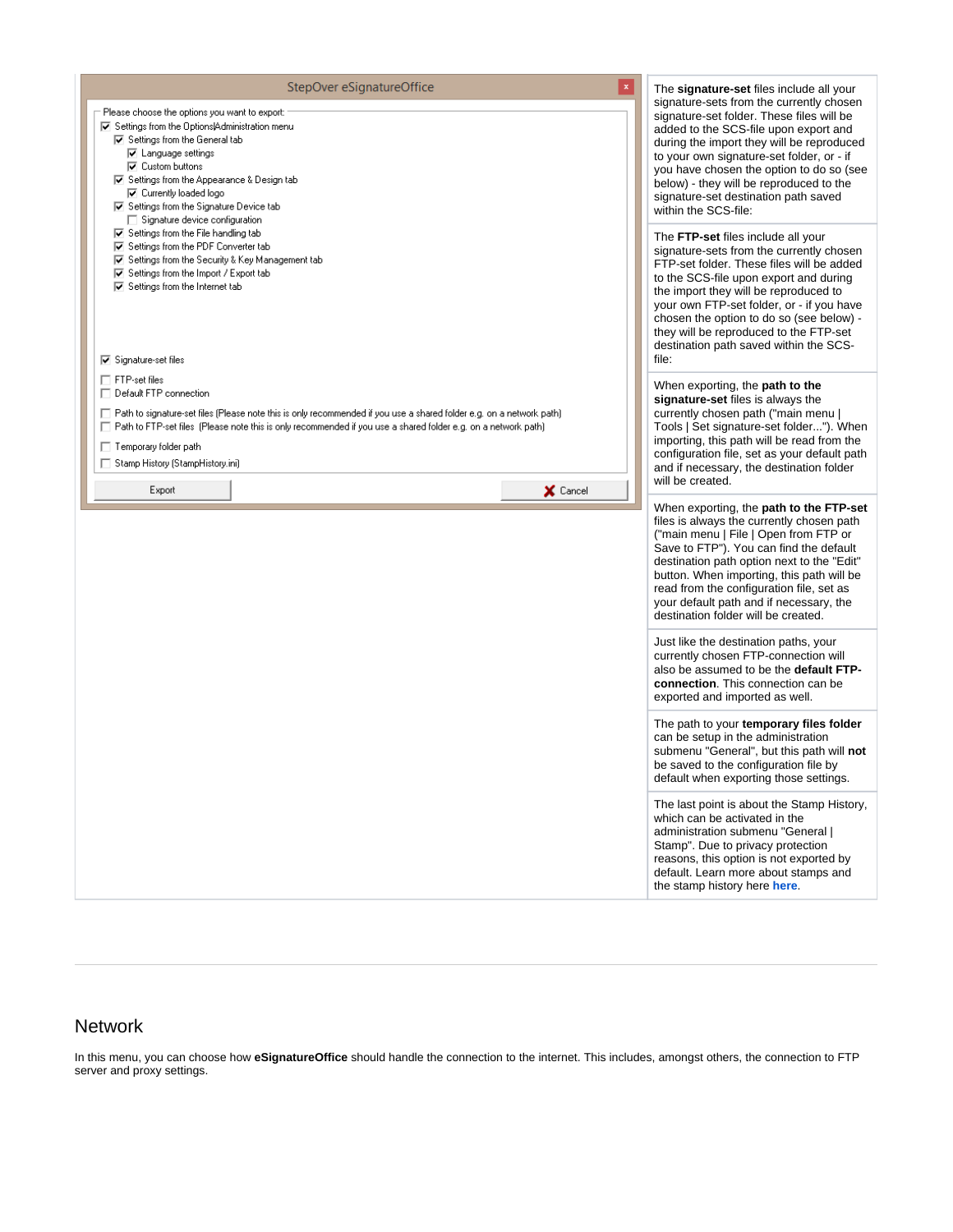|                                                                                                                                                                                                                                                                                                                                                                                   | StepOver eSignatureOffice                                                                                                                                                                                                                                                                                                                                                                                                                                                    |
|-----------------------------------------------------------------------------------------------------------------------------------------------------------------------------------------------------------------------------------------------------------------------------------------------------------------------------------------------------------------------------------|------------------------------------------------------------------------------------------------------------------------------------------------------------------------------------------------------------------------------------------------------------------------------------------------------------------------------------------------------------------------------------------------------------------------------------------------------------------------------|
| ⊟- General<br>Stamp                                                                                                                                                                                                                                                                                                                                                               | Ą<br>Click here to protect the settings below with a password                                                                                                                                                                                                                                                                                                                                                                                                                |
| Multi-User-System<br><b>E</b> Appearance & Design<br>Permissions<br>Sidebar<br>Window placement<br>白 Signature device<br>Display<br>Font<br>Signature image<br>Colour Devices<br>Device specific<br>Signature handling<br>File handling<br>Document handling<br>PDF Converter<br>白 Security & Key management<br>Timestamp<br>- Certificate<br>Import / Export settings<br>Vetwork | FTP file transfer<br>Passive FTP mode<br>Verify uploaded files by downloading them again<br>Pfad zu FTP-Set-Dateien<br>Ê<br>C:\Users\mis\Documents\StepDver\FTPSets\<br>Proxy settings<br>Port<br>Use Internet Explorer settings<br>$\Box$ HTTP<br>Password<br>User<br>$\Box$ FTP<br>Port<br>Use Internet Explorer settings<br>User<br>Password<br>Type Site<br>$\mathbf{v}$<br>Error handling<br>$ 10 - \mathbf{v} $<br>Upload attempts:<br>SSL<br>TLS v1.2<br>ᅬ<br>Method: |
|                                                                                                                                                                                                                                                                                                                                                                                   | Save settings<br>X Cancel                                                                                                                                                                                                                                                                                                                                                                                                                                                    |
| Click here to protect the<br>settings below with a<br>password.                                                                                                                                                                                                                                                                                                                   | This button is available in all cathegories of the administration and allows to set a password to protect your settings from<br>getting changed. You can do this for each menu separately or for all menus at once.                                                                                                                                                                                                                                                          |
| Passive FTP mode                                                                                                                                                                                                                                                                                                                                                                  | Some systems may require to activate the passive FTP mode, for example when a firewall is restricting the access to the<br>connected FTP server. If you are not sure, please contact your IT consultant or administrator.                                                                                                                                                                                                                                                    |
| Verify uploaded files by<br>downloading them again                                                                                                                                                                                                                                                                                                                                | If you want to make sure, that your file upload to the FTP server was successful, you can choose this option to verify the<br>uploading by downloading the saved documents afterwards.                                                                                                                                                                                                                                                                                       |
| Path to FTP-set files                                                                                                                                                                                                                                                                                                                                                             | Here, you can define the default path for your FTP-set files, which you can save in the "Open from FTP" dialog. This path<br>will then be used as default path, when you want to select a FTP-set in a macro or to connect to a server in the "Open from<br>FTP" dialog.                                                                                                                                                                                                     |
| <b>Proxy settings HTTP</b>                                                                                                                                                                                                                                                                                                                                                        | With this checkbox and the following 4 text fields, you can set the IP, port, user name and the password for your HTTP<br>proxy connection.                                                                                                                                                                                                                                                                                                                                  |
| <b>Proxy settings FTP</b>                                                                                                                                                                                                                                                                                                                                                         | With this checkbox and the following 4 text fields, you can set the IP, port, user name and the password for your FTP proxy<br>connection.                                                                                                                                                                                                                                                                                                                                   |
| <b>Use Internet Explorers</b><br>settings                                                                                                                                                                                                                                                                                                                                         | By activating this option, the connection and access data will be read from your Internet Explorer settings, if there are any<br>available.                                                                                                                                                                                                                                                                                                                                  |
| Error handling   Upload<br>attempts:                                                                                                                                                                                                                                                                                                                                              | This is the number of uploading attempts you want the system to make to transfer documents to a FTP server or via HTTP<br>upload (with a macro) over the internet. This option can be helpful with a slow internet connection.                                                                                                                                                                                                                                               |
| SSL   Method                                                                                                                                                                                                                                                                                                                                                                      | In this drop down menu, you can choose the encryption protocol, which shall be used for secure data transfer via internet.<br>Learn more about SSL/TLS at Transport_Layer_Security (Wikipedia).                                                                                                                                                                                                                                                                              |

# <span id="page-48-0"></span>E-Mail

This menu allows you to define, how sending emails in **eSignatureOffice** is to be handled. These settings are used for the manual sending of mails via tool bar as well as sending mails automatically with the help of **[macros](https://www.stepoverinfo.net/confluence/display/Drafts/Automating+complex+processes%3A+macros)**.